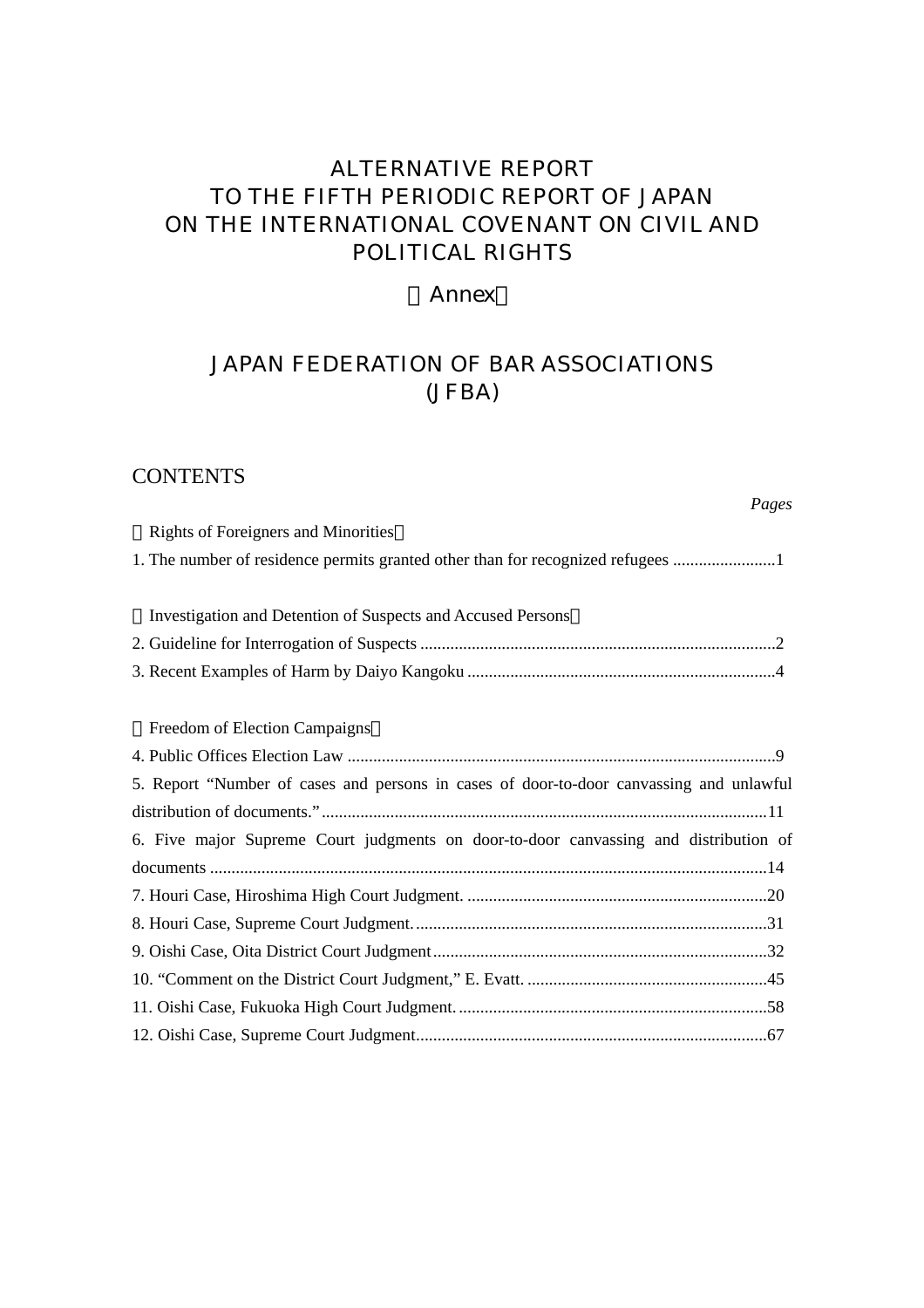## **Annex 1**

| Year   |       | Applicants Recognized | <b>Not</b> | Withdrawn      | Humanitaria    |
|--------|-------|-----------------------|------------|----------------|----------------|
|        |       |                       | recognized | applications   | n residence    |
| 1982   | 530   | 67()                  | 40         | 59             |                |
| 1983   | 44    | 63()                  | 177        | 23             |                |
| 1984   | 62    | 31()                  | 114        | 18             |                |
| 1985   | 29    | 10()                  | 28         | 7              |                |
| 1986   | 54    | 3()                   | 5          | $\overline{5}$ |                |
| 1987   | 48    | 6()                   | 35         | 11             |                |
| 1988   | 47    | 12()                  | 62         | 7              |                |
| 1989   | 50    | 2()                   | 23         | 7              |                |
| 1990   | 32    | 2()                   | 31         | $\overline{4}$ |                |
| 1991   | 42    | 1()                   | 13         | 5              | 7              |
| 1992   | 68    | 3()                   | 40         | $\overline{2}$ | $\overline{c}$ |
| 1993   | 50    | 6()                   | 33         | 16             | $\overline{3}$ |
| 1994   | 73    | 1()                   | 41         | 9              | 9              |
| 1995   | 52    | 2(1)                  | 32         | 24             | $\overline{3}$ |
| 1996   | 147   | 1()                   | 43         | 6              | $\overline{3}$ |
| 1997   | 242   | 1()                   | 80         | 27             | $\overline{3}$ |
| 1998   | 133   | 16(1)                 | 293        | 41             | 42             |
| 1999   | 260   | 16(3)                 | 177        | 16             | 44             |
| 2000   | 216   | 22()                  | 138        | 25             | 36             |
| 2001   | 353   | 26(2)                 | 316        | 28             | 67             |
| 2002   | 250   | 14()                  | 211        | 39             | 40             |
| 2003   | 336   | 10(4)                 | 298        | 23             | 16             |
| 2004   | 426   | 15(6)                 | 294        | 41             | 9              |
| 2005   | 384   | 46(15)                | 249        | 32             | 97             |
| 2006   | 954   | 34 (12)               | 389        | 48             | 53             |
| Totals | 4,882 | 410(44)               | 3,162      | 523            | 434            |

Number of Refugee Recognition Applications and Number Processed

Note 1 Parenthetical figures in the "Recognized" column are those people who were refused refugee recognition and who were later recognized after they filed appeals. They are included in the totals.

Note 2 "Humanitarian residence" means the number of people denied refugee recognition but granted residence for humanitarian reasons. Includes both permission for changing residence status and permission for renewing residence period.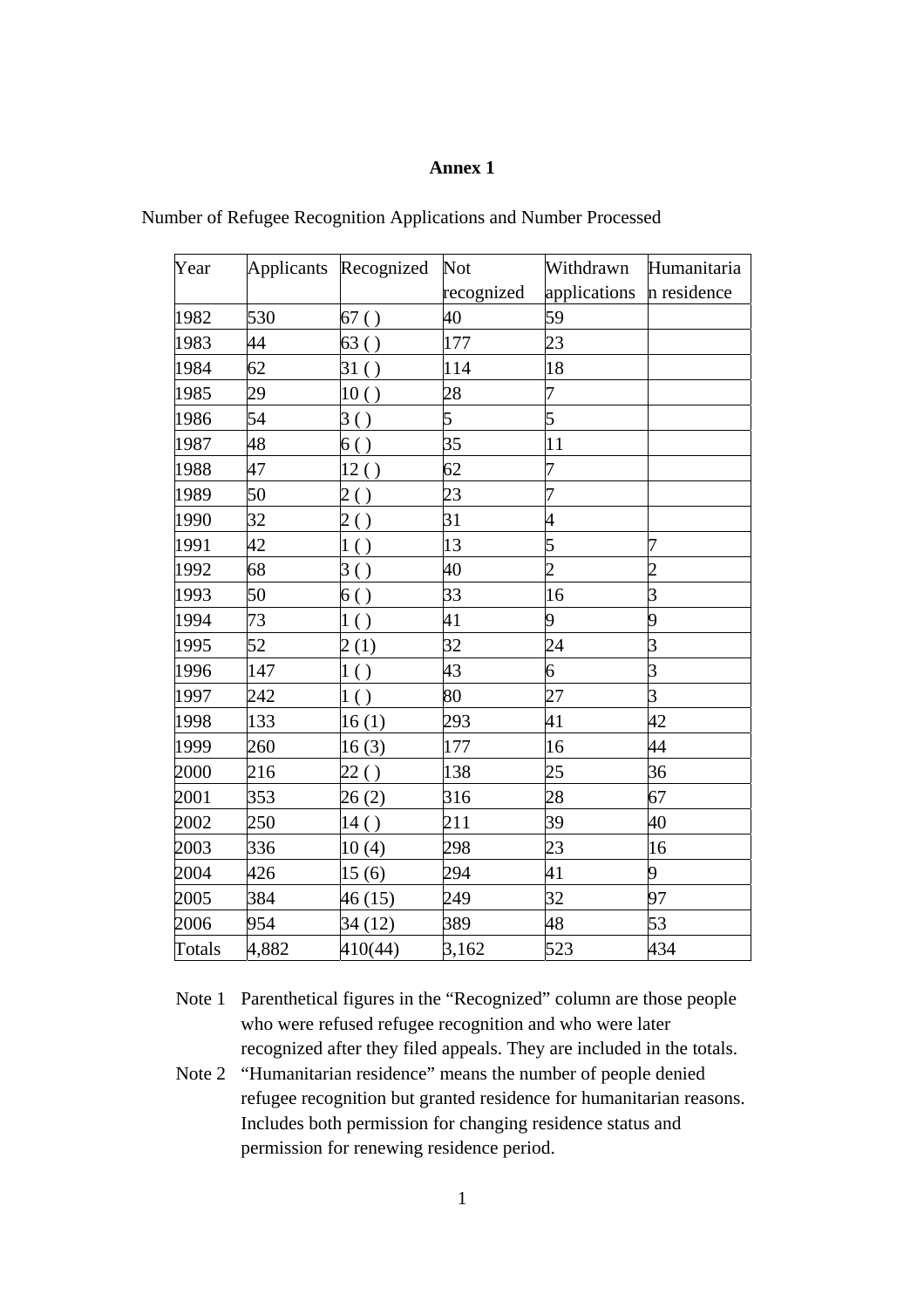## **Annex 2**

October 4, 2001 For Trainees in the Special Course on Lawful and Proper Investigative Techniques

Guidelines for the Interrogation of Suspects

1. Thoroughly familiarize yourself with the case in advance.

- Personally inspect the crime scene and put it firmly in your mind.
- Peruse the investigation record until you've fully understood it.
- If you have problems or doubts, always resolve them. (Interrogators get misled here if they have not done their homework well enough.)

2. Find out everything about the suspect.

- Find out as much as you can about the suspect including personal history, personality, level of intelligence, home environment, household circumstances, personal circumstances, and interests.
- The more knowledge gained about the suspect, the more of an advantage the interrogating officer has.
- It is also important to get information about the suspect from interrogating officers who were involved with the suspect's previous convictions.
- It is also important to imply to the suspect that you are somewhat different from other interrogating officers.

3. Interrogators must have the drive to always get a confession with persistence and tenacity.

 Interrogators must be motivated by drive replete with the self-confidence and tenacity which can "definitely get a confession."

4. Don't leave the interrogation room until you get a confession.

- If you start wondering that the suspect speaks the truth or if the investigation is getting nowhere, you will want to call it quits, but if you leave the room then, you'll have lost.
- Both suspect and interrogator find it tough going, so you must never give up.

5. Never take your eyes off the suspect during questioning.

- Keep watching the suspect's eyes during questioning. Never turn your eyes away.
- Boldly confront the suspect and take control. If the opposite happens, you've lost.

6. Quickly get into the suspect's head (develop mind-reading skills).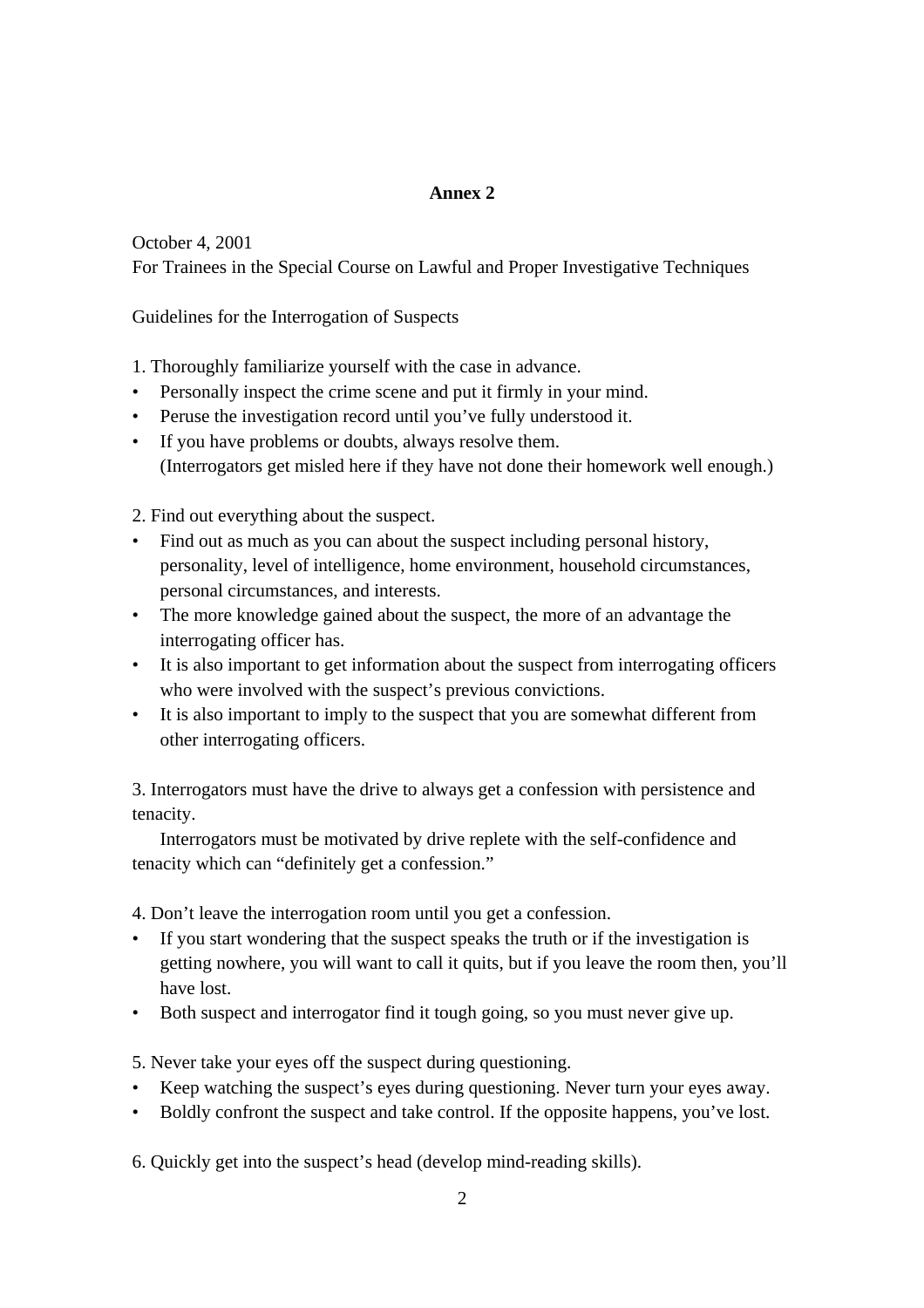It's a one-to-one contest in which suspect and interrogator are trying to figure each other out. If you get into the suspect's head quickly, your victory will be that much sooner.

7. Don't use deception or make deals.

 You must speak the truth. Lies and deception will always be discovered later, and consequences are irrevocable.

8. Always be careful about your manner of speech.

 Never use insulting or contemptuous language toward the suspect. Though it may seem like nothing to you, it could be what the suspect hates most.

9. You must also earnestly listen to what the suspect says.

- Listen seriously to anything the suspect says, whether about family or relatives, even if it has nothing to do with the case.
- You must also be sympathetic.

10. Interrogators must also bare themselves.

- Interrogators can show that they too are human beings and build feelings of empathy by talking about their own origins, school life, private life, and other personal matters.
- Although interrogators must always maintain dominance, they must sometimes in a sense play the fool.
- 11. Greet and talk to the suspect. Always greet the suspect at times such as cell inspection.

12. Put the suspect in the interrogation room as much as possible.

- Just because the suspect won't confess, leaving him in the cell will only make matters worse. In the process of talking you can get into the head of any suspect, and the suspect will also open up. Therefore you should have as much contact with the suspect as possible.
- If a suspect denies the charges, put him in the interrogation room and keep questioning from morning until night (this also weakens the suspect).
- Interrogators must always keep themselves spiritually and physically strong.
- 13. Have close communication with assistants.
- Interrogators and assistants must have good rapport. Sometimes if their timing is just right, it will trigger a confession.

Sometimes suspects will lower their guard and casually say things to assistants that they would not say to interrogators.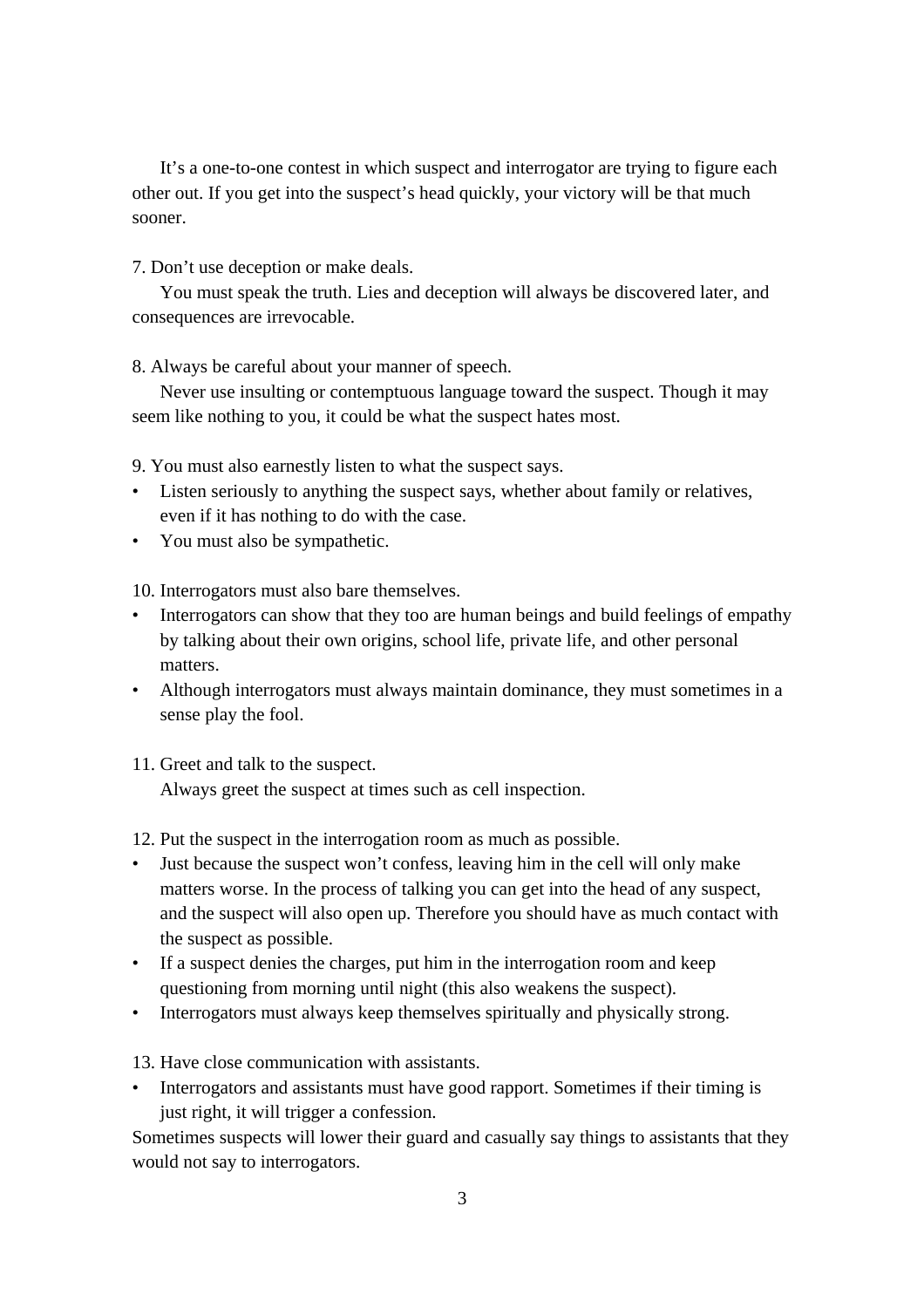## **Annex 3**

Recent Examples of Harm by *Daiyo Kangoku*

I. Coercion of False Confessions by Violence

Example 1

Ca. 2002, Osaka Prefectural Police (March 17, 2003 Osaka District Court decision)

 A case in which two suspects possessed about 700 g of stimulants in collusion. The court rejected both defendants' confessions because the court "recognizes that from arrest and detention to interrogation, [defendants] were subject to continuous violence." Suspects claimed they "were subjected to considerable violence," which the police officer denied by saying it was "to control them." Acquitted.

#### Example 2

April 2003, Kameoka Police Station (Kyoto Prefecture) (April 22, 2004 Kyoto Bar Association warning)

 During interrogation, police applied restraining devices to suspect's wrists, ankles, and abdomen, stepping on him and pushing him down with their knees.

II. Forcing Confessions by Providing Favorable Treatment

Example 3

June 1994, Nagata Police Station (Hyogo Prefecture) (January 6, 1999 Hyogo Prefecture Bar Association request)

 A detainee was given various favors: allowed to smoke in the detention facility, horse racing bets placed, sushi and fruit purchased and made available in interrogation room, whiskey and other treats purchased for partying in detention facility, sex with female detainee in his cell, etc. Defense attorney objected that confession was not voluntary. Prosecutor did not prove voluntariness of confession and retracted the request for the examination of the confession document.

Example 4

January 1996, Koriyama Police Station (Nara Prefecture) (February 10, 1998 Osaka Bar Association warning)

 Interrogator slugged suspect in the side and back for protesting during interrogation that the interrogator did not hold up his end of a bargain in which suspect would provide a false confession of theft in return for "police not searching his relatives' homes or the crime syndicate office he frequented, and favors including allowing him to write two letters daily, and meals."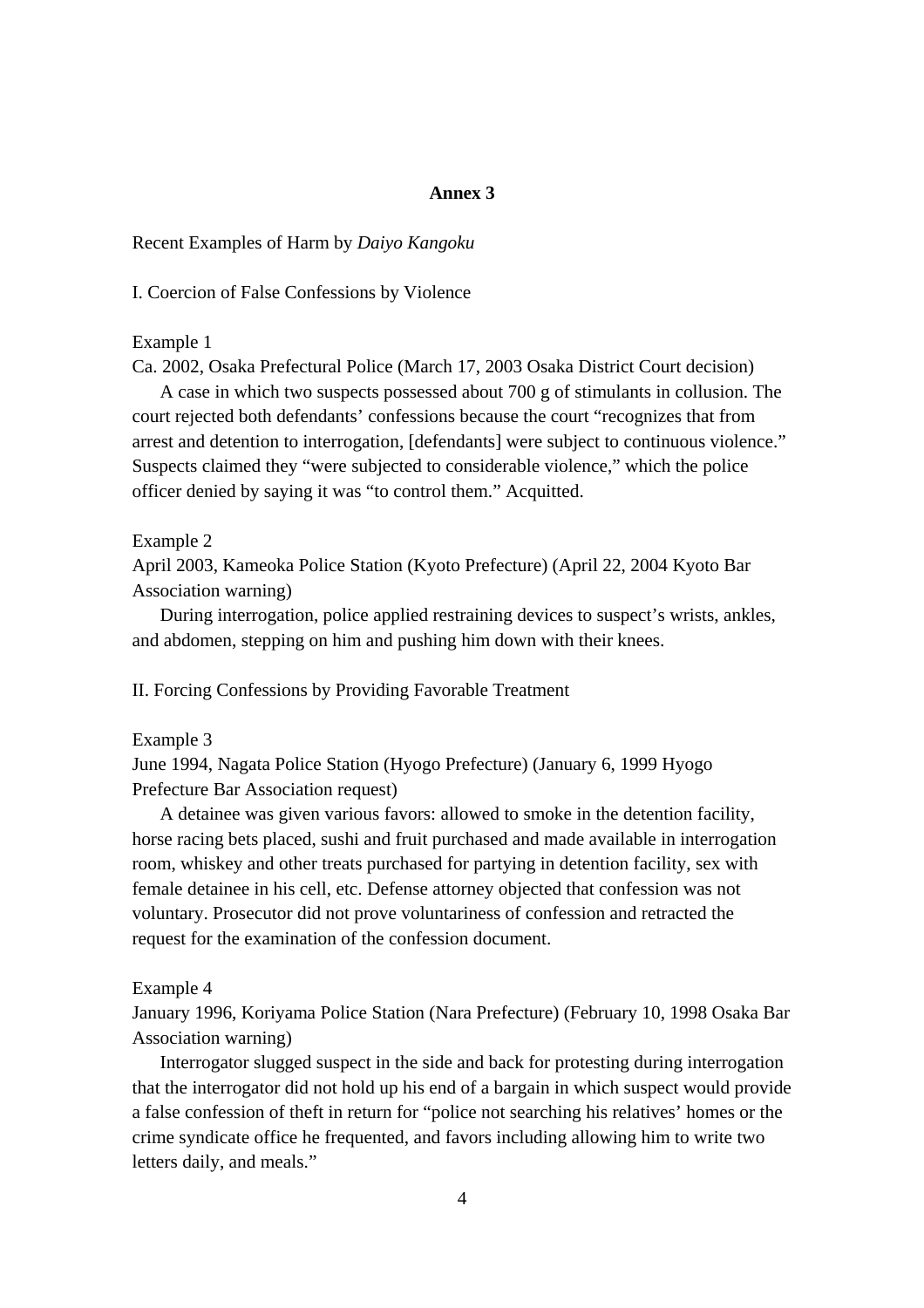#### III. Using Cellmates

#### Example 5

April 2004, Higashi Police Station (Fukuoka Prefecture) (April 20, 2004 written request by defense attorney)

 The case detective obtained a forced confession by telling the suspect's cellmates and detainees in neighboring cells that "there are other charges against the suspect, so if he doesn't stop resisting and tell us the truth, the interrogation could last a long time," "We'll arrest him over and over again," and "The defendant is going to prison," which the other detainees told the suspect.

#### Example 6

July 2004, Yawata-Nishi Police Station (Fukuoka Prefecture) (*Freedom and Justice*, September 2005 issue)

 Police transferred suspect, who denied charges, to a detention center and asked his former cellmate to cooperate with police in the investigation. Police obtained a written statement by the cellmate describing the suspect's actions in his cell, then re-arrested suspect and his cellmate, and put them all in the same cell in Yawata-Nishi Police Station. From that day forward, police questioned the cellmate about suspect's actions in the cell, and recorded in the form of written statements. During this time period, suspect was hardly interrogated. Documents recording cellmate's statements said that suspect had confessed to the cellmate, and suspect was prosecuted using these documents and others as evidence.

### Example 7

December 2000, Totsuka Police Station (Metropolitan Tokyo) (JFBA symposium on February 24, 2006)

 Falsely accused of groping. Person from personnel department of suspect's employer came for interview, and suspect was pressured to write resignation in presence of five or six guards, even though usually there is only one guard. Suspect requested presence of defense counsel, who had just come for meeting, but guards refused, claiming no connection to case. Police document contained statements the suspect had not made, on the basis of which interrogator heaped abusive language on suspect. Suspect had been pressured by *Daiyo Kangoku* cellmate, who repeatedly told him, "It's no use denying the charges." Acquittal was confirmed, and former suspect got his job back.

IV. Confessions Obtained by Coercion with Long Interrogations

#### Example 8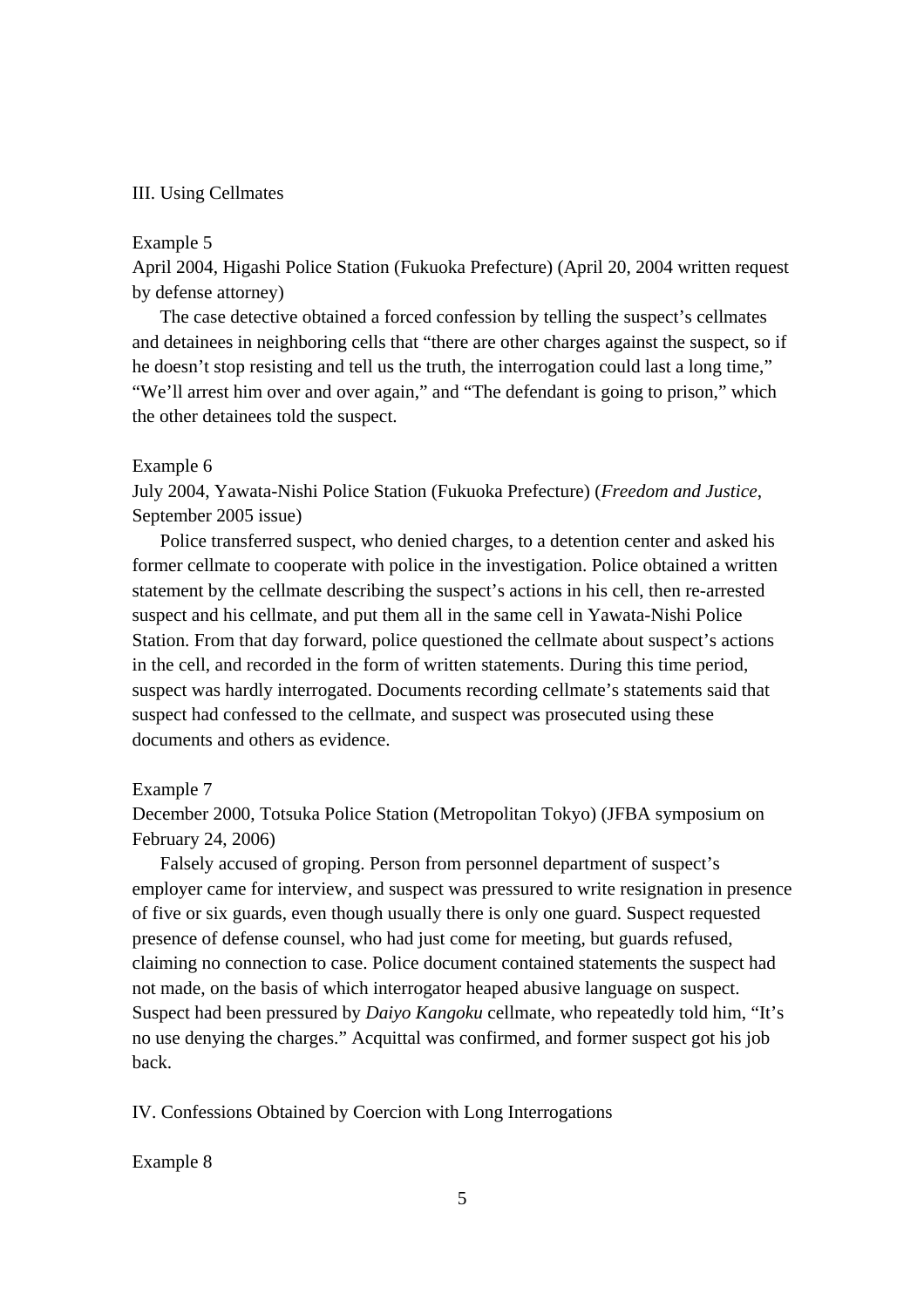November 2002, Tsu Police Station (Mie Prefecture) (November 19, 2002 Tsu District Court decision)

 Suspect was changing statement, denied charges during remand procedure presided over by judge, interrogation lasted until 12:20 a.m. one night and 12:15 a.m. the next night, and suspect told lawyer that interrogator had said, "Unless you do the right thing, your house will be in danger. If there's something you want to tell your mother, I'll arrange it. And I'll make arrangements so that you get your civil suit documents in jail. If you don't do that, you'll lose your house. I'll help you if you write a statement saying you committed murder." The court decided to transfer suspect from Tsu Police Station to Mie Detention Center on the grounds that a confession could have been forced.

#### Example 9

April 2003, Kagoshima-chuo, -Minami, -Nishi, Kokubu, and Kajiki police stations (Kagoshima Prefecture) (the so-called Shibushi Case) (JFBA symposium on April 9, 2005)

 Suspect was questioned for long periods nearly every day from 9 a.m. to 9 p.m. Suspect's lawyer told suspect to write descriptions of interrogations in notebook, but detention personnel hampered this by, for example, not giving him a pen and limiting writing time. Interrogator said to suspect, who was not permitted contact with any outside people except his lawyer, "If you write a letter to your wife I'll be nice and mail it for you. Write that you spent the bribe money you got on pinball, say that it's true, and say that you're telling the detective that." Suspect wrote a letter to his wife as told. The letter was not mailed to suspect's wife. Instead, the prosecutor submitted it to the court as evidence.

 Further, there were interrogations in which another suspect was forced to step on a piece of paper on which were written the names of his family members. Concerning this matter, Kagoshima District Court handed down a decision on January 18, 2006 ordering Kagoshima Prefecture to pay 600,000 yen because "the interrogation deviated from normal methods and insulted the plaintiff by taking advantage of public power, thereby causing great emotional suffering."

 This incident was a violation of the Public Offices Election Law involving cash paid for votes in a prefectural assembly election in Kagoshima Prefecture, but on February 23, 2007, all 12 defendants charged were acquitted by the Kagoshima District Court, and the decision became final.

 The court recognized, for example, that during their detention the defendants were subjected to high-pressure, pushy, quite severe interrogation by investigators, making it likely that false confessions were elicited. In this case, it was found that false confessions were maintained in the court because, for example, a defendant who had received an IV in the hospital owing to poor health and could not even sit up underwent long interrogation while having to lie on a cot, even though it was claimed the interrogations were voluntary, while another defendant was quite exhausted both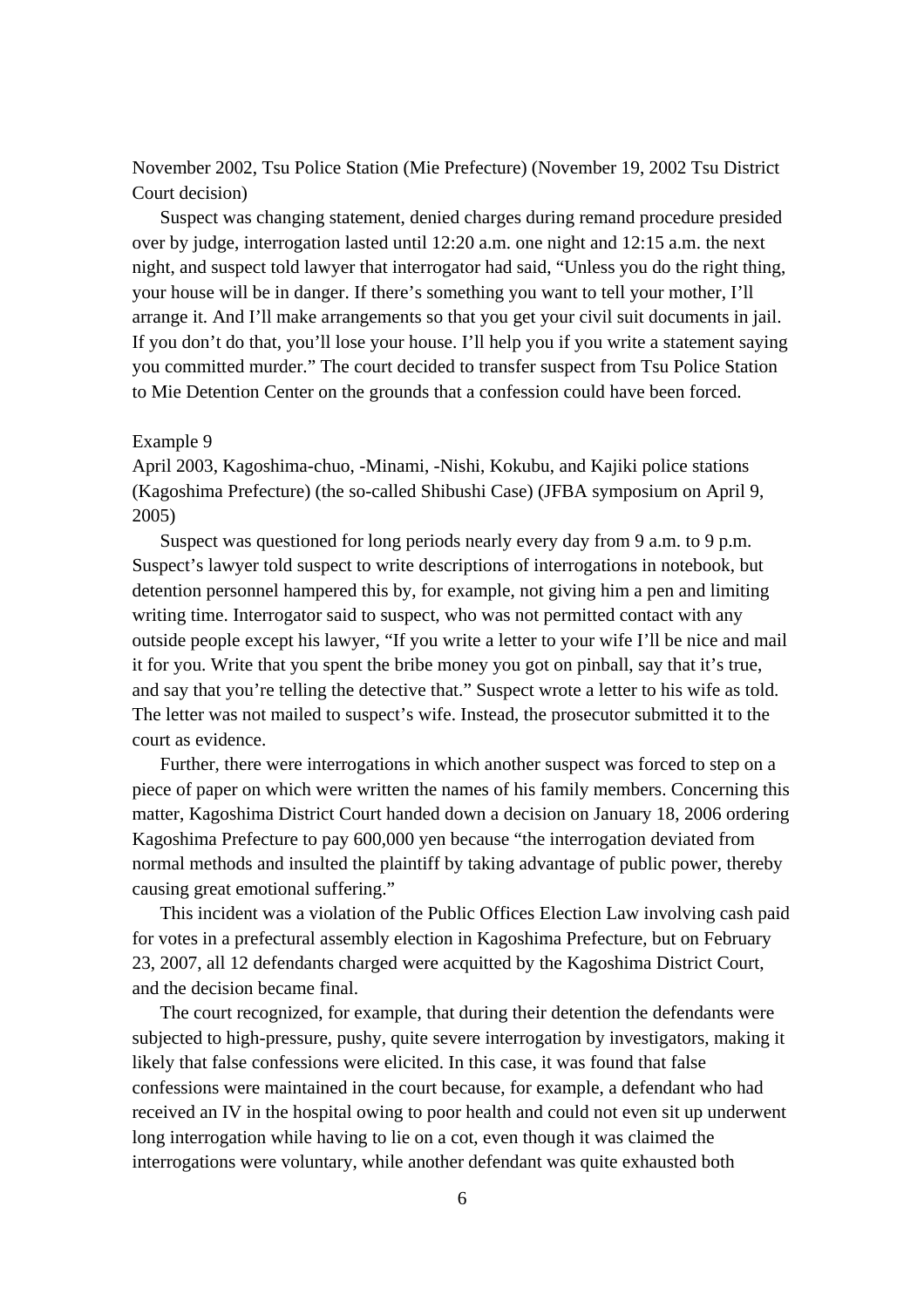physically and mentally due to the long detention and interrogations.

 Despite this, the police responsible for those investigations have not been disciplined at all, claiming that there has been no misfeasance. Although the director-general of the National Police Agency issued a stern written warning to the person who headed the Kagoshima Prefectural Police at the time, said warning was merely procedural guidance, not a disciplinary action under the National Civil Service Law. For the interrogation forcing the suspect to step on pieces of paper with the names of family members, the interrogator was indicted but not taken into custody on September 19, 2007 for the crime of violence and cruelty by a special public office.

#### V. Psychological Pressure

#### Example 10

February 2001, Miyakojima Police Station (Osaka Prefecture) (*Criminal Defense Quarterly* no. 35, November 27, 2002 and Osaka District Court judgment)

 In a case of false accusation of groping, interrogator yelled at detainee and made statements such as, "If you admit you did it, you'll get off with a 100,000 or 150,000 yen fine, but if you don't admit it, you'll be in here a long time." Interrogator brought up the traffic-accident death of suspect's son three years earlier and tried to force a confession by saying, "Your son's spirit is here in this room, so tell the truth." Acquitted.

#### Example 11

February 2004, Metropolitan Police Department Tama Branch (Metropolitan Tokyo) JFBA symposium on February 24, 2006)

 An incident in which people were arrested in connection with leafleting by the anti-war group Tachikawa Tent Village. Because a female suspect maintained silence, communication with everyone except lawyers was banned to psychologically back suspect into a corner. Suspect was subjected to abusive language such as, "I'll smash your group." "You're an iron woman with a dual personality. You're a parasite. You're a street urchin of Tachikawa City." Interrogator lied to woman, telling her the people arrested with her would pin all the blame on her, and in other ways tried to force a confession. Acquitted by district court, but fined by appellate court. Now appealing to the Supreme Court.

## VI. Indecent Acts

#### Example 12

June 2005, Metroplitan Police Department Kikuyabashi Branch (Metropolitan Tokyo) (December 5, 2005 Jiji Press story)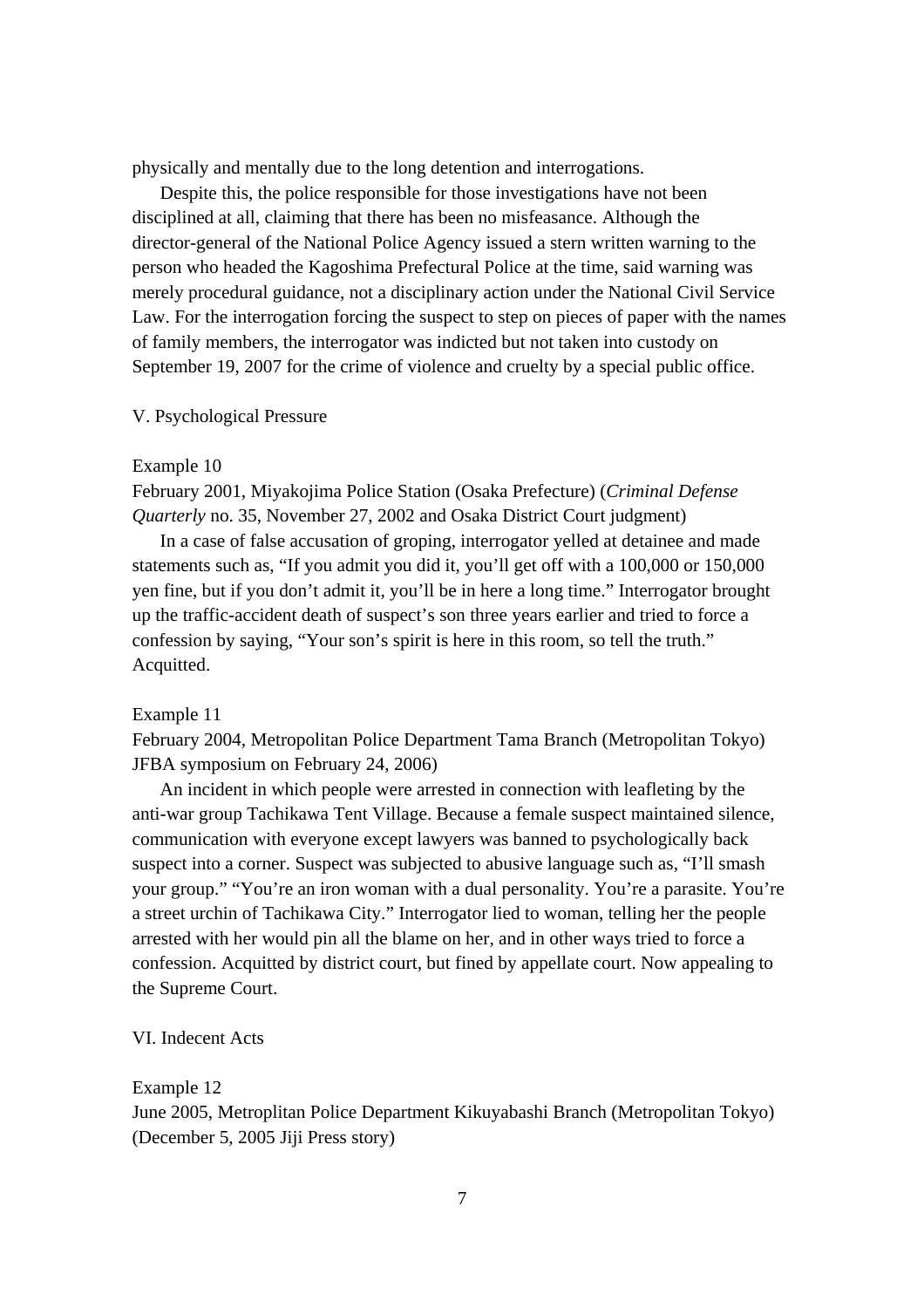During interrogation in stimulant case, assistant inspector in Metropolitan Police Department Organized Crime Division Section 5 allegedly subjected female defendant to indecent acts and was charged with violence and cruelty by a special public official. Tokyo District Court called it "a bold and incredibly shameless criminal act," and handed down a sentence of three years imprisonment (five years sought by prosecutor).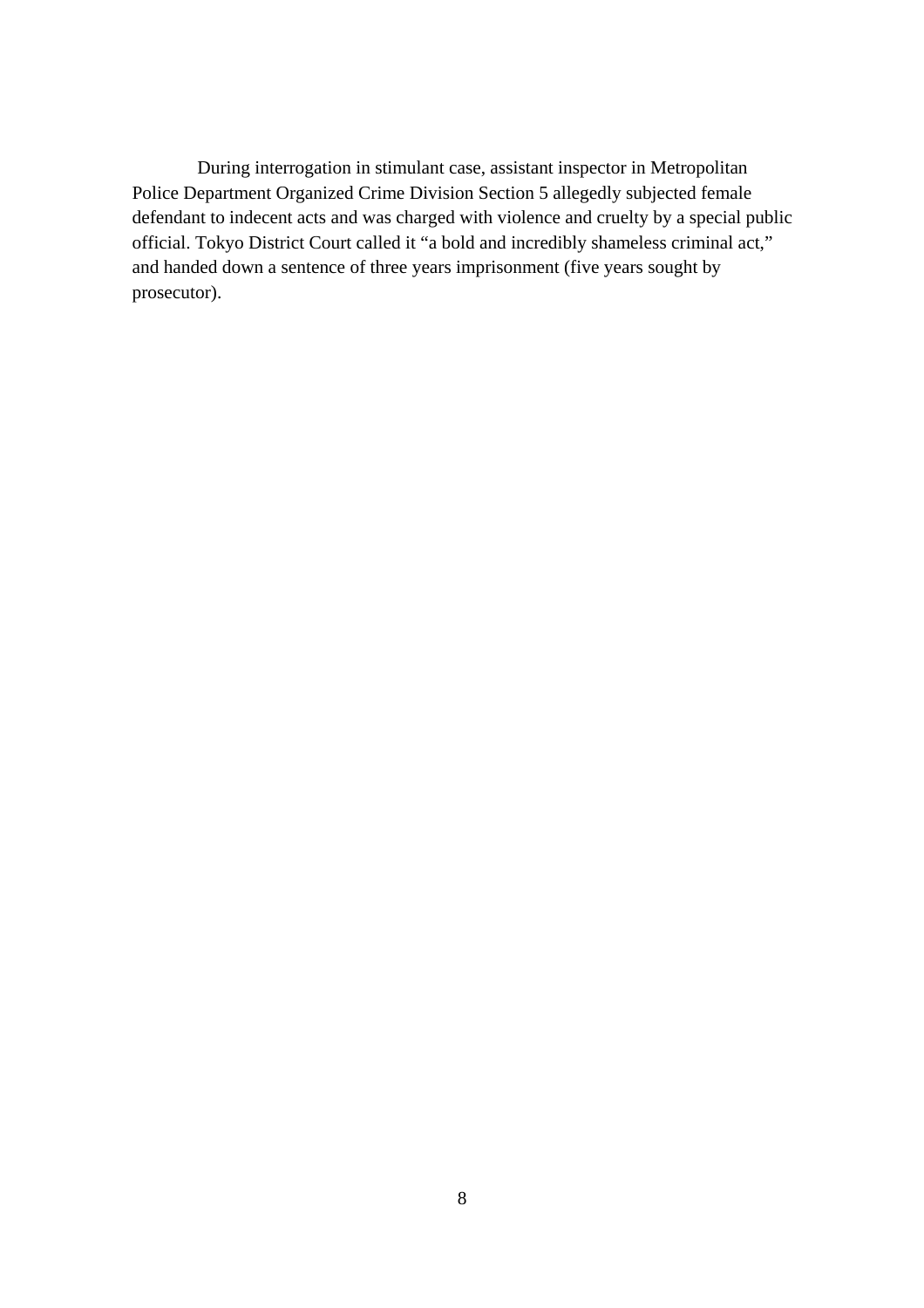## **Annex 4**

Public Offices Election Law (Excerpts)

Chapter I General Provisions

## Article 1 Purpose of Law

The purpose of this law is to establish an election system, based on the spirit of the Japanese Constitution, for the public election of the members of the House of Representatives and House of Councilors, and the members and presidents of local assemblies, to assure that said elections are conducted in an open and appropriate manner based on the freely expressed will of the electorate, and thereby provide for the sound development of democratic politics.

Chapter 13 Election Campaigns

#### Article 138 Door-to-Door Canvassing

1. No one may conduct door-to-door canvassing to obtain, allow to obtain, or not allow to obtain votes.

2. No matter what method is employed, to go door to door announcing the holding of a political speaking event or political speech, or naming a particular candidate, political party, or other political group for the purpose of an election campaign shall be regarded as prohibited acts specified in Paragraph 1.

### Article 142 Distribution of Written Materials and Images

1. In elections other than those for members of the House of Representatives (proportional representation), written materials and images used for election campaigns may not be distributed, except for the regular postcards specified in the items below and the leaflets specified in Item 1 and Item 2 below. Leaflets may not be scattered.

(1) In elections for members of the House of Representatives (small electoral districts), the numbers per candidate are 35,000 regular postcards, and 70,000 leaflets of no more than two kinds that have been submitted to the election administration commission which handles the administrative duties for that election.

(1-2) In elections for members of the House of Councilors (proportional representation), the numbers per person listed on the House of Councilors roster, who are candidates for public office, are 150,000 regular postcards, and 250,000 leaflets of no more than two kinds that have been submitted to the Central Election Administration Commission.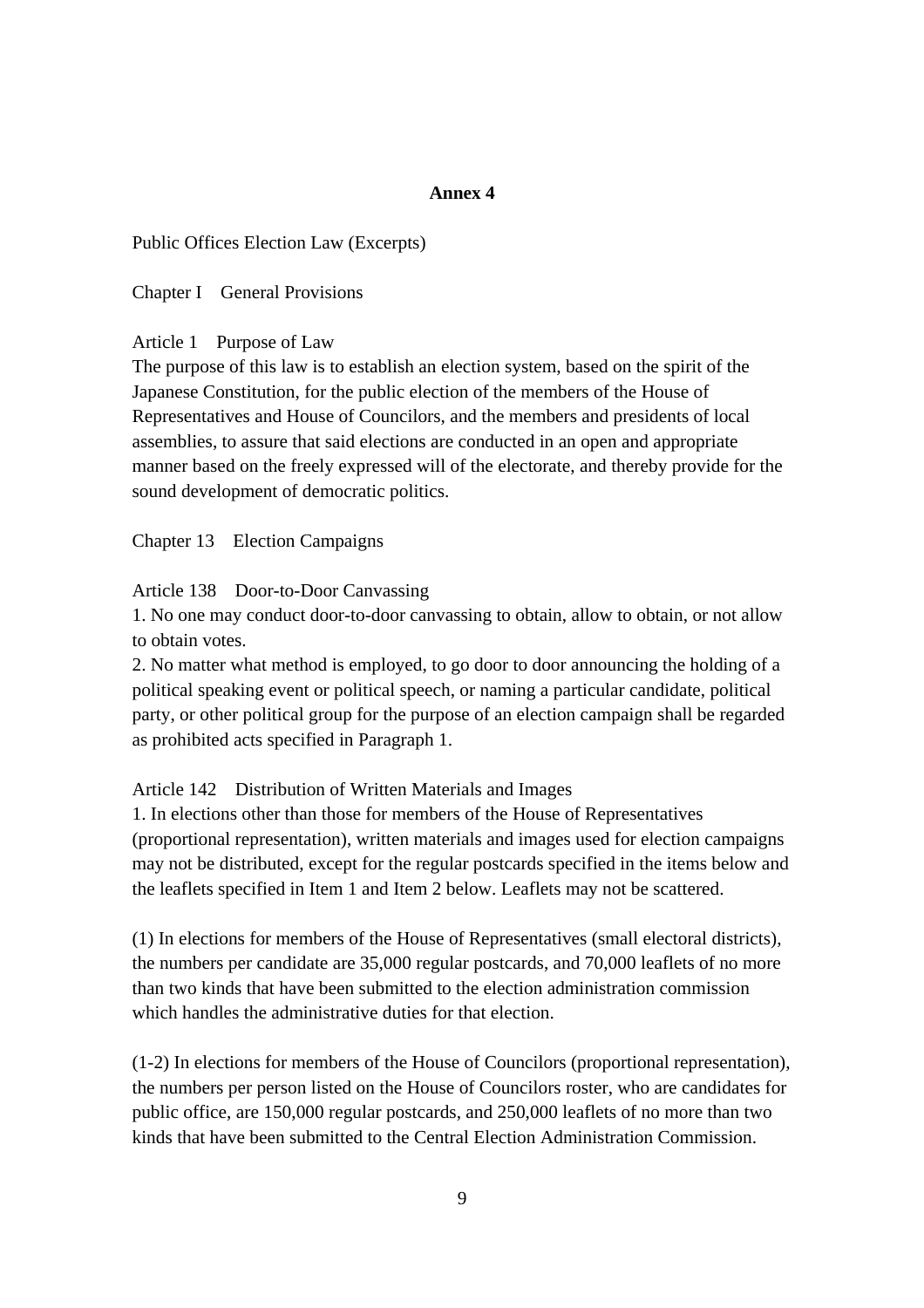(5) In elections in government ordinance cities, the number of regular postcards allowed in elections is 35,000 per candidate for mayor and 4,000 per candidate for city assembly.

(6) In elections in cities other than government ordinance cities, the number of regular postcards allowed in elections is 8,000 per candidate for mayor and 2,000 per candidate for city assembly.

## Chapter 16 Penalties

Article 239 Violations of Restrictions on Door-to-Door Canvassing 1. A person committing any of the following violations shall be imprisoned for no more than 1 year or be fined no more than 300,000 yen.

(3) A person who conducted door-to-door canvassing in violation of the provisions of Article 138.

Article 243 Violations of Restrictions on Distributing Written Materials and Images 1. A person committing any of the following violations shall be imprisoned for no more than 2 years or be fined no more than 500,000 yen.

(3) A person who distributed written materials and images in violation of the provisions of Article 142.

## Article 251 Invalidation of Election

Any winner of an election shall have his or her victory invalidated in the event that said winner is punished for committing any of the crimes specified in this chapter in relation to that election.

## Article 252 Disenfranchisement

Any person fined for committing crimes specified in this chapter shall be deprived of the right of suffrage and the right to election for public office as specified hereunder for the period of five years from the day the court decision is finalized.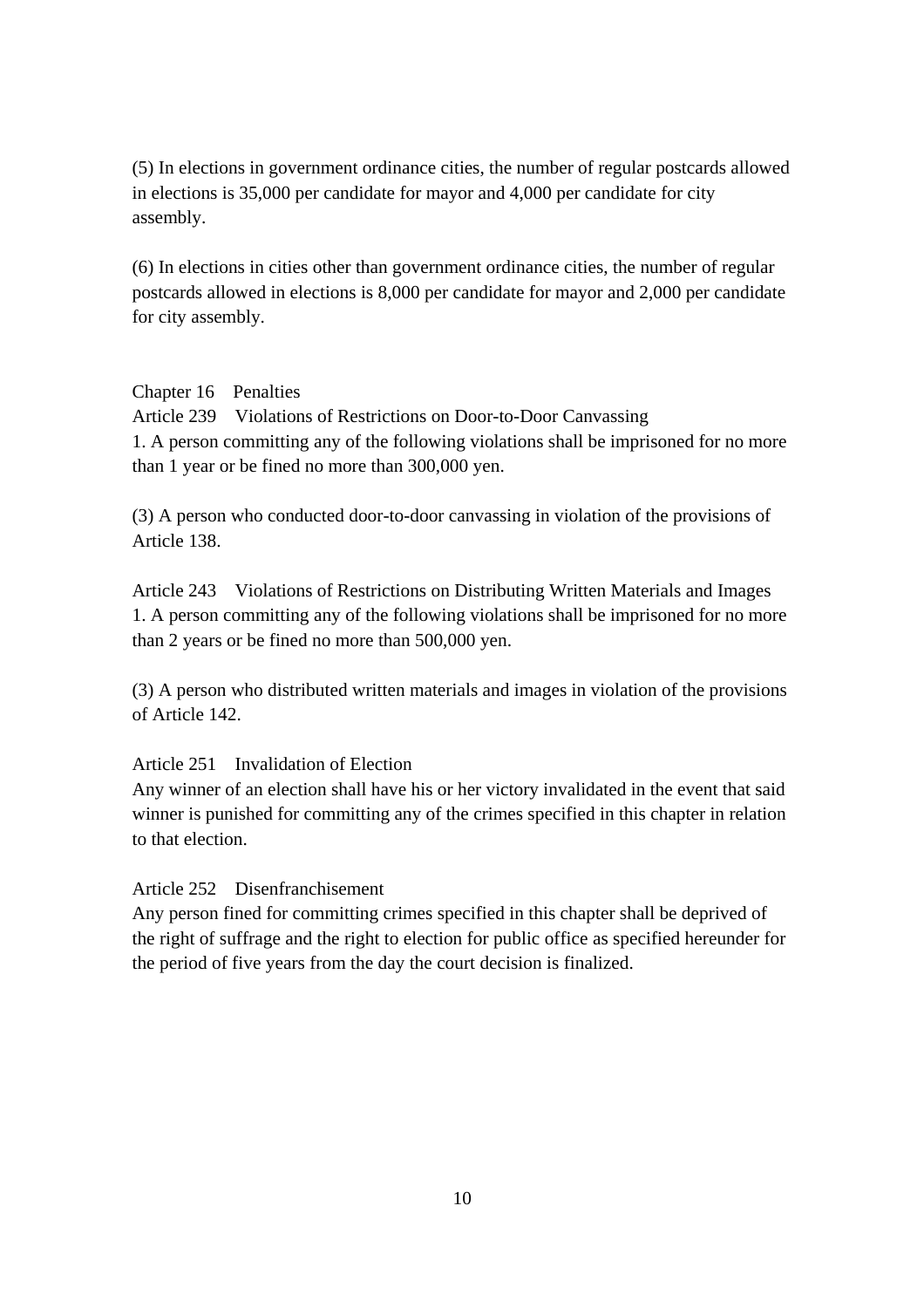## **Annex 5**

Report to Human Rights Committee June 18, 2007

I compiled this table of the numbers of cases in which people were booked, and the numbers of people, for crimes of violating restrictions on door-to-door canvassing and distributing written materials and images, for various years and elections, based on crime reports obtained from the National Police Agency through the court in the trial on the Oishi Case.

Zenichiro Kono, Attorney

Numbers of Cases in which People Were Booked, and the Numbers of People, for Crimes of Violating Restrictions on Door-to-Door Canvassing and Distributing Written Materials and Images from 1946 to 2003

Abbreviations HC: House of Councilors HR: House of Representatives

|                |                          | Violations involving<br>door-to-door canvassing |        | Violations involving<br>distributing written<br>materials and images |        |
|----------------|--------------------------|-------------------------------------------------|--------|----------------------------------------------------------------------|--------|
|                | Year and election type   | No. of                                          | No. of | No. of                                                               | No. of |
|                |                          | cases                                           | people | cases                                                                | people |
| 1              | 1946, HR                 | 397                                             | 509    | 229                                                                  | 412    |
| $\overline{2}$ | 1948, board of education | 295                                             | 390    | 738                                                                  | 733    |
| 3              | 1948, HR                 | 1,067                                           | 1,405  | 1,098                                                                | 1,314  |
| $\overline{4}$ | 1951                     | 2,419                                           | 3,276  | 1,892                                                                | 2,176  |
| 5              | 1952, HR                 | 2,210                                           | 2,764  | 1,005                                                                | 1,362  |
| 6              | 1952, board of education | 72                                              | 104    | 37                                                                   | 71     |
| 7              | 1953, HR, HC             | 1,764                                           | 2,219  | 1,240                                                                | 1,679  |
| 8              | 1955, HR                 | 1,322                                           | 1,708  | 854                                                                  | 1,202  |
| 9              | 1955, local elections    | 2,214                                           | 3,259  | 796                                                                  | 1,253  |
| 10             | 1956, HC                 | 2,277                                           | 2,789  | 1,777                                                                | 2,447  |
| 11             | 1958, HR                 | 942                                             | 1,358  | 847                                                                  | 1,273  |
| 12             | 1959, HC                 | 700                                             | 908    | 3,628                                                                | 4,764  |
| 13             | 1960, HR                 | 902                                             | 1,273  | 1,586                                                                | 1,959  |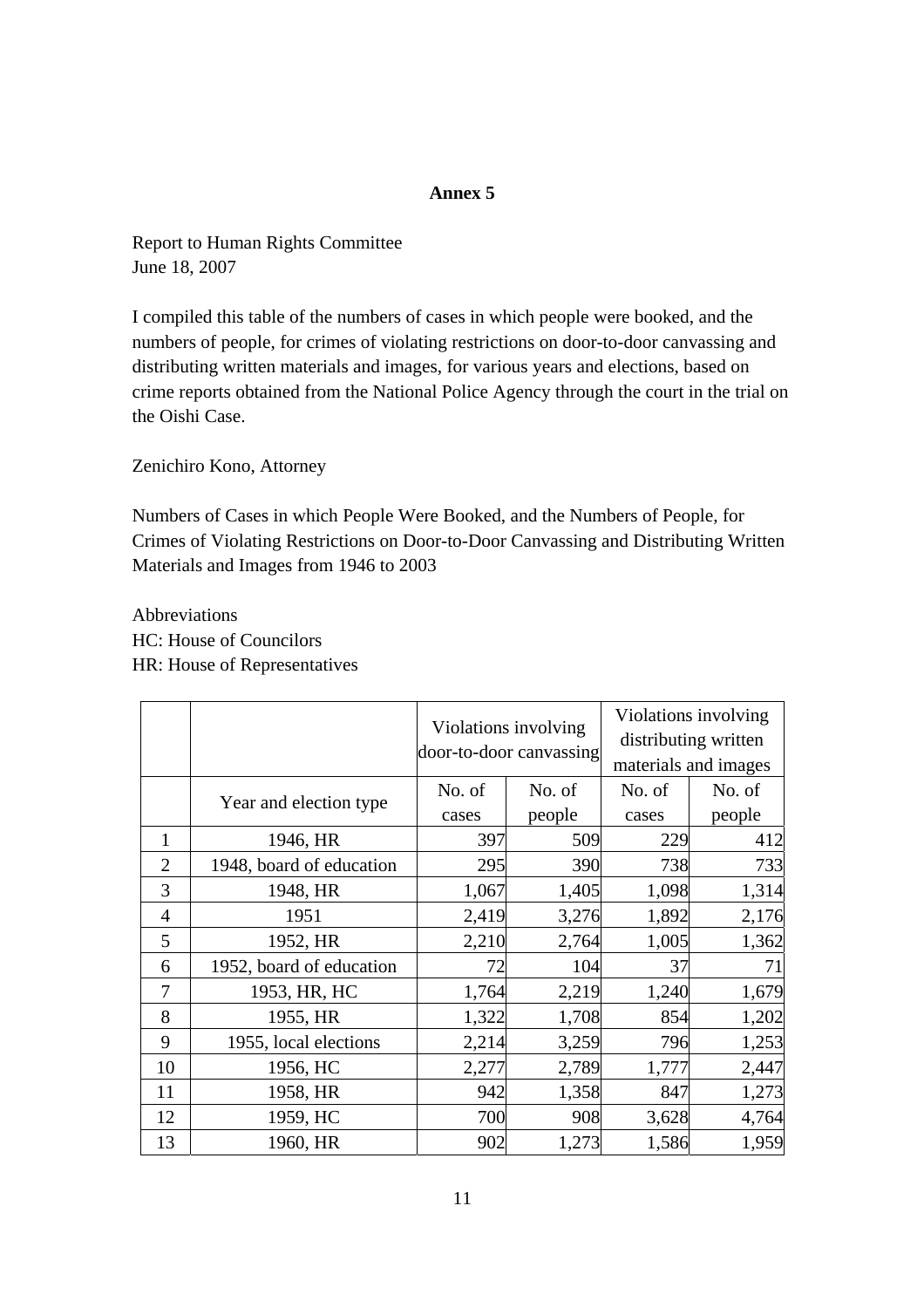|    | 1962, HC national           | 2,097 |       | 2,690 | 2,976 |
|----|-----------------------------|-------|-------|-------|-------|
| 14 | constituency                |       | 2,373 |       |       |
| 15 | 1962, HC prefectural        |       |       |       | 1,298 |
|    | constituency                | 552   | 581   | 1,112 |       |
| 16 | 1963, HR                    | 1,233 | 1,197 | 1,592 | 1,893 |
| 17 | 1967, HR                    | 1,306 | 1,351 | 989   | 1,243 |
| 18 | 1967, local elections       | 1,320 | 2,022 | 824   | 1,136 |
|    | 1967, HR/HC special         |       |       |       |       |
| 19 | elections                   | 177   | 264   | 108   | 180   |
| 20 | 1968, HC                    | 1,130 | 1,473 | 2,028 | 2,463 |
|    | 1968, HR/HC special         |       |       |       |       |
| 21 | elections, etc.             | 112   | 209   | 91    | 118   |
| 22 | 1969, HR                    | 808   | 1,094 | 474   | 834   |
| 23 | 1969, local elections       | 142   | 240   | 142   | 291   |
| 24 | 1970, local elections       | 123   | 235   | 75    | 118   |
| 25 | 1971, HC                    | 210   | 242   | 1,965 | 2,750 |
| 26 | 1971, local elections       | 85    | 135   | 48    | 83    |
| 27 | 1972, HR                    | 322   | 541   | 501   | 768   |
| 28 | 1972, local elections       | 56    | 90    | 59    | 99    |
| 29 | 1974, HC                    | 347   | 517   | 1,073 | 2,430 |
| 30 | 1974, HR/HC special/local   | 64    | 115   | 86    | 180   |
| 31 | 1975, HR/HC special/local   | 80    | 99    | 126   | 143   |
| 32 | 1975, local elections       | 408   | 857   | 385   | 606   |
|    | 1975 (other than nationwide |       |       |       |       |
| 33 | local)                      | 45    | 112   | 48    | 76    |
| 34 | 1976, HR                    | 289   | 565   | 337   | 576   |
| 35 | 1976, local elections       | 33    | 52    | 37    | 96    |
| 36 | 1977, HC                    | 285   | 391   | 704   | 1,045 |
| 37 | 1977, local elections       | 42    | 70    | 22    | 10    |
| 38 | 1978, local elections       | 39    | 130   | 53    | 101   |
| 39 | 1979, HR                    | 242   | 466   | 316   | 606   |
|    | 1979, nationwide local      |       |       |       |       |
| 40 | elections                   | 250   | 483   | 219   | 462   |
| 41 | 1979, HR special/local      | 22    |       | 24    | 61    |
|    | elections                   |       | 85    |       |       |
| 42 | 1980, HR                    | 228   | 416   | 356   | 855   |
| 43 | 1980, HC                    | 211   | 407   | 495   | 801   |
| 44 | 1980, local elections       | 6     | 12    | 28    | 33    |
| 45 | 1981, local elections       | 29    | 22    | 25    | 28    |
| 46 | 1982, local elections       | 13    | 34    | 40    | 69    |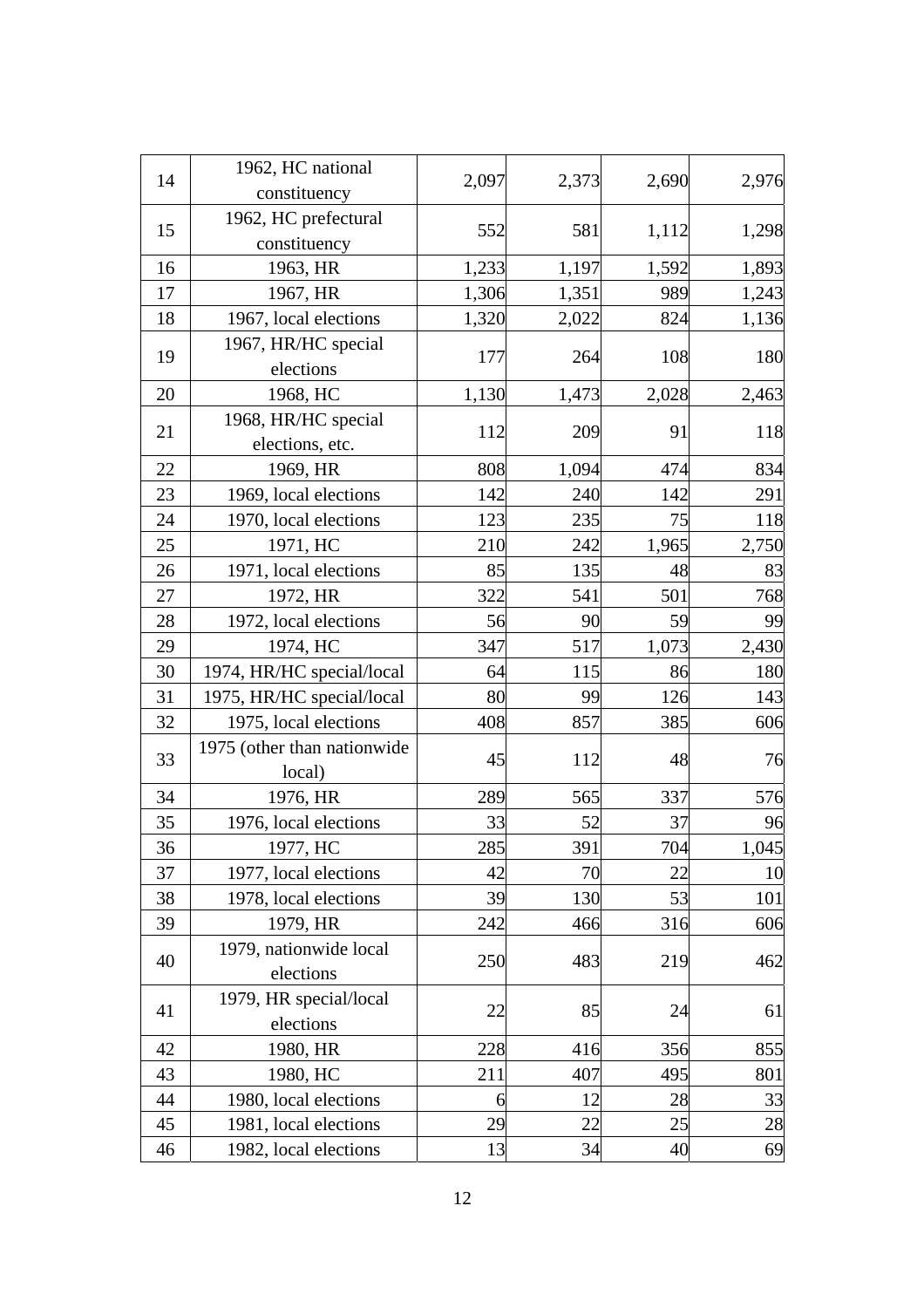| 47 | 1983, HR                            | 169            | 345            | 202    | 423    |
|----|-------------------------------------|----------------|----------------|--------|--------|
| 48 | 1983, HC                            | 65             | 118            | 115    | 429    |
| 49 | 1983, nationwide local              | 177            | 435            | 177    | 519    |
|    | elections                           |                |                |        |        |
| 50 | 1983, HR/HC special/local           | 18             | 49             | 16     | 42     |
| 51 | 1984, local elections               | 2              | 5              | 10     | 23     |
| 52 | 1985, local elections               | 10             | 12             | 27     | 67     |
| 53 | 1986, HR                            | 198            | 409            | 225    | 592    |
| 54 | 1986, HC                            | 12             | 24             | 40     | 100    |
| 55 | 1986, local elections               | 14             | 33             | 29     | 54     |
| 56 | 1987, local elections               | $\overline{0}$ | $\overline{0}$ | 10     | 11     |
| 57 | 1988, local elections               | 3              | 16             | 20     | 52     |
| 58 | 1989, HC                            | 58             | 131            | 68     | 187    |
| 59 | 1989, local elections               | 4              | 12             | 15     | 19     |
| 60 | 1990, HR                            | 109            | 260            | 178    | 372    |
| 61 | 1990, local elections               | 3              | 6              |        | 14     |
| 62 | 1991, nationwide local<br>elections | 76             | 224            | 93     | 209    |
| 63 | 1992, HR/HC/nationwide<br>local     | 39             | 80             | 62     | 171    |
| 64 | 1993, HR/nationwide<br>local/local  | 118            | 328            | 148    | 353    |
| 65 | 1994, HR/HC/local, etc.             | 3              | 33             | 13     | 26     |
| 66 | 1995, HC/nationwide<br>local/others | 20             | 61             | 124    | 238    |
| 67 | 1996, HR/nationwide<br>local/others | 9              | 60             | 29     | 82     |
| 68 | 1997, HR/local elections            | $\mathbf 1$    |                | 10     | 11     |
| 69 | 1998, HR special/HC/local           | 20             | 35             | 35     | 89     |
| 70 | 1999, nationwide local/local        | 8              | 9              | 26     | 70     |
| 71 | 2000, HR/local elections            | 23             | 62             | 39     | 97     |
| 72 | 2001, HC/local elections            | 22             | 60             | 67     | 149    |
| 73 | 2002, HR special/local<br>elections | 3              | 5              | 4      | 8      |
| 74 | 2003, HR/nationwide local           | 16             | 39             | 42     | 112    |
|    | Totals                              | 30,087         | 41,697         | 35,257 | 49,592 |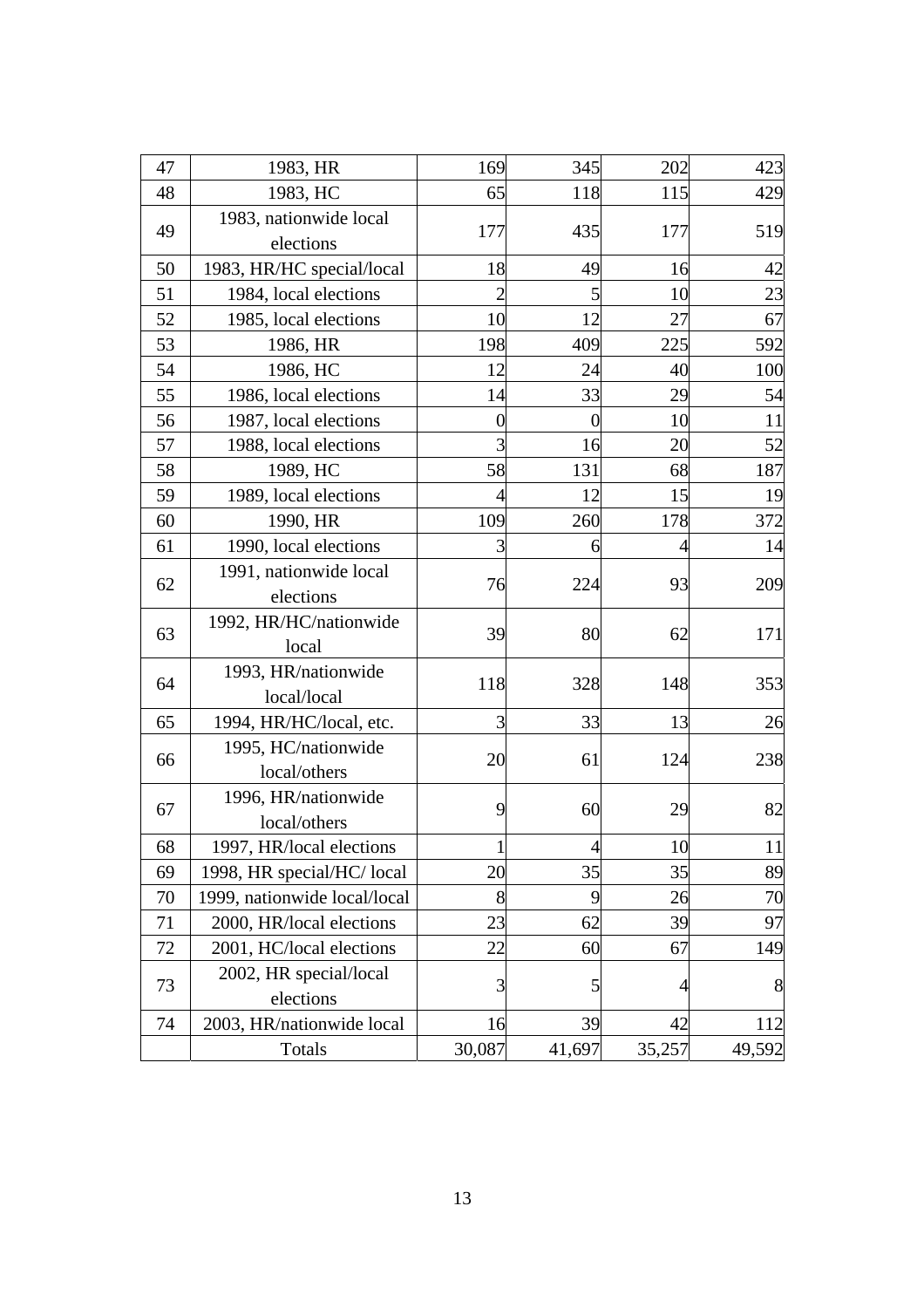## **Annex 6**

## **Precedents of the Supreme Court of Japan Concerning Door-to-door Canvassing and Distribution of Documents**

Document 1

**Case of Penal Violation in Board of Education Committee Member Election**  (Grand Bench Decision of September 27, 1950; Keishu 4-9-1799)

#### **Formal Judgment**

This appeal is dismissed.

Reasoning

 Because door-to-door canvassing as an election campaign activity causes various adverse effects, it is prohibited by Article 98 of the House Of Representatives Member Election Law, Article 72 of the Local Autonomy Law, Article 28 of the Board of Education Law and so on. Consequently, freedom of speech can be restricted to a certain degree.

 However, Article 21 of the Constitution does not guarantee absolutely unrestricted freedom of speech. We think that Article 21 contemplates that there naturally are reasonable restrictions on the time, place and manner of speech for the public welfare. Therefore, even if prohibiting door-to-door canvassing to promote electoral fairness results in restrictions on freedom of speech, these prohibitions cannot be found to violate the Constitution as asserted here.

 Based on the foregoing reasons, judgment is as set forth in the Formal Judgment in accordance with former Code of Criminal Procedure Article 446.

This judgment is the unanimous opinion of all this court's justices.

Document<sub>2</sub>

### **Case of Violation of the Public Offices Election Law**

(Grand Bench Decision of April 6, 1955; Keishu 9-4-819)

### **Formal Judgment**

This appeal is dismissed.

Reasoning

Regarding the gist of Defense Attorney Shunichi Suginohara's appeal:

 The point of the argument is that Article 142, Article 143 and Article 146 of the Public Offices Election Law are invalid as violative of Article 21 of the Constitution.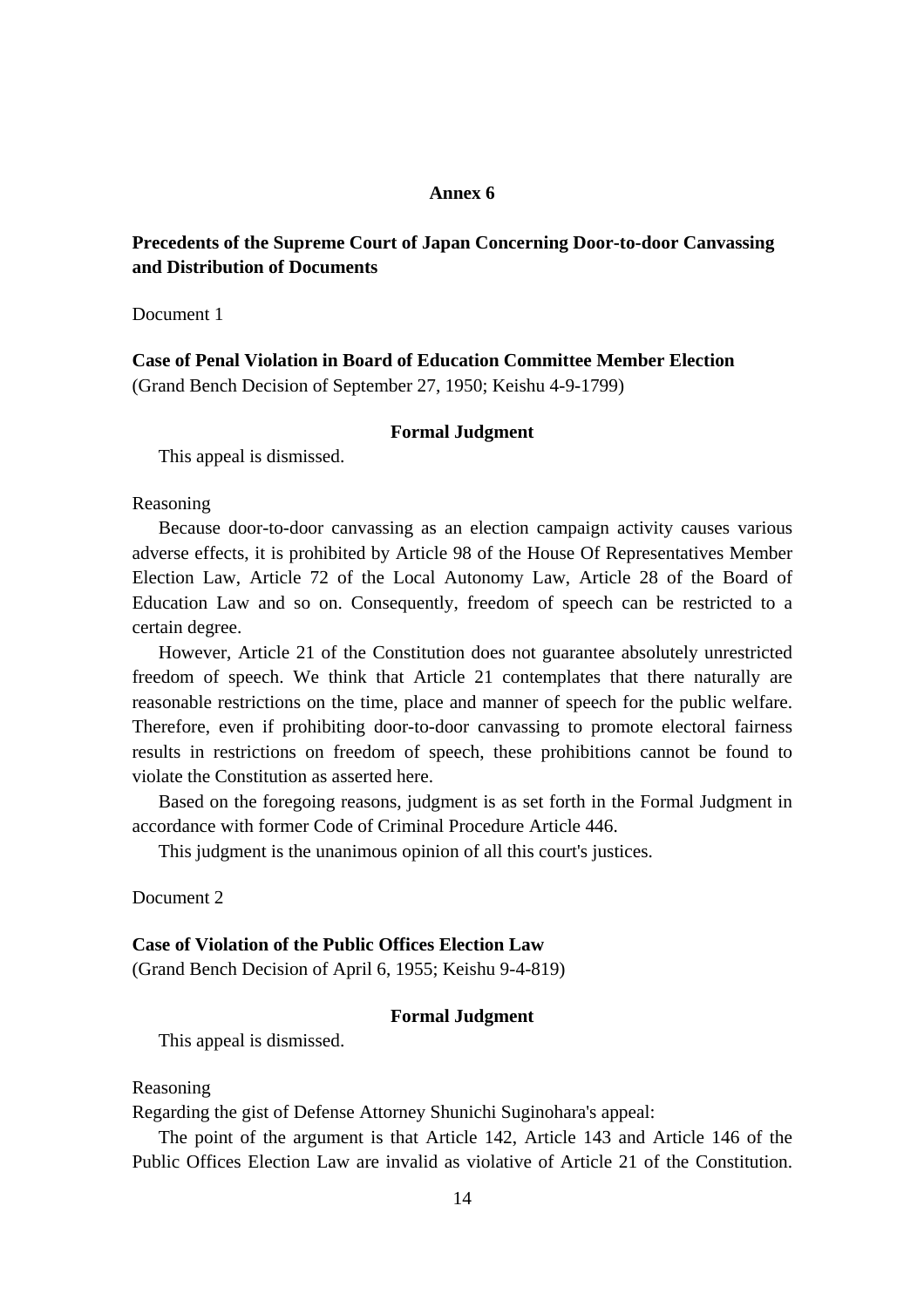However, Article 21 of the Constitution does not guarantee absolutely unrestricted freedom of speech and publication. This court has held that in a situation where it is necessary for public welfare, there naturally are reasonable restrictions on the time, place and manner of speech (see No. 2591 (re) 1949; Grand Bench Decision of September 27, 1950). Further, as for Article 142, Article 143 and Article 146 of the Public Offices Election Law, we find that allowing unrestricted distribution and posting of literature and drawings with respect to public offices elections may invite unfair competition in election campaigning, causing on the contrary, harm to the freedom and fairness of elections and difficulty in maintaining the impartiality thereof. The above articles impose certain regulations on the distribution and posting of literature and drawings only during the period of the election campaign in order to prevent such adverse effects. We construe this degree of regulation as necessary and reasonable restriction permissible under the Constitution for the public welfare. Therefore, the appellant's argument is without good cause.

 Accordingly, based on the unanimous opinion of all this court's justices, judgment is as set forth in the Formal Judgment in accordance with former Code of Criminal Procedure Article 408.

Document 3

#### **Case of Violation of the Public Offices Election Law**

(Grand Bench Decision of November 18, 1964; Keishu 18-9-561)

#### **Formal Judgment**

This appeal is dismissed.

Reasoning

 Further, the appellant's argument asserts a violation of Article 21 of the Constitution. However, Article 21 of the Constitution does not guarantee absolutely unrestricted freedom of speech, publication and other expression. The precedents of this court have long recognized that there naturally are necessary and reasonable restrictions on those freedoms for public welfare, (No. 2591 (re) 1949; Grand Bench Decision of September 27, 1950; Keishu 4-9-1799). Incidentally, allowing unrestricted distribution, etc. of literature and drawings with respect to public offices elections may invite unfair competition in election campaigning harm to the freedom and fairness of elections and difficulty in guaranteeing the appropriateness and impartiality thereof. Enacting regulations that restrict or prohibit the distribution of literature and drawings within the scope found necessary and reasonable to prevent these sorts of adverse effects is an unavoidable measure to ensure the appropriateness and impartiality of elections for the public welfare. Therefore, we find that the provisions of Article 142 of the Public Offices Election Law that permit such measures are not violative of Article 21 of the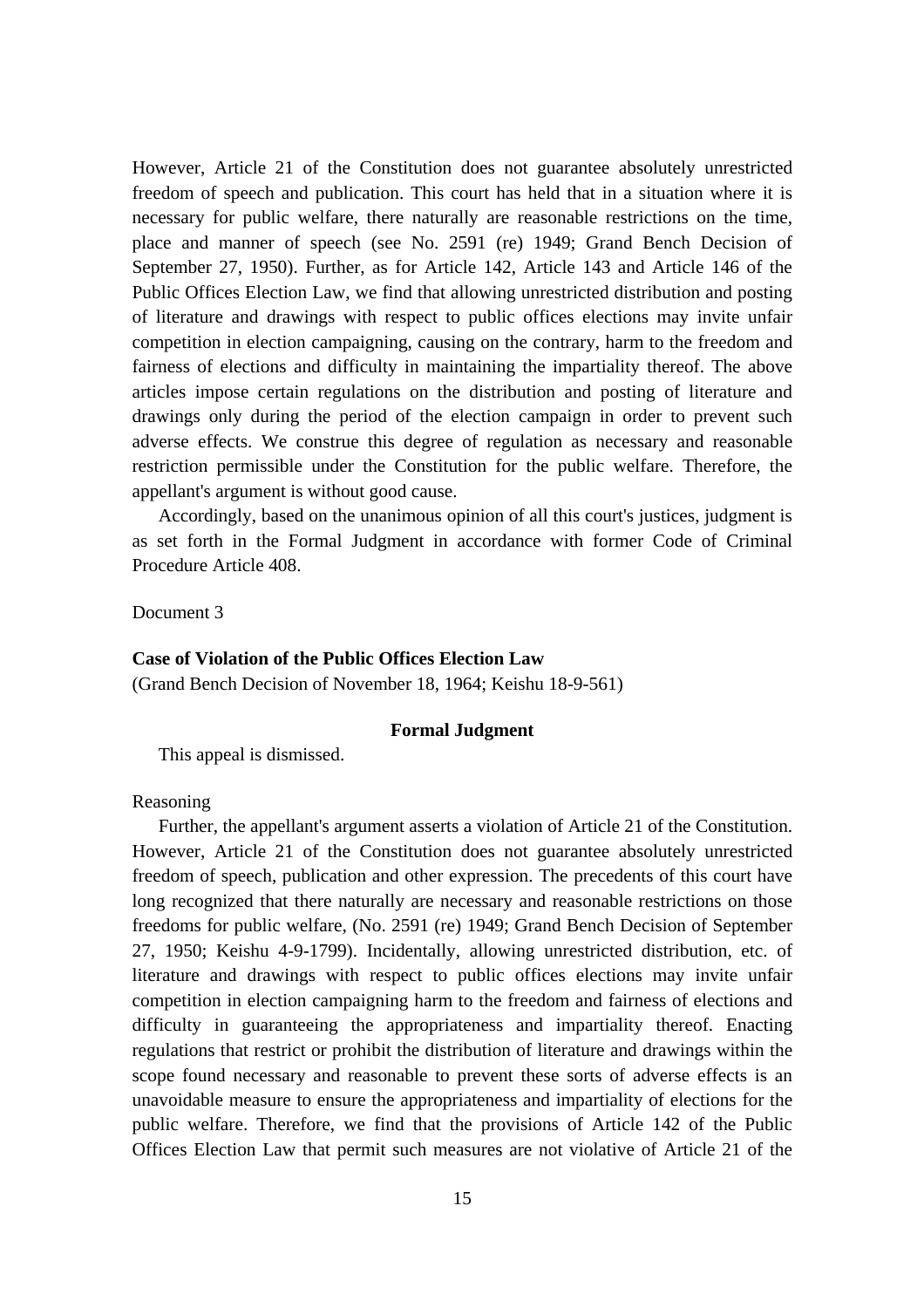Constitution. Consequently, we find the lower court decision judging the defendant by application of the above provision to be proper and not subject to criticism as unconstitutional.

 Accordingly, based on the unanimous opinion of all this court's justices, judgment is as set forth in the Formal Judgment in accordance with former Code of Criminal Procedure Article 408.

Document 4

## **Case of Violation of the Public Offices Election Law**

(Grand Bench Decision of April 23, 1969; Keishu 23-4-235)

#### **Formal Judgment**

This appeal is dismissed.

#### Reasoning

1. Regarding the argument concerning Article 138 and Article 142 of the Public Offices Election Law

 The precedents of the Grand Bench of this court have made clear that certain regulations, such as the prohibition on door-to-door canvassing set forth in Article 138 of the Public Offices Election Law and the restriction on the distribution of literature and drawings set forth in Article 142 of the same law do not violate Article 21 of the Constitution (No. 2591 (re) 1949, Grand Bench Decision of September 27, 1950, Keishu 4-9-1799; No. 3147 (a) 1953, April 6, 1955, Keishu 9-4-819). We find no need to change this line of precedents now. Accordingly, the argument concerning Article 138 and Article 142 of the Public Offices Election Law is without good cause.

2. Regarding the argument concerning Article 129 of the Public Offices Election Law

 The aforementioned precedents of the Grand Bench of this court make clear that there naturally are necessary and reasonable restrictions on the freedoms of speech, publication and other expression guaranteed by Article 21 of the Constitution for public welfare. Incidentally, always allowing the conduct of election campaigning in public offices elections may invite unfair and unnecessary competition, which if unregulated may cause harm to the fairness of elections due to the occurrence of corrupt practices. Not only this, but wasteful expenses and labor would escalate, leading to unfair results due to differences in financial ability. This may result in the corruption of elections. In order to prevent these sorts of adverse effects and ensure the fairness of elections, it is necessary to restrict election campaigns to reasonable and not over-long periods and fix the starting time so that election campaigns are conducted under conditions that every candidate can meet. The prescription in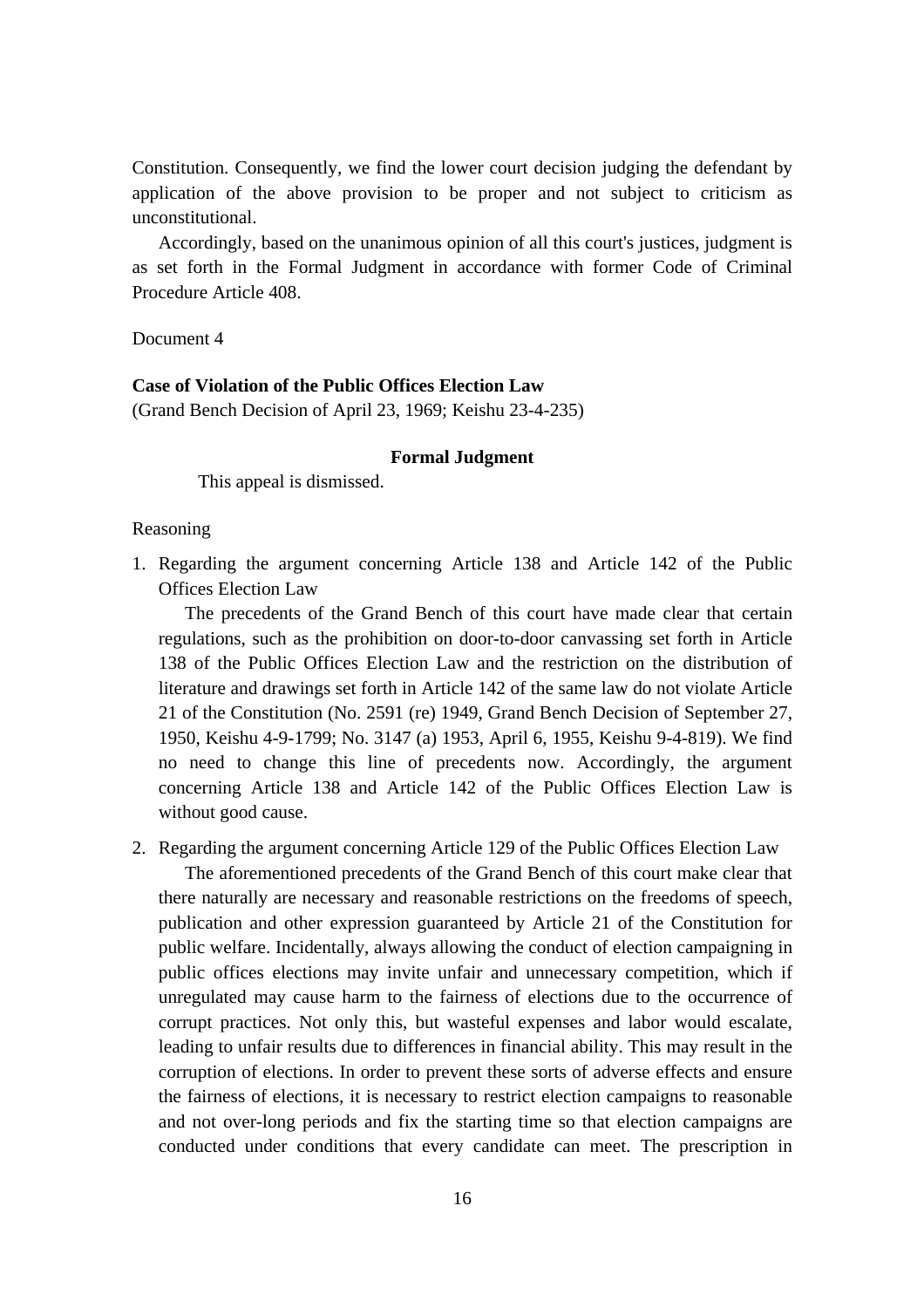Article 129 of Public Offices Election Law — that candidates shall not engage in election campaigning except from the date of notice of standing for election until the day before the appointed date of said election — arose with the purpose of dealing with the above issues. The reason to guarantee the fair conducting of elections is to maintain the public welfare. That is why we can say that restricting the period for election campaigning and prohibiting campaigning before said period amounts to a necessary and reasonable restriction on the constitutionally protected freedom of expression. This court finds that Article 129 of Public Offices Election Law does not violate Article 21 of the Constitution and thus the appellant's argument is without good cause.

 Accordingly, based on the unanimous opinion of all this court's justices, judgment is as set forth in the Formal Judgment in accordance with former Code of Criminal Procedure Article 408.

Document 5

### **Case of Violation of the Public Offices Election Law**

(Second Petty Bench Decision of June 15, 1981; Keishu 35-4-205)

#### **Formal Judgment**

The lower court decision is reversed. The case is remanded to the Hiroshima High Court.

#### Reasoning

Regarding the gist of the Prosecution's appeal:

1. The gist of the facts in the indictment (with respect to Defendant Juri Yada, the facts after amendment of the charges) is as follows. On or around December 3, 1976, on the occasion of the December 5, 1976 general election for seats in the House of Representatives, Defendant Juri Yada, with the intent to obtain votes for Yoshiko Nakabayashi, a candidate for election from the Shimane Prefecture electoral district, individually canvassed the homes of five voters and asked for their votes for the same candidate. During the period from December 1 through December 4, Defendant Hiroko Ueda, on the occasion of the same election, with the same intent, individually canvassed the homes of seven voters in the same electoral district and asked for their votes for the same candidate. Thus, both defendants engaged in door-to-door canvassing.

 The lower court decision found that both defendants engaged in door-to-door canvassing. However, because it did not consider the prohibition of door-to-door canvassing was a reasonable and unavoidably necessary regulation of the level permitted by the Constitution, the court found the provisions of Article 138,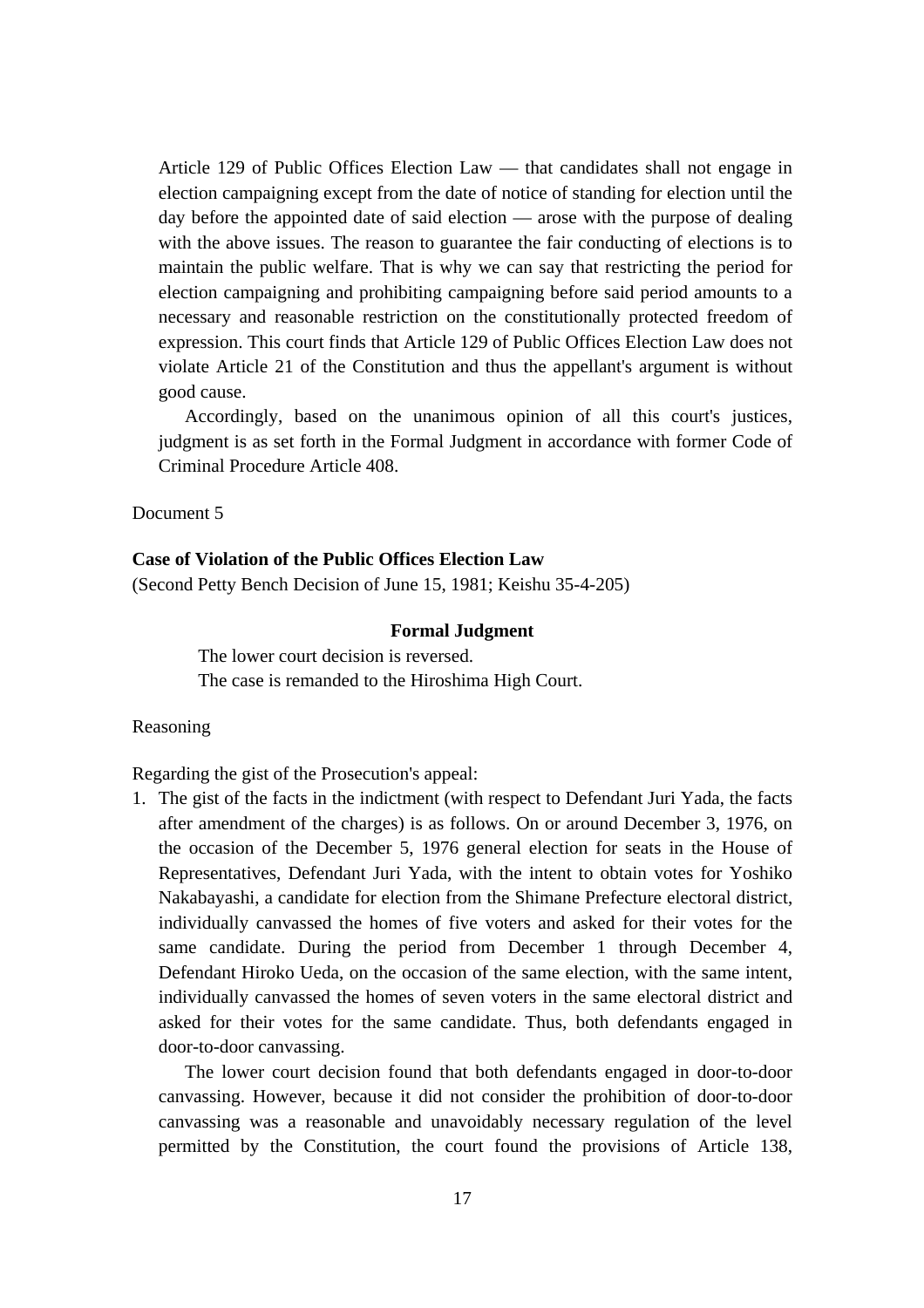paragraph 1 of the Public Offices Election Law that uniformly prohibited such conduct violative of Article 21 of the Constitution. In so doing, it upheld the decision of the court of first instance, which had found the defendants not guilty on the same reasoning, and dismissed the prosecution's appeal.

 The gist of the Prosecution's appeal is the assertion that the lower court decision made a mistaken interpretation of Article 21 of the Constitution and contravened precedents.

2. The precedents of this court state that the provisions of Article 138, paragraph 1 of the Public Offices Election Law are not violative of Article 21 of the Constitution (see Supreme Court No. 2265 (a) 1968, Grand Bench decision of April 23, 1969, Keishu 23-4-235 and Supreme Court No. 2591 (re) 1949, Grand Bench Decision of September 27, 1950, Keishu 4-9-1799.

 The prohibition of door-to-door canvassing is not intended to restrict the expression of opinion per se. Rather, it is intended to prevent the adverse effects caused by a means of expression of opinion. That is, it prohibits the adverse effects of door-to-door canvassing. For example canvassing can easily become a hotbed of vote buying and interest-manipulation while disturbing the tranquility of voters' lives. Moreover, if left to take its own course, door-to-door canvassing could compel candidates to pay high expenses out of concern over competing in terms of number of visits. In addition, voting may be controlled by personal considerations. By preventing these ills, the prohibition ensures the freedom and fairness of elections. (See Supreme Court No. 1464 (a) 1967, Third Petty Bench decision of November 21, 1967, Keishu 21-9-1245; No. 56 (a) 1968, Second Petty Bench decision of November 1, 1968, Keishu 22-12-1319). The above goal is proper, and when such adverse effects are considered in sum, we can say that there is a reasonable relationship between the uniform prohibition of door-to-door canvassing and the purpose of the prohibition. As for the benefit lost through the prohibition of door-to-door canvassing, it is true that the freedom to express opinions by means of door-to-door canvassing is restricted. However, on this point, of course freedom to express opinions by methods other than door-to-door canvassing is not restricted, and the canvassing restriction is nothing more than an indirect and incidental restriction that simply prohibits a method. On the other hand, the benefit gained through the prohibition is that the freedom and fairness of elections is ensured through prohibiting the adverse effects caused by door-to-door canvassing. Therefore, we can say that the benefits gained are clearly greater than those lost. Based on the above, the uniform prohibition on door-to-door canvassing set forth in Article 138, paragraph 1 of the Public Offices Election Law is not found to exceed a reasonable and unavoidably necessary level and therefore does not violate Article 21 of the Constitution. Accordingly, the question of whether to uniformly prohibit door-to-door canvassing is exclusively an issue of legislative policy from the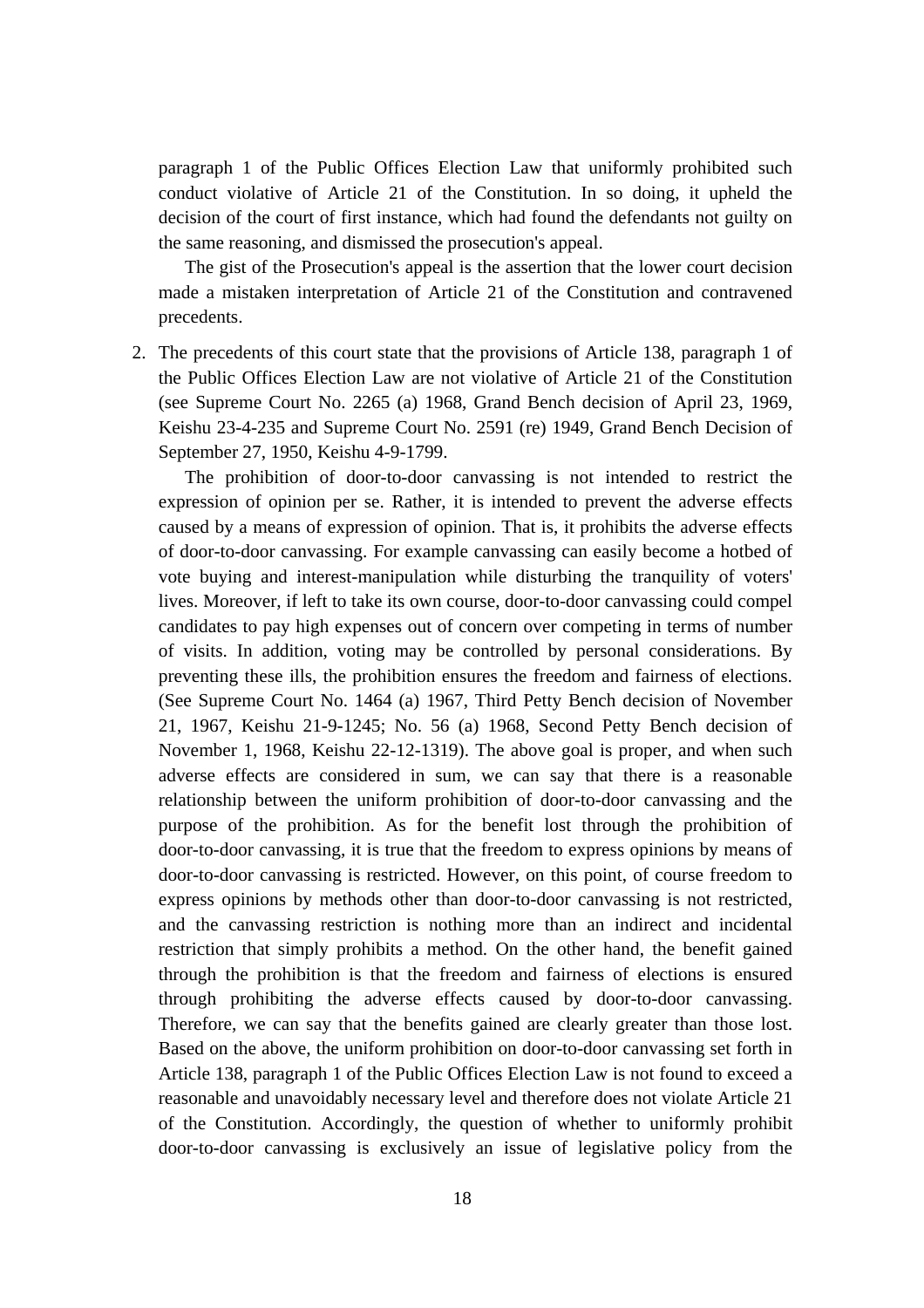standpoint of ensuring the freedom and fairness of elections, and policies the legislature determines within the scope of such discretion must be respected.

 Such an interpretation is consistent with later cases that issue holdings on the compliance with Article 21 of the Constitution of legislation restricting means of expression of opinion (Supreme Court No. 1501 (a) 1969, Grand Bench decision of November 6, 1974, Keishu 28-9-393), and the aforementioned Grand Bench decision of April 23, 1969 remains valid to this day.

3. Thus, the lower court decision makes a mistaken interpretation of Article 21 of the Constitution and contravenes the precedents of this court. Because it is clear that this mistake affected the judgment of the case, reversal cannot be avoided. The appellant's argument has good cause.

 Consequently, the lower court decision is reversed under the text of Article 410, paragraph 1 of the Code of Criminal Procedure, the case is remanded to the Hiroshima High Court in accordance with the text of Article 413 of the same law, and based on the unanimous opinion of all this court's justices, judgment is as set forth in the Formal Judgment.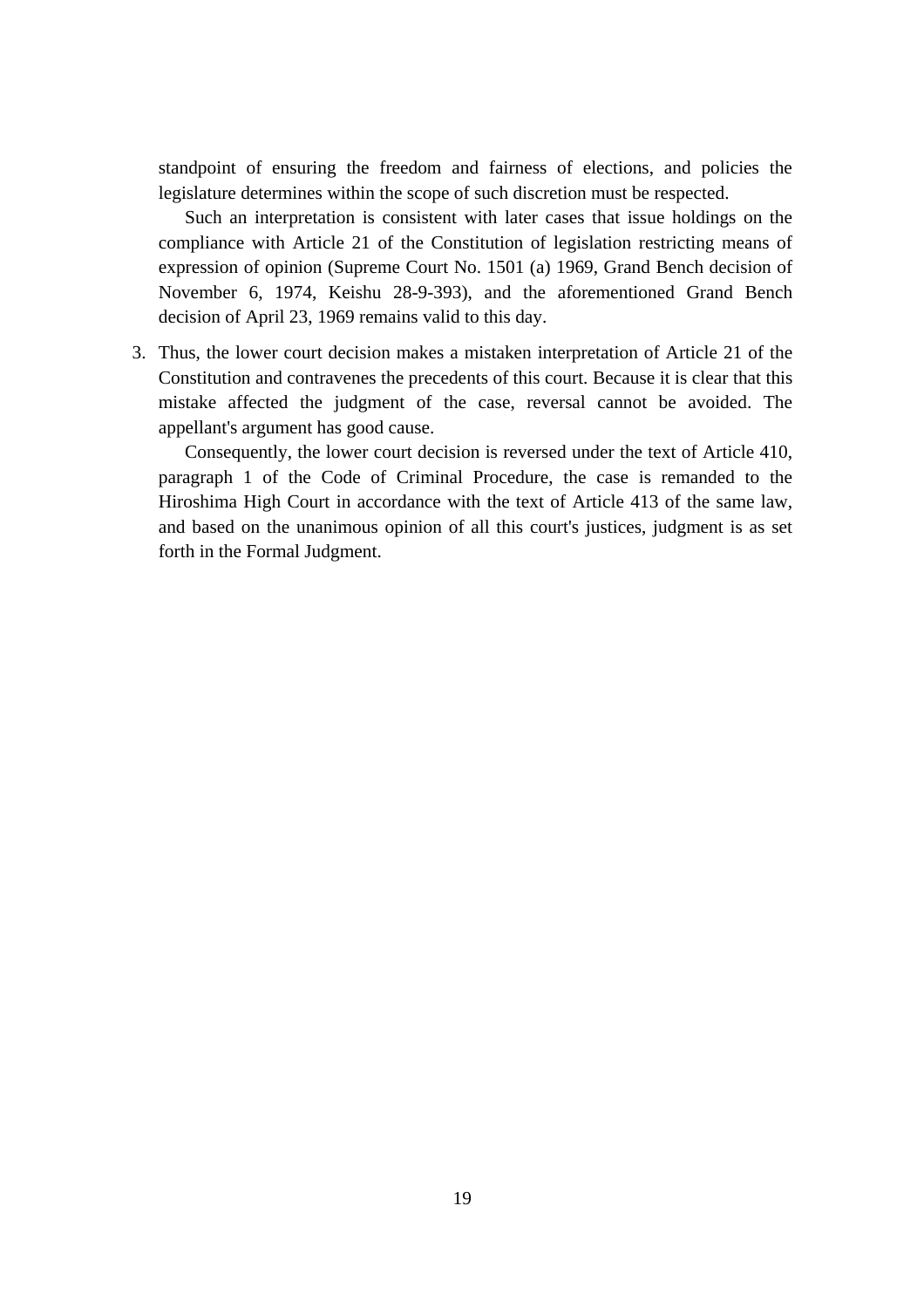#### **Annex 7**

## Interpretation on Article 19,25 of the International Covenant on Civil and Political Rights by the Hiroshima High Court. 28

April 1999

#### (Case of Houri Kazuyuki)

- [P. 92] Regarding the claim that the provisions of Article 138, Paragraph 1, Article 142, Paragraphs 1 and 2 and Article 146, Paragraph 1 of the Public Offices Election Law violate the International Covenant on Civil and Political Rights (hereinafter referred to as "Covenant B")
- [P. 93] This argument, in effect, is as follows:

(1) The lower court decision was unlawful for failure to cite any justification for the decision, in that although defense counsel alleged that Article 138, Paragraph 1, Article 142, Paragraphs 1 and 2 and Article 146, Paragraph 1 of the Public Offices Election Law are void as violative of Covenant B, the court issued no judgment on this allegation. (2) Article 25 of Covenant B guarantees the right to free elections, and

related articles of the Covenant, such as Articles 18, 19, 21 and 22 also guarantee political freedoms. The provision of Article 138, Paragraph 1 of the Public Offices Election Law prohibiting door-to-door canvassing and those of Article 142, Paragraphs 1 and 2 and Article 146, Paragraph 1 of the same law prohibiting the distribution of documents infringe the right to the freedom of election activities guaranteed by the above-referenced provisions of Covenant B, and are void as violative of these provisions.

Therefore, the lower court decision reaching a guilty verdict through the application of Article 138, Paragraph 1, Article 142, Paragraphs 1 and 2 and Article 146, Paragraph 1 of the Public Offices Election Law contained a clearly erroneous application of law that affected the decision.

Below we will consider this argument.

[P. 94] (i) In the lower court, defense counsel did not allege that the above-referenced provisions of the Public Offices Election Law violated Covenant B as a fact that should be adjudicated in the guilty verdict, so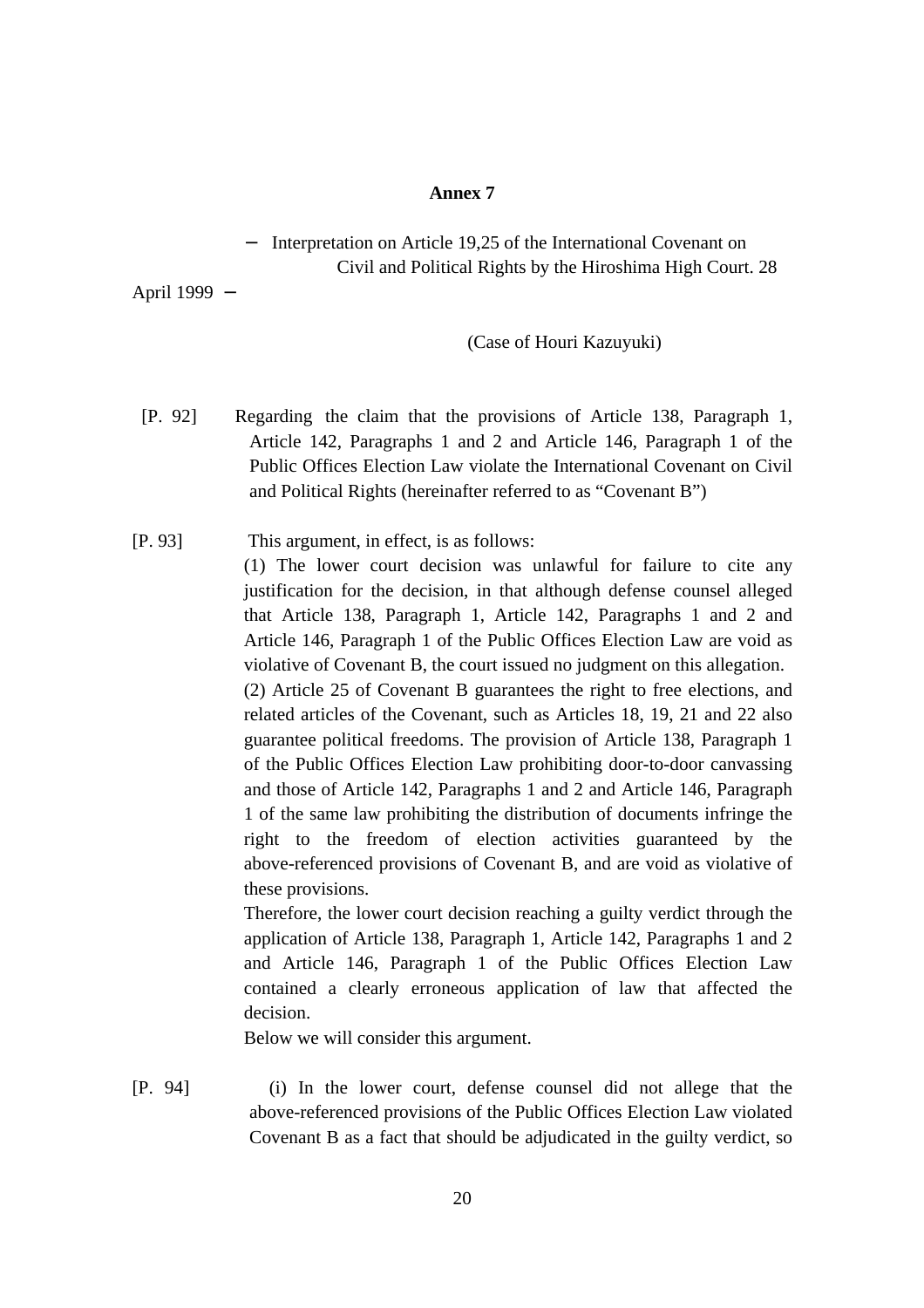there is no legal basis for finding the lower court decision's silence on this point unlawful.

(ii) Regarding Covenant B's status as a domestic law and self-executing nature

By the way, Covenant B was ratified with the approval of both the upper and House of Representatives in June 1979, published on August 4 and went into effect on September 21 of the same year. Article 98, Paragraph 2 of the Constitution of Japan provides that treaties concluded by Japan and established laws of nations shall be faithfully observed. Since Covenant B went through publication procedures including approval by the Diet as a Covenant, it is construed to have status as a domestic law due to its publication; i.e., without requiring any other special legislative measures or the like. Constitutional interpretation holds that treaties take precedence over laws and are superior to laws. Moreover, the contents of Covenant B specifically provide that persons

- [P. 95] all equally hold inherent rights and freedoms. The form of these provisions, like that of the provisions on rights on civil liberties in the Constitution, is one that permits judicial application and realization. Based on the fact that each state party promises in Article 2 of Covenant B to respect and to ensure the rights recognized in the Covenant, to take the necessary steps to adopt such laws or other measures as may be necessary to give effect to the rights recognized in the Covenant and to ensure that any person whose rights or freedoms recognized under the Covenant are violated shall have an effective remedy, each state party is understood to have a duty to implement the Covenant immediately. Therefore, the Covenant is understood to be self-executing and be interpretable and applicable by the courts (*See* October 22, 1977 Decision of the First Petty Bench of the Supreme Court, 35-7 KEISHU 696). However, Article 25 of Covenant B provides for the political rights not of people but of citizens, and some distinction is made between rights on civil liberties. Still, when we consider that these political rights are provided for as the individual's right to demand participation in political processes based on the principle of the sovereignty of the people, they may be interpreted in the same way as rights on civil liberties.
- [P. 96] Further, this argument asserts compliance with the general principles of treaty interpretation prescribed in Article 31 of the Vienna Convention on the Law of Treaties, which became effective after the Covenant B was enacted, in interpreting Covenant B. However, these principles of interpretation are considered to have a theoretical basis generally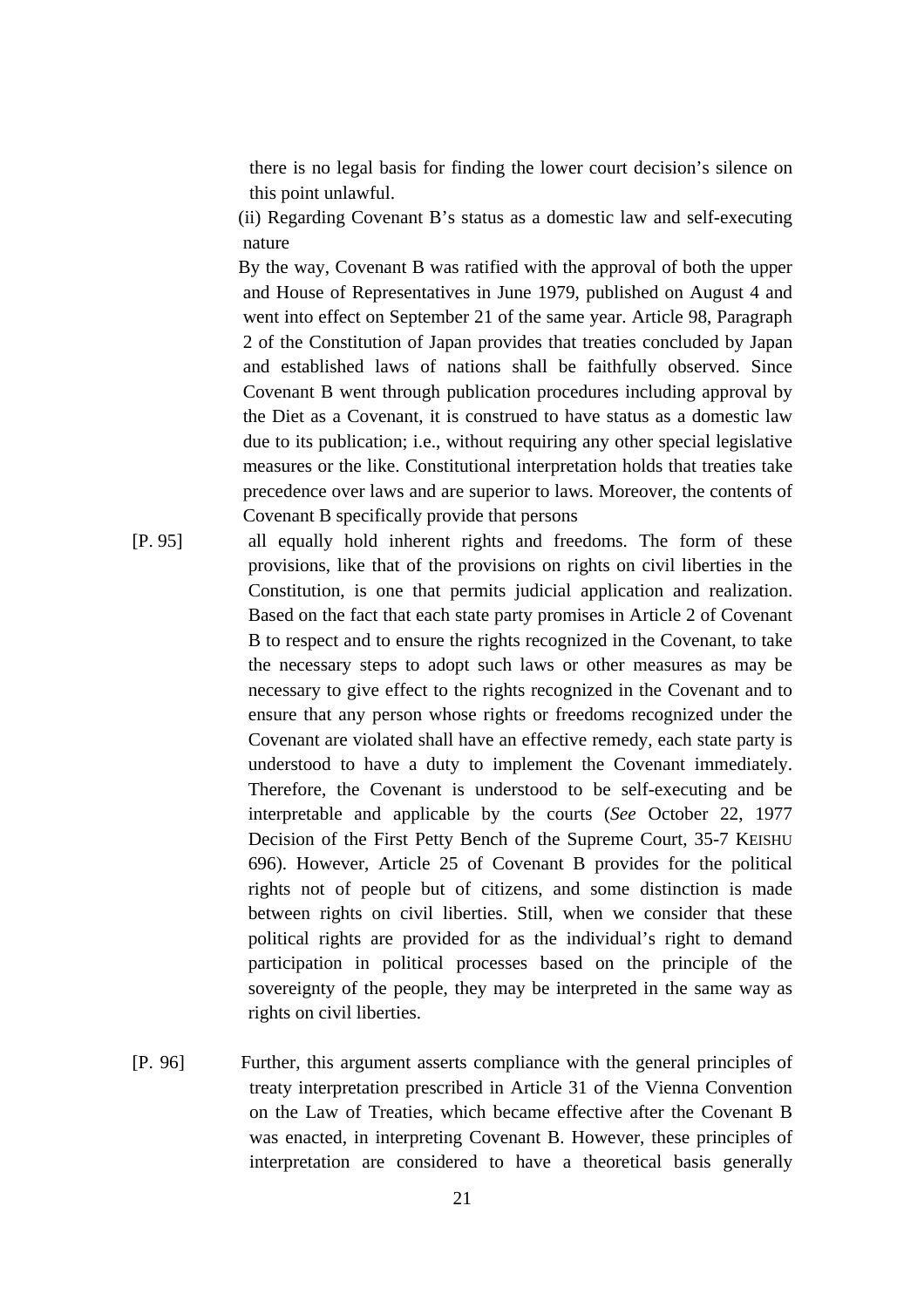respected in the interpretation of statutory law as well. Therefore, this court will utilize these principles and respect the object of Article 32 of the same convention. The General Comments, etc. adopted by the Human Rights Committee (established pursuant to Article 28 of the same covenant) under Article 40, Paragraph 4 of the same covenant are supplemental means for confirming the meaning obtained through the application of the provisions of Article 31 of the same convention. (iii) Regarding Article 25 of Covenant B and whether there is a guarantee of freedom of election activities

Article 25 of Covenant B provides as follows:

Every citizen shall have the right and the opportunity, without any of the distinctions mentioned in article 2 and without unreasonable restrictions: (a) To take part in the conduct of public affairs, directly or through freely chosen representatives;

[P. 97] (b) To vote and to be elected at genuine periodic elections which shall be by universal and equal suffrage and shall be held by secret ballot, guaranteeing the free expression of the will of the electors;

(c) To have access, on general terms of equality, to public service in his country.

This article is interpreted as approving and guaranteeing the right of citizens to take part in the conduct of public affairs, the right to vote (voting right), the right to be elected (the right to be elected or the right to be a candidate) and the right to have access to public service. In particular, item (b) guarantees the enjoyment of and the opportunity to exercise the rights to vote and to be elected, by deeming the right to universal elections, the right to equal suffrage, the secret ballot and elections featuring the free expression of the will of the electors as conditions of the rights to vote and to be elected and thus guaranteeing institutionally..

Let us first examine the argument that Article 25 of Covenant B guarantees the right to conduct election activities. Defense counsel sometimes used the term "election campaign," but mainly used the term "election activities." This court will employ the term "election campaign" in accordance with legal terminology universally used in Japan.

 [P. 98] Together with other provisions of Covenant B that provide for the basic rights on civil liberties of people, which are called civil rights, Article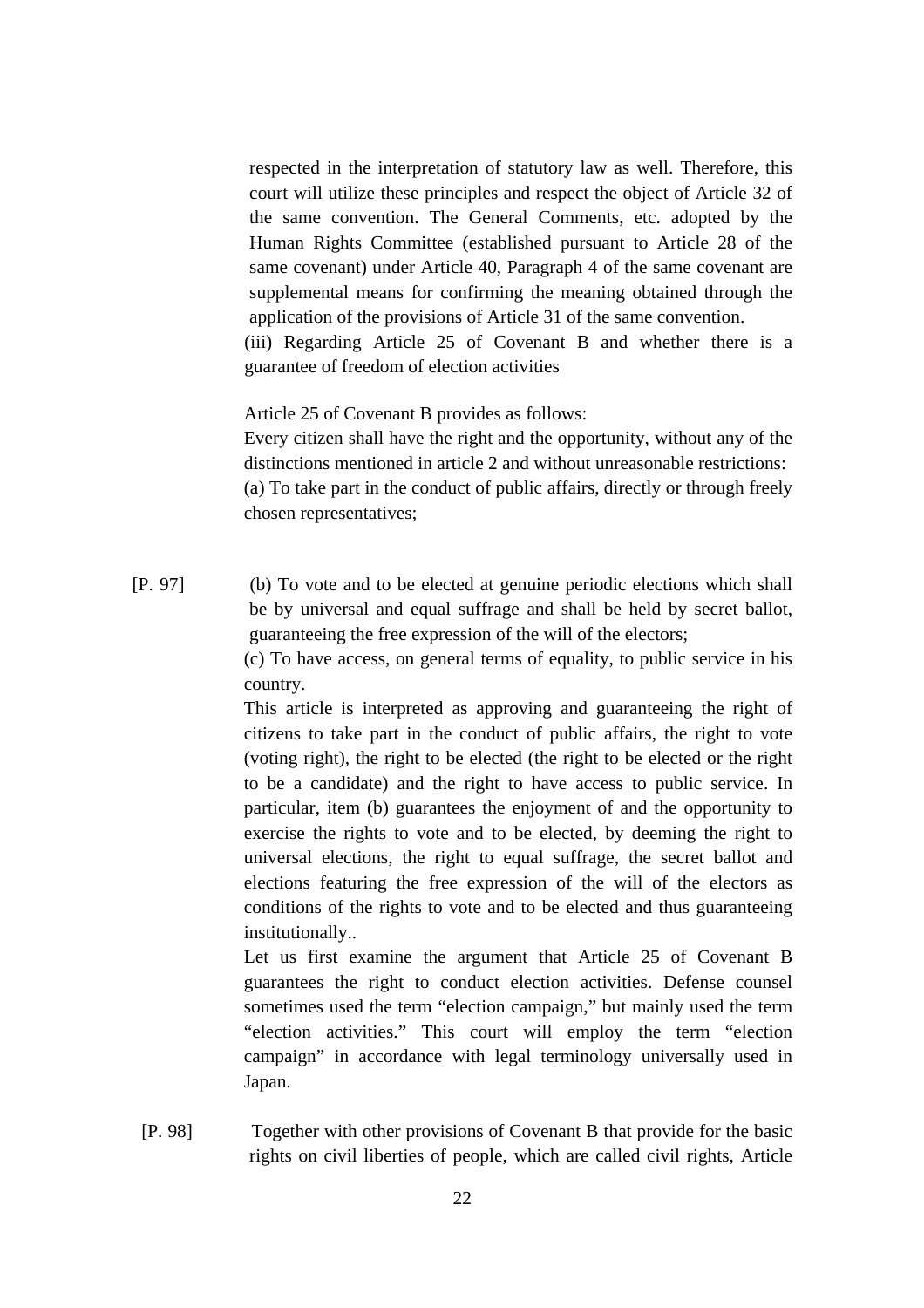25 thereof provides particularly for the political rights of citizens. However, the former relates to individual rights, whereas the latter recognizes and guarantees rights that have a public characteristic for individuals. Looking particularly at items (a) and (b), which are at issue here among the provisions of this article, based on its context and ordinary meaning to be given to its terms, the right to take part in the conduct of public affairs, the right to vote and the right to be elected are construed as guaranteed within the strict meaning of political rights. Further, the right to take part in the conduct of public affairs is generally used to indicate the voting right and the right to be elected, and this right is distinguished from the freedom of public affairs activities (defense counsel requested exhibit numbers [hereinafter referred to as "Defense Exhibit"] 76 and 86). Accordingly, Article 25 of Covenant B cannot be construed as guaranteeing, as this argument asserts, the freedom of election activities as a right. If election activities are conducted by means of an expression of political

[P. 99] views, they would be construed, according to means and forms thereof, as guaranteed Articles 19, 21 and 22 of Covenant B as exercises of the right to freedom of expression, the right of peaceful assembly and the right to freedom of association with others.

> This argument alleged in the Statement of Grounds for Appeal and the Supplemental Statement (No. 4) thereof that the text of item (a) of Article 25 of Covenant B referring to the right "to take part in the conduct of public affairs, directly or through freely chosen representatives" prescribes free elections. However, counsel later asserted in pleadings that the text of item (b) of the same article referring to the right "to … suffrage … guaranteeing the free expression of the will of the electors" prescribes free elections. Thus counsel alleged that the above provision for free elections guarantees both the freedom of public affairs activities and the freedom of election activities; however, the subject of both "freely chosen" in item (a) and "the free expression of the will of the electors" in item (b) is clearly the elector. Therefore, it is clear that no guarantee of a right to freedom to campaign for election for candidates or groups can be derived directly from the above texts.

[P.100] General Comment 25 of the Human Rights Committee (Defense Exhibits 9 and 10, [hereinafter referred to as "General Comment"]), which this argument particularly relies on, asserts that the citizens' participation in public affairs is preserved through ensuring freedoms of expression, peaceful assembly and association with others; it does not say that the right to take part in the conduct of public affairs extends to

23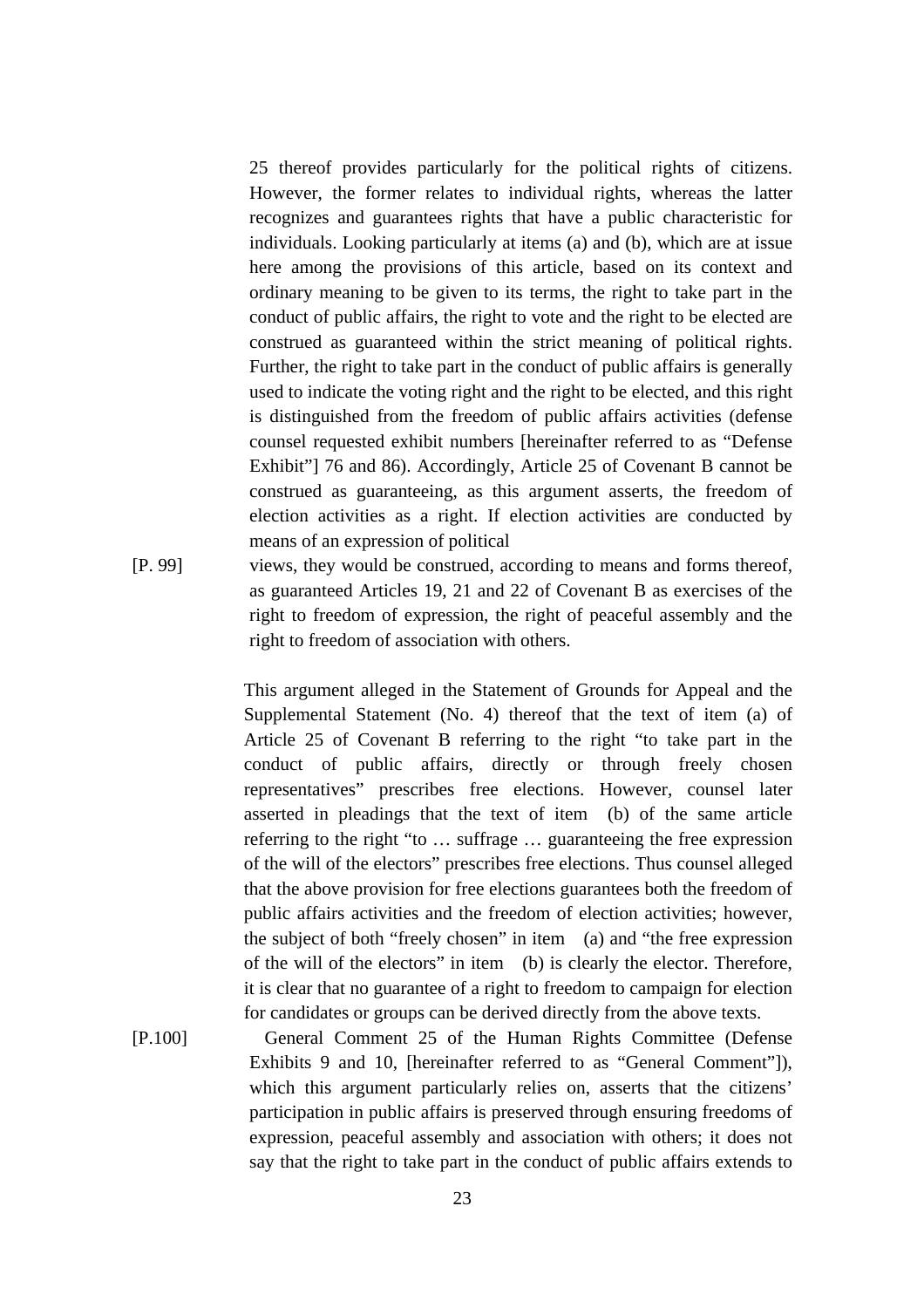include the above freedoms. The General Comment states that "[f]reedom of expression, assembly and association are essential conditions for the effective exercise of the right to vote and must be fully protected." This argument points to the text as if Article 25 of Covenant B itself preserves these freedoms as rights. However, it is clear from the reference to "essential conditions" that a prerequisite to the effective exercise of the right to vote is the complete preservation of freedom of expression, assembly and association, which are already protected as civil rights. According to the draft of General Comment 25 (Defense Exhibits 30 and 31), in the drafting process Paragraph 24 referred to the importance of freedom of expression as a right and freedom relating to Article 25 of

[P.101] Covenant B and explained that public affairs activities, political expression and election campaigns free from unreasonable restriction are necessary for the rights prescribed by Article 25 of Covenant B. The General Comment that formally adopted this explained in Paragraph 25 thereof require the full enjoyment and respect for the rights guaranteed in articles 19, 21 and 22 of the Covenant, including freedom to engage in political activity, freedom of political expression, freedom to campaign for election in order to ensure the complete enjoyment of rights under Article 25 of Covenant B. In effect, this explanation is arguing that freedom to engage in political activity, freedom of political expression and the like are included in the rights prescribed in articles 19, 21 and 22 of the Covenant and not that they are rights on civil liberties guaranteed under Article 25 of Covenant B.

> On this point, Witness Kimio Yakushiji testified at Hearing No. 7 herein that the text of item (b) of Article 25 of Covenant B referring to "genuine … elections … guaranteeing the free expression of the will of the electors" not only guarantees the right to vote based on voters' free will but also guarantees the right of candidates, political parties and other election campaign groups to conduct election publicity as a human right.

[P.102] Moreover, this argument alleged in the Statement of Grounds for Appeal (No. 3) that the Constitution expressly prescribes universal, equal and free elections by secret ballot as a institutional guarantee of voting rights. However, the same witness emphasized at Hearing No. 8 herein that the Constitution contained no principle of free elections, but testified that the principles of free elections and genuine elections prescribed in item (b) of Article 25 of Covenant B guaranteed the right to conduct election publicity as the crux of the citizens' political rights. However, heretofore freedom of elections has been based on the

24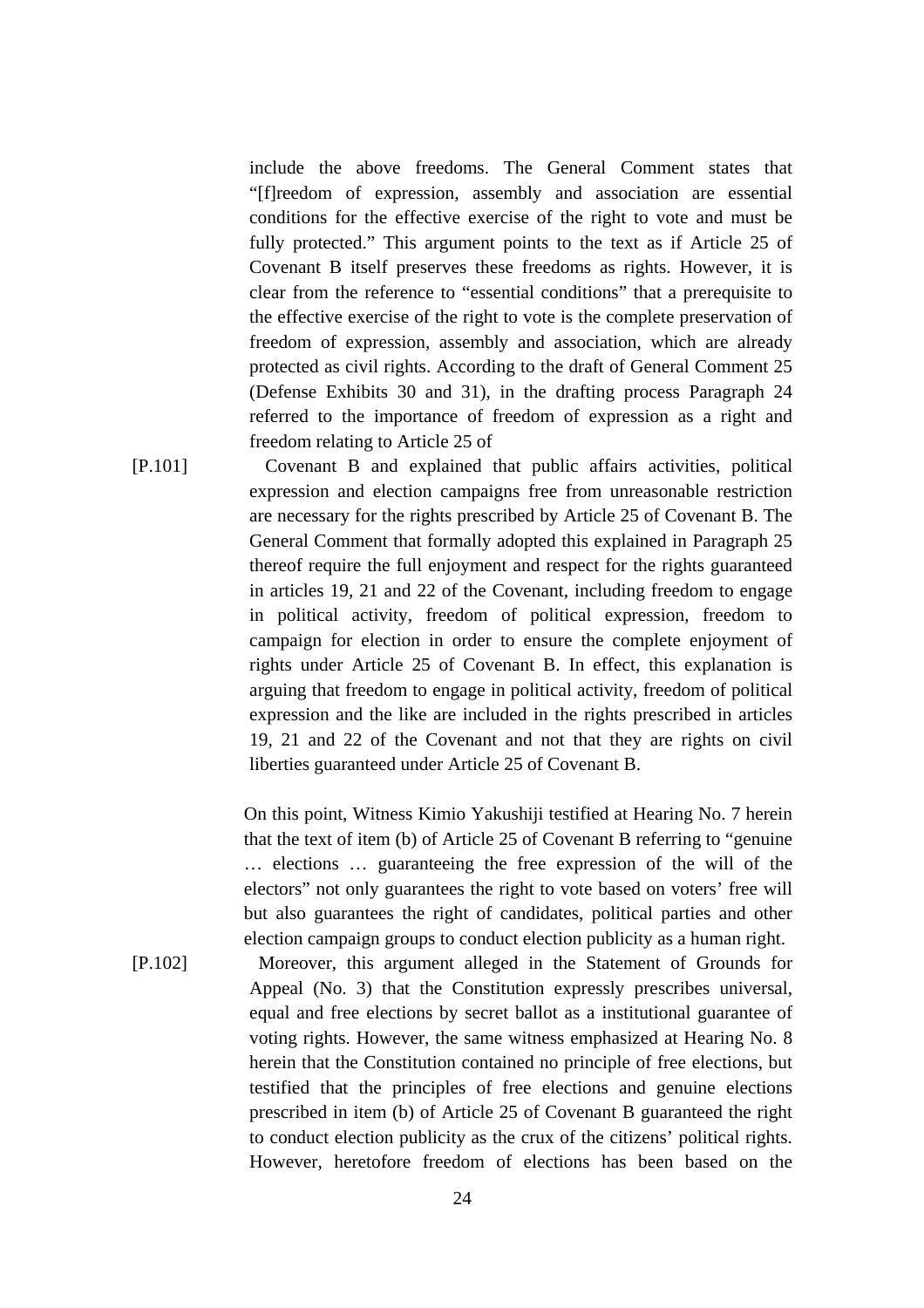freedom to vote, and there is no reason to automatically construe that a right to freedom of election campaigning is also guaranteed within this electors' freedom of elections. Of course, the electors' genuine freedom of elections includes freedom to establish the electors' will, and sufficient information must be conveyed in order to establish freely the electors' will. Thus, election publicity activities are necessary as a means to convey information regarding an election; in order for electors [P.103] to receive this information in advance, these activities must be respected; from the perspective of the right to be elected and the freedom to be a candidate, the freedom of candidates to engage in election campaigns must be protected. However, this does not mean that the guarantee of the voting right and the right to be elected guarantee the freedom to campaign for election as a right. Even Novak's commentaries, on which this argument relies, state that the principle of free elections is closely related to the political freedoms provided for in Articles 18, 19, 21 and 22 of Covenant B; the free establishment of the electors' will is guaranteed only by free election publicity—one part of the above political freedoms—engaged in by various groups and candidates, and particularly by the media; the principle of free elections protects the voters rights and the rights of election campaign groups and candidates to conduct election publicity; that is to say that in order to have free expression of the will of the electors, the rights of candidates too are protected, and Article 25 of Covenant B itself does not guarantee a right to freedom of election campaigning.

[P. 104] Further, defense counsel asserted in subsequent pleadings that the principle of free elections is closely related to the political freedoms provided for in Articles 18, 19, 21 and 22 of Covnant B; freedom of political expression was guaranteed as a right that integrates item (b) of Article 25 of Covenant B (which prescribes the right to vote and be elected) with Article 19, Paragraph 2 of the same covenant (which prescribes freedom to receive and impart information and ideas); and the principle protects the right of candidates and political groups to engage in election publicity. This assertion relies on the testimony of Witness Kimio Yakushiji at Hearing No. 12. However, when this testimony is matched with the summary of Witness Kimio Yakushiji's supplemental testimony (Defense Exhibit No. 118) we see that the above testimony is reasoned by the judgment of the European Court of Human Rights, which appears to base its reasoning in part on the use of the phrase "in" conjunction with" regarding the connection between the right to take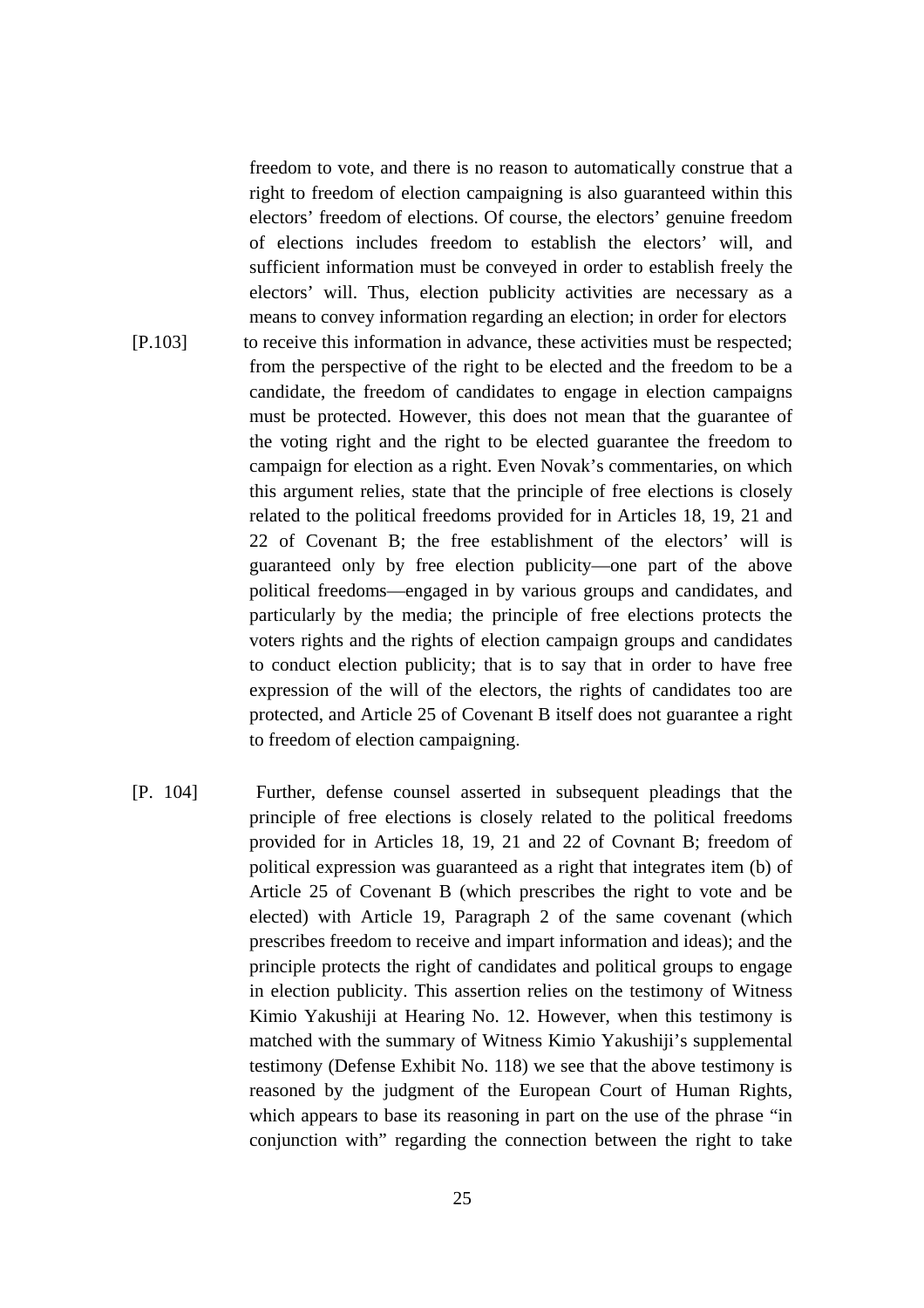part in the conduct of public affairs and the right to freedom of expression, association with others and peaceful assembly. Because this justification is insufficient, the above testimony cannot be employed, and there is no justification for changing the above interpretation that was supplemented by the General Comment.

[P. 105] In other words, the gist of item (b) of Article 25 of Covenant B is to respect and to ensure candidates' freedom to campaign for election in order to provide the opportunity for the effective exercise of the right to vote and be elected, and particularly in order to implement elections that guarantee the free expression of the will of the electors. However, this provision does not guarantee freedom to campaign for election as a right.

> (iv) Regarding Article 25 of Covenant B and restrictions on freedom to campaign for election

> Incidentally, the main text at the start of Article 25 of Covenant B (i.e., the portion other than the listed items) states that every citizen shall have the right and the opportunity to do the following "without any of the distinctions mentioned in article 2 and without unreasonable restrictions." That is, it prohibits distinctions and unreasonable restrictions with respect to having and exercising the rights set forth in items (a), (b) and (c). The argument alleged in the Statement of Grounds for Appeal that the term "without unreasonable restrictions" applied only to matters concerning the granting of voting-right qualification and that reasonable restrictions too were

[P.106] prohibited regarding other activities. Witness Kimio Yakushiji also testified along this line at Hearing No. 7, stating that the term "without unreasonable restrictions" is not recognized as a ground for direct restriction of the right to political publicity or election publicity. The above limitation clause is principally an issue with respect to the granting and divesting of voting-right qualification, but it is clear that under the wording of the article, it is not limited to this (Defense Exhibits 78 and 86). This argument recognized in the Statement of Grounds for Appeal, Supplemental Statement (No. 4) that the "without unreasonable restrictions" limiting clause applied only when imposing limitations on all of the rights prescribed in Article 25 of Covenant B. This is clear in light of the following:

> [a] The General Comment, which this argument relies on, states: Any conditions which apply to the exercise of the rights protected by article 25 should be based on objective and reasonable criteria. …The exercise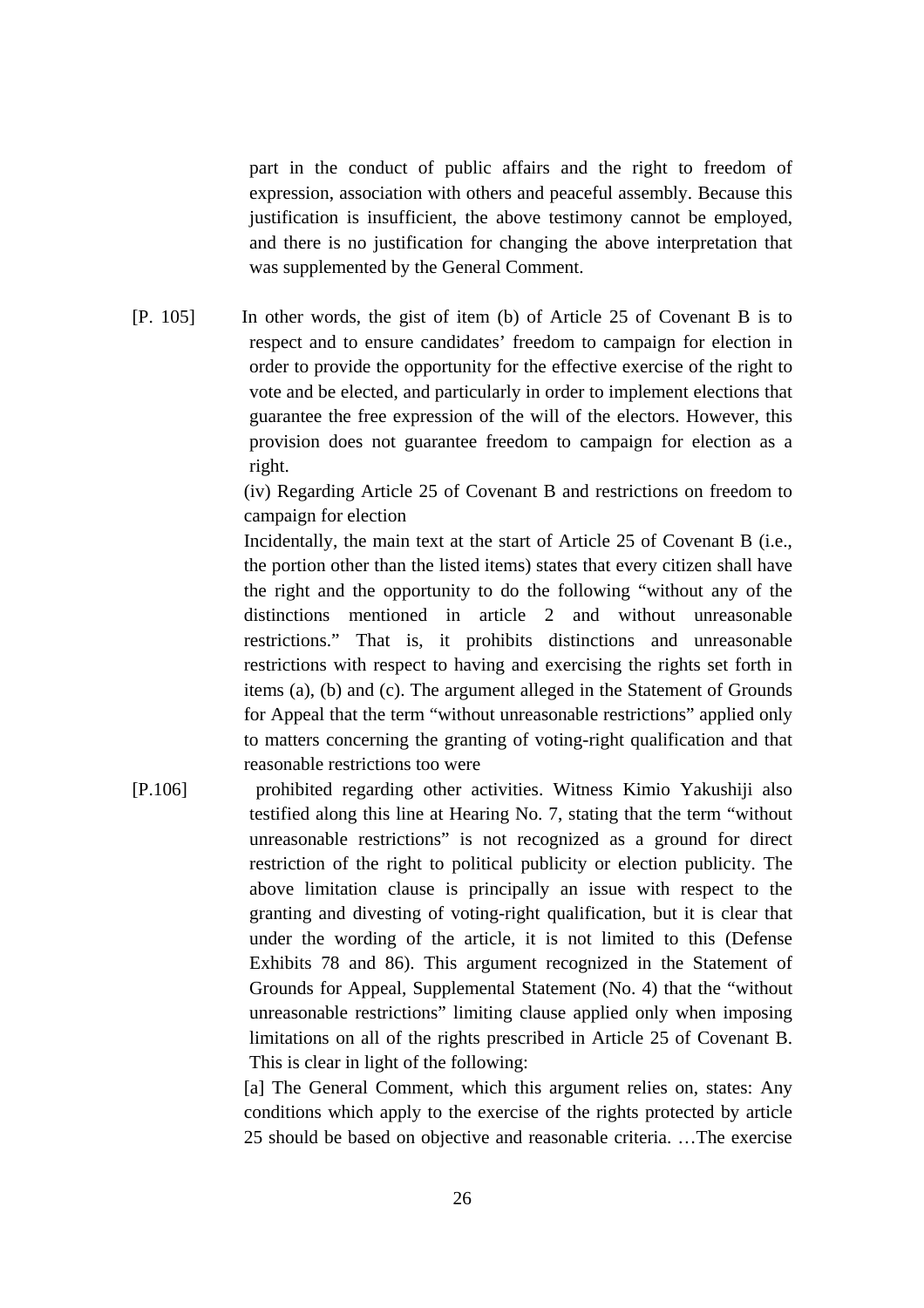of these rights by citizens may not be suspended or excluded except on grounds which are established by law and which are objective and

[P.107] reasonable," and "the right to vote at elections … may be subject only to reasonable restrictions", and mentions specific provisions concerning elections, candidate nomination dates, deposits campaign expenditure.

> [b] Novak's commentaries [1] state that "the main text at the start of Article 25 of Covenant B prohibits the imposition of unreasonable restrictions on political rights. This limiting provision principally (mainly) relates to issues concerning the granting of voting-right qualification"; [2] raise the issue of reasonable restrictions in paragraphs on the right to equal suffrage, the secret ballot and free elections; [3] set the prerequisite that political rights must be guaranteed without unreasonable restrictions; and [4] raise the issue of the standard for determining the reasonableness of various specific restrictions on political rights.

> [c] Nisuke Ando, a member of the Human Rights Committee, also states that "the right to take part in the conduct of public affairs is subject to reasonable restrictions" (Defense Exhibit 32).

> The above-referenced testimony of Witness Kimio Yakushiji is his personal opinion and cannot be employed.

> (v) Regarding grounds for restriction of the freedom of expression prescribed in Article 19, Paragraph 3 of Covenant B and the restriction and prohibition of election campaigning

[P. 108] It is clear that the freedom to campaign for election, which should be respected and protected from the perspective of the free form of the electors' will and the freedom to be a candidate, is subject to the reasonable restrictions prescribed in the same article because it falls within the category covered by Article 25 of Covenant B. On the other hand, to the extent it falls under freedom of expression as a representation of political views, the freedom to campaign for election must satisfy the restrictions prescribed in Article 19, Paragraph 3 of Covenant B, which is deemed to prescribe stricter grounds for restriction than Article 25.

> In their pleadings defense counsel asserted that the interpretation that freedom of political expression in elections was guaranteed by both Article 25, item (b) and Article 19, paragraph 2 of Covenant B taken together (the assertion that the freedom of election activities was guaranteed by Article 25, items (a) and (b) is considered retracted) and changed to the assertion that the grounds for restriction prescribed in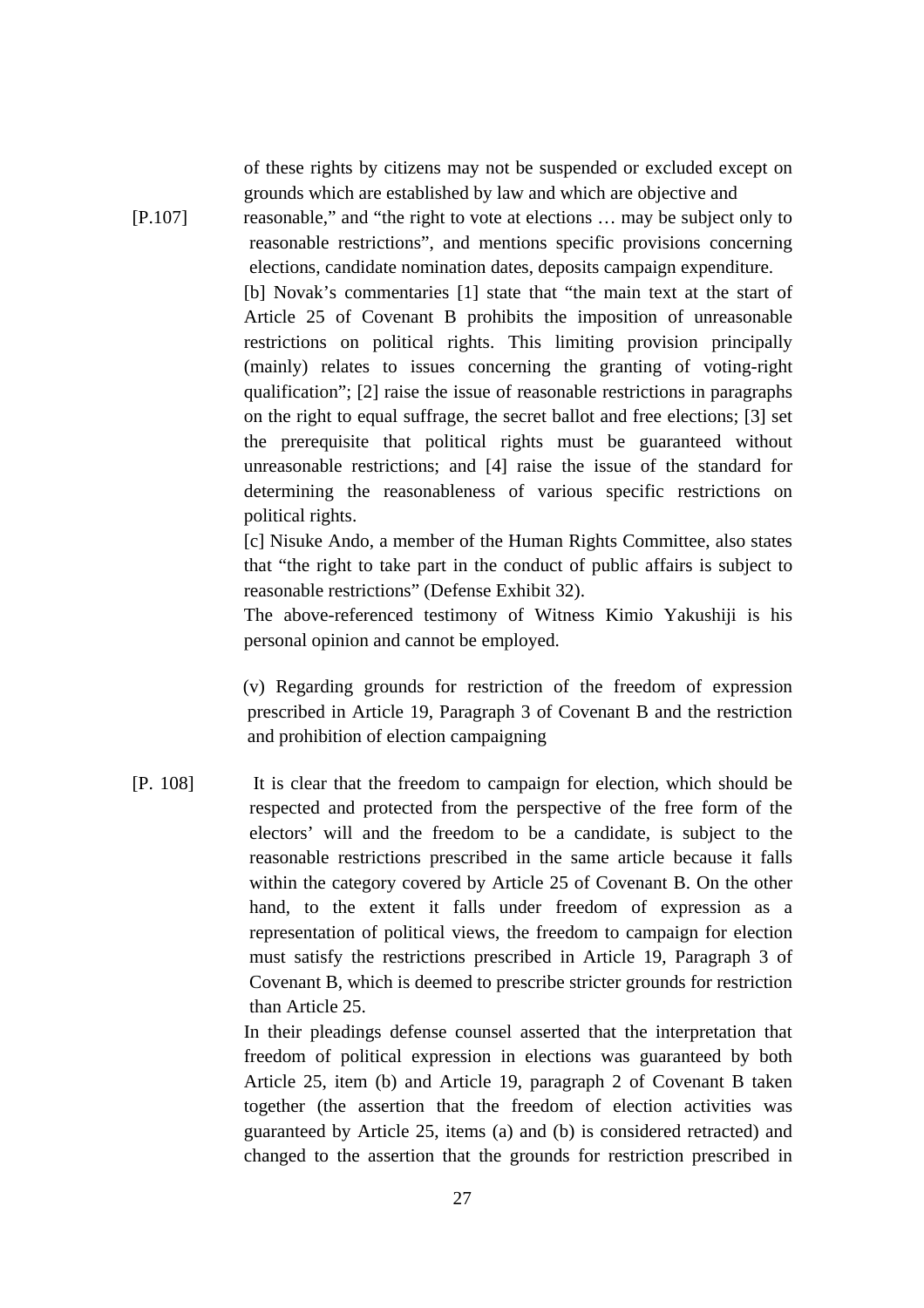Article 25 of the Covenant should not apply and that the grounds for restriction prescribed in Article 19, paragraph 3 thereof should be applied through a very limited interpretation.

Now we come to consideration of whether regulations of the Public Offices Election Law that uniformly prohibit door-to-door canvassing and regulations that restrict or prohibit the distribution of election campaign documents not prescribed by law and documents that evade the law satisfy the grounds for restriction prescribed in Article 19, paragraph 3 of Covenant B.

[P.109] Article 19, paragraph 3 of Covenant B prescribes, as grounds for restriction of the right to freedom of expression, the following:

> The exercise of the rights provided for in paragraph 2 of this article carries with it special duties and responsibilities. It may therefore be subject to certain restrictions, but these shall only be such as are provided by law and are necessary:

(a) For respect of the rights or reputations of others;

(b) For the protection of national security or of public order, or of public health or morals.

Incidentally, Article 19, Paragraph 1 of the Covenant prescribes that everyone shall have the right to hold opinions without interference, guaranteeing it as an absolute right not subject to restriction. The freedom of expression prescribed in Paragraph 2 of the same article is a right instrumental to the right to hold opinions, and differs in that it protects specific external actions. Therefore, the aforementioned grounds for

[P.110] restriction are established. Further, it goes without saying that in a democratic system, it is of utmost importance that people can freely hold political views and freely express them. There is generally no argument that among rights to take part in the conduct of public affairs, [a] the voting right is guaranteed as the right of citizens to freely express freely formed political views and take an active part in political processes and [b] free and fair elections are a basic element that should be ensured in a democratic system (Defense Exhibits 19 and 20). Therefore, the core of an election is for the electors to freely and equally form political views. To that end, accurate, unbiased and responsible information—especially via newspapers and other news organizations (mass media)—should be impartially conveyed so citizens can freely select their information and freely expressed the opinions thus formed. The opinions of these electors are exercised by the selection from among multiple candidates. The freedom to be a candidate is guaranteed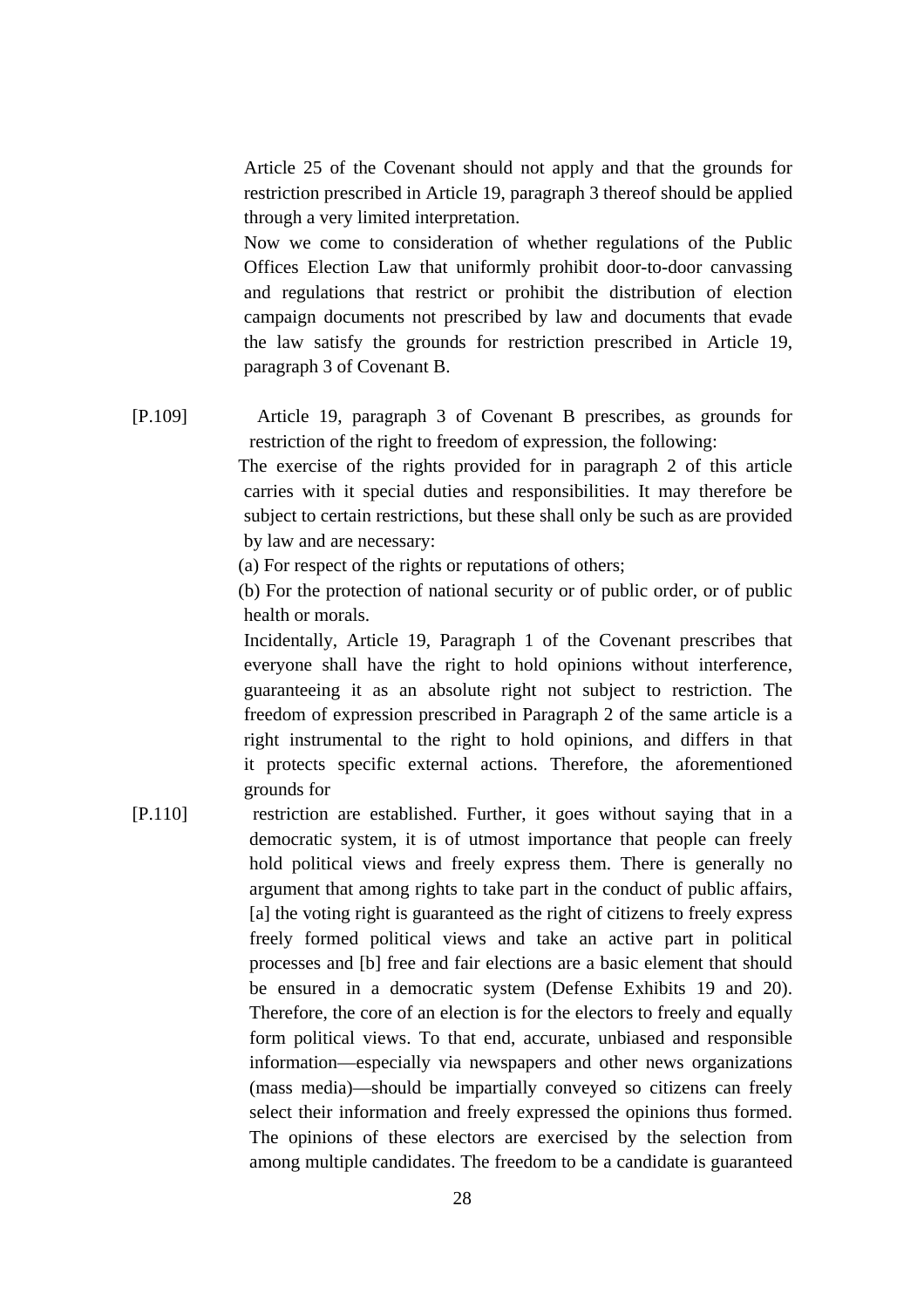in order to ensure the freedom of this choice. Further, election campaigns are means of free and genuine elections. However, they are not simple

[P.111] public affairs activities conducted with the aim of promoting, supporting or opposing political doctrines or measures. Because they have the goal of securing public employment for particular candidates for fixed terms, these activities go along with specific interests and can have harmful effects. Therefore, policies to ensure electoral fairness become necessary. The grounds for restriction prescribed in Article 19, paragraph 3 of Covenant B must be interpreted in light of this purpose.

> The assurance of electoral freedom and fairness is as explained regarding the mistaken application of law in 1 and 2 above that was asserted based on breach of the Constitution. In addition, the General Comment on which this argument relies states as follows:

[P.112] [E]lections must be conducted fairly and freely on a periodic basis within a framework of laws guaranteeing the effective exercise of voting rights. … Persons must not receive any undue influence or coercion of any kind which may distort or inhibit the free expression of the elector's will. ... Reasonable limitations on campaign expenditure may be justified where this is necessary to ensure that the free choice of voters is not undermined or the democratic process distorted by the disproportionate expenditure on behalf of any candidate or party. … That is to say, the Comments recognize that the free choice of voters may be distorted not only by direct harm to the voters freedom but by election activities involving expenditures. From this perspective, the

Comments recognize that reasonable limitations on campaign methods may be justified. The Comments further point to electoral fairness by stating that conditions relating to candidates should be reasonable and not discriminatory.

Because the regulations of the Public Offices Election Law that uniformly prohibit door-to-door canvassing and regulations that restrict or prohibit the distribution of documents were established to ensure electoral freedom and fairness , including the above considerations, they comprise important shared benefits that should be protection for electoral freedom and fairness , public welfare under the Constitution— in other words, for all of the people. The protection of these benefits, the protection of the public order of the election system and the protection of free expression of the will of the electors, which is the most central of these protections, maintain the democratic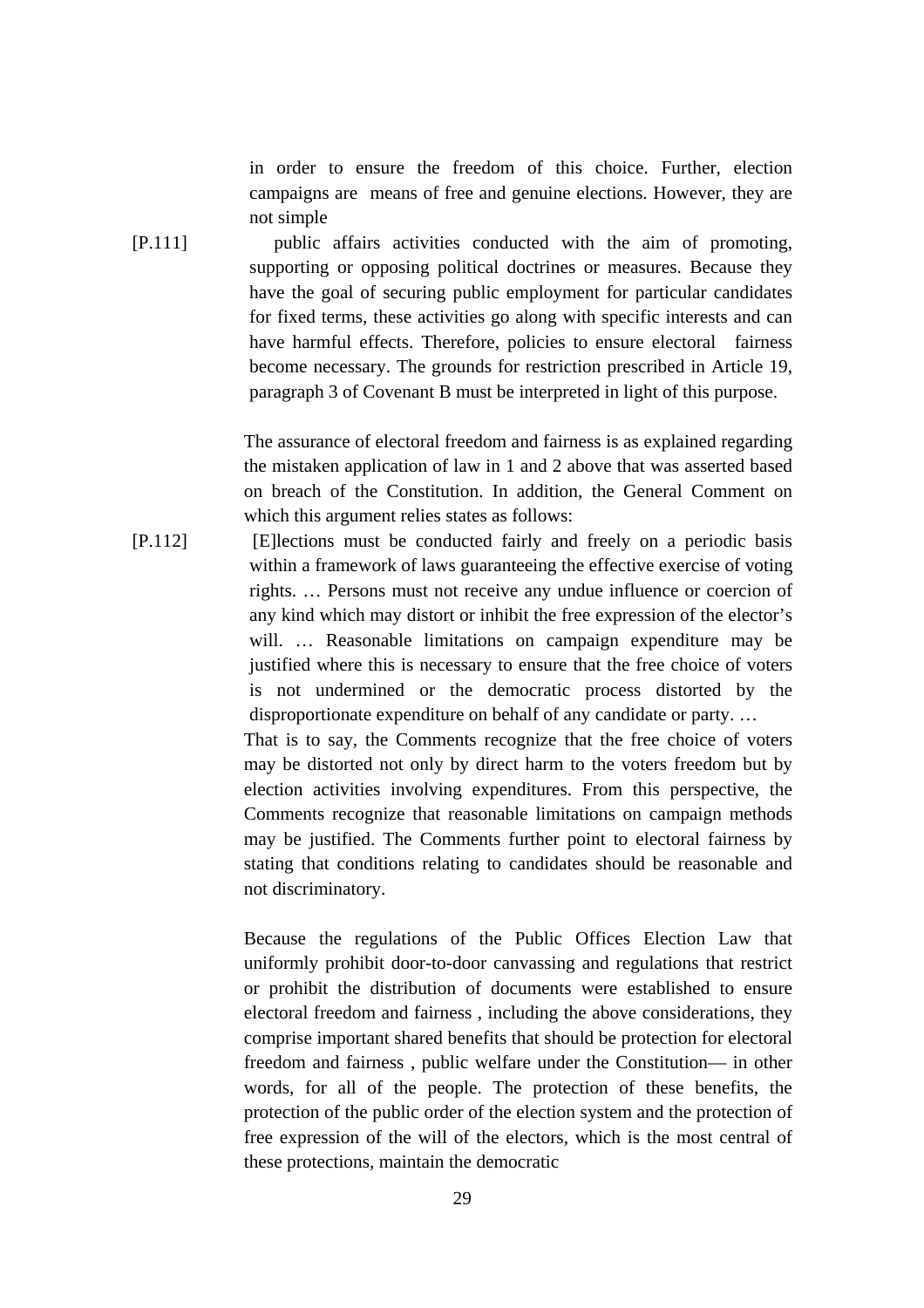[P.113] public order. Therefore, as protections of the public order under Article 19, paragraph 3 of Covenant B these regulations must be said to be grounds for restricting the exercise of free expression.

> Restricting the permitted methods of election campaigning for the purpose of freedom of elections does involve restricting the means and methods of expression of political views. However, the benefit gained through thereby ensuring electoral freedom and fairness exceeds the benefit lost through the restriction.

> Article 19, paragraph 3 of Covenant B enumerated the grounds for restriction. Among these, the "protection of public order" does not correspond directly with public welfare under the Constitution of Japan. However, the enumerated grounds for restriction in this paragraph are aimed at preventing the infringement of the human rights of others through the exercise of the right to freedom of expression and preventing the infringement of the national and public benefit, including public health protection; that is, they endeavor to balance the exercise of human rights with other benefits. In this sense, the grounds for restriction under Article 19, paragraph 3 can be construed as having commonality with public welfare, which is the principle whereby, under the Constitution, our nation adjusts contradictions and conflicts among human rights and

[P.114] promotes substantial fairness. On its text, there is room to interpret the covenants of Article 19, paragraph 3 as being broader than those under the public welfare provision of the Constitution (Defense Exhibit 51).

> Therefore, for the same reasons that the provisions of Article 138, Paragraph 1, Article 142, Paragraphs 1 and 2 and Article 146, Paragraph 1 of the Public Offices Election Law do not violate the provisions of Article 21 and Article 15, Paragraph 1 of the Constitution, they are found not to violate Article 25, Article 19 etc. of Covenant B, and this argument cannot be employed.

This point is not justified.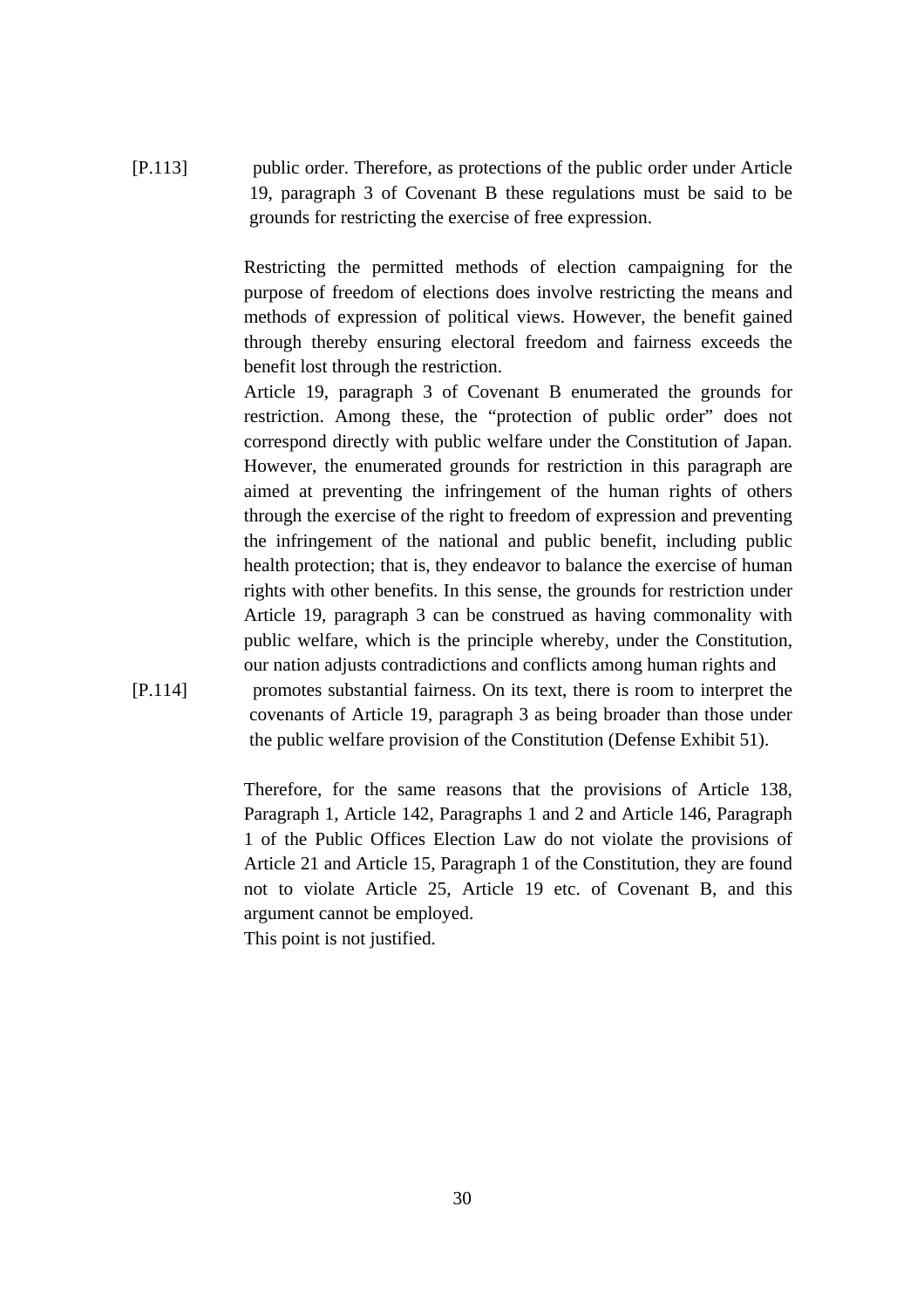#### **Annex 8**

Supreme Court Decision in the Houri Case

Case Concerning the Charge of Violating the Public Offices Election Law (September 9, 2002, First Petty Bench Decision) Defendant: Kazuyuki Houri

#### Formal Judgment

The appeal is dismissed.

#### Reasoning

 Regarding the reasons for appeal given by counsel for the accused Yuken Hattori and 23 others and by the defendant himself, among them violations of Articles 15 and 21 of the Constitution, the fact that Articles 138.1, 142.1, 142.2, and 146.1 of the Public Offices Election Law (pre-amendment Law no. 2 of 1994; same hereafter) does not violate the aforesaid provisions is clear in light of decisions by the Grand Bench of this court (Case no. 3147 of 1953 (*a*), decision on April 6, 1955, *Supreme Court Reports on Criminal Cases*, vol. 9, no. 4, p. 819; Case no. 2265 of 1968 (*a*), decision on April 23, 1969, *Supreme Court Reports on Criminal Cases*, vol. 23, no. 4, p. 235), and the argument therefore cannot be justified (see Case no. 874 of 1980 (*a*), Second Petty Bench decision on June 15, 1981, *Supreme Court Reports on Criminal Cases*, vol. 35, no. 4, p. 205). Concerning the claims that Articles 31, 39, and 98.2 of the Constitution were violated, it is the Court's understanding that the aforesaid provisions of the Public Offices Election Law do not violate Articles 19 and 25 of the International Covenant on Civil and Political Rights. For that reason the argument lacks a basis and is not a lawful grounds for appeal...

 Therefore, it is the unanimous opinion of the judges that the above formal judgment be handed down in accordance with Article 408 of the Criminal Procedure Code.

| <b>Chief Justice</b> | Takehisa Fukazawa |
|----------------------|-------------------|
| Justice              | Kazutomo Ijima    |
| Justice              | Masao Fujii       |
| Justice              | Akira Machida     |
| Justice              | Kazuko Yokoo      |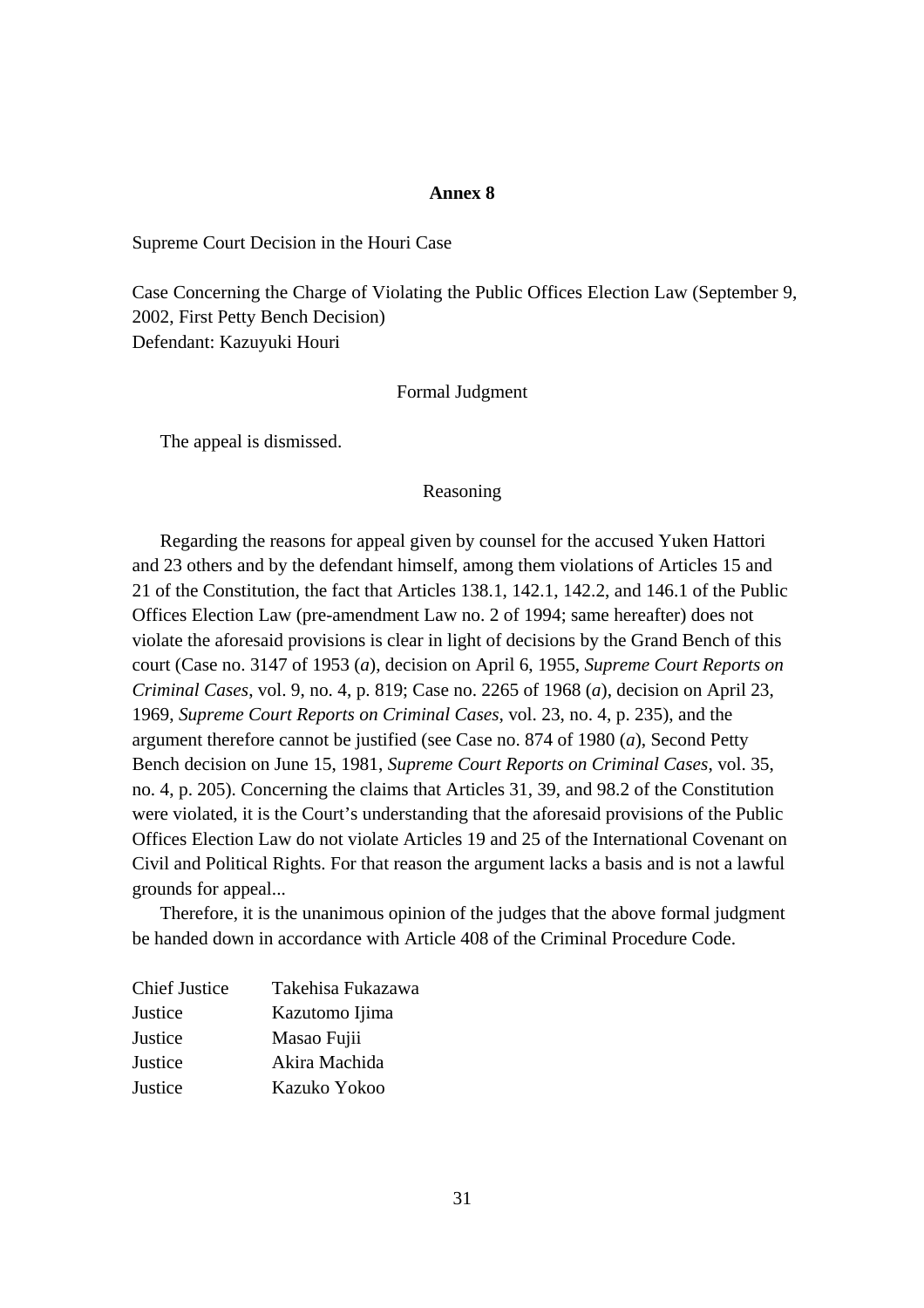## **Annex 9**

[P. 1] Judgment issued January 12, 2006; Clerk of the Court: Gotou Yukio

2003 (wa) No. 188

## JUDGMENT

Occupation: Member of the Bungotakada City Council

Tadaaki Ooishi

This Court has tried the case of violation of the public offices election law against the above-referenced person in the presence of Public Prosecutor Tatsuya Kaneko, Public Prosecutor Atsuo Yazaki, Defense Attorney Zenichiro Kouno (chief counsel, privately appointed), Defense Attorney Masaatsu Okamura, (privately appointed), Defense Attorney Kunio Furuta (privately appointed) and others; and hereby renders judgment, as follows.

Formal Judgment

Defendant is sentenced to a fine of 150,000 yen.

If Defendant cannot completely pay the fine, he shall be detained in a workhouse for a period of days calculated at a rate of 5,000 yen per day.

Defendant shall be liable for all litigation costs.

The period for suspension of the election right and the right to be elected, prescribed in art. 252, para. 1 of the Public Offices Election Law, shall be shortened to three years as applied to Defendant.

Reasoning

(Facts Constituting the Offense)

On the occasion of the election for city council of Bungotakada City held on April 27, 2003, the Defendant had decided to stand as a candidate in this election. With the aim of obtaining votes and winning the election, on April 12th (before filing notice of candidacy), the Defendant canvassed the residence of Tomihiro Ando, Oaza Mitama 241, Bungotakada City, Oita Prefecture and 17 others (as described in the attached list). He distributed to Shigemi Ando, an voter of the same election, and 17 others a one-page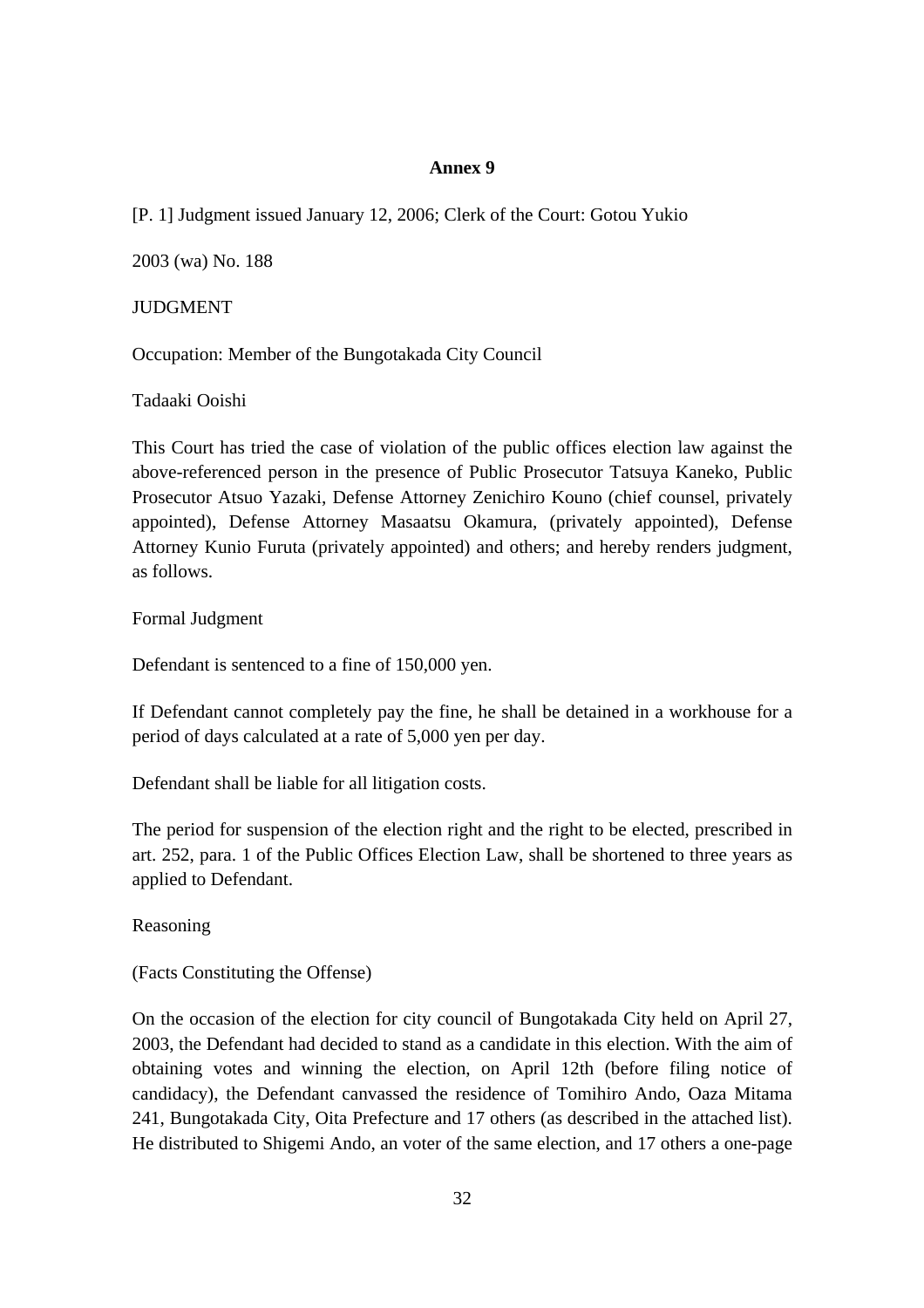election campaign document stating the following: "Please ask your family members, acquaintances and friends right away to vote for Oishi," "Please let me continue to serve," and "We are late in our efforts for this election. [continued next page]

## [P. 2]

I ask for your support." He asked for votes for himself, thus engaging in door-to-door canvassing, the distribution of election campaign documents not prescribed by law and election campaigning widely before filing notice of candidacy.

[Text omitted]

[P.14]

II. Regarding the allegations of violation of the Constitution and of the International Covenant on Civil and Political Rights (the "Covenant")

1. Regarding the allegation of violation of the Constitution

(1) Allegations of defense counsel

The provision of art. 138, para. 1 of the Public Offices Election Law prohibiting door-to-door canvassing and the provision of art. 142 of the same law restricting the distribution of documents are regulations without proper purposes and at a minimum are overbroad. Therefore, both provisions violate the protection of freedom of expression guaranteed by art. 21, para. 1 of the Constitution. Next, the provision of art. 129 of the Public Offices Election Law prohibiting campaigning outside of the official campaign period is a regulation without a proper purpose and at a minimum is unnecessary. Therefore, it violates art. 21, para. 1 of the Constitution. Further, although it is not possible to clearly distinguish the election campaigning referred to in art. 129 of the Public Offices Election Law from ordinary political activities, the provision of art. 239, para. 1, no. 1 of the same law which penalize this behavior lack definiteness and therefore violate the principle of definiteness prescribed in art. 21, para. 1 and the principle of legality prescribed in art. 31 of the Constitution. Further, the provisions of Public Offices Election Law art. 239, para. 1, no. 1, art. 239, para. 1, no. 3, and art. 243, para. 1, no. 3 of the Public Offices Election Law, which penalize campaigning outside of the official campaign period, door-to-door canvassing and distribution of election campaign documents not prescribed by law, as well as the prescription of art. 251 of the same law, which permits the nullification of the election concerned, materially lack equality under the law and therefore violate art. 21, para. 1 and art. 31 of the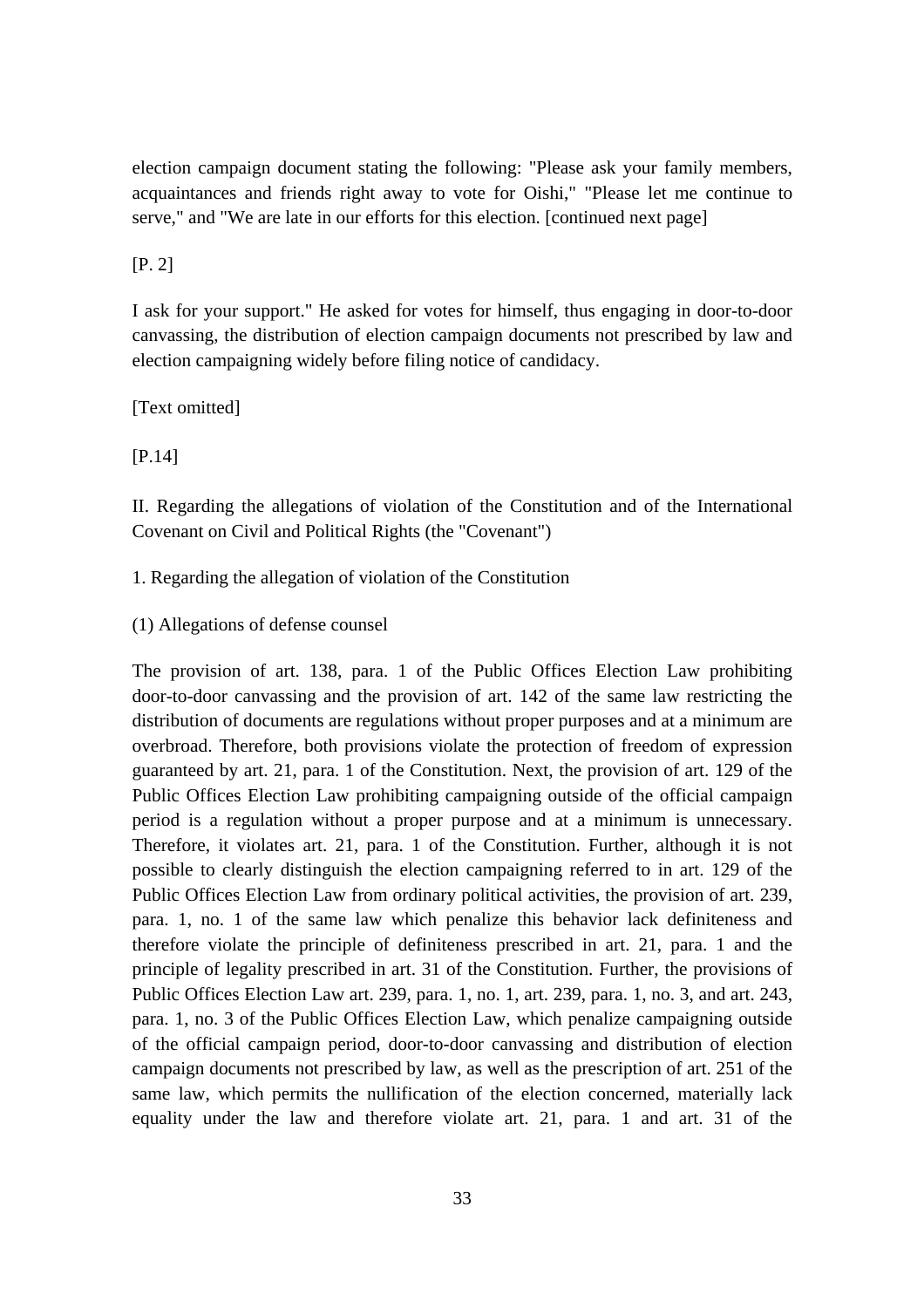Constitution. Consequently, the above-referenced provisions of the Public Offices Election Law are all invalid.

[P. 15]

(2) Regarding the prohibition and punishment of door-to-door canvassing

Article 21, para. 1 of the Constitution Article 21 of the Constitution does not guarantee absolutely unrestricted freedom of speech and publication. In a situation where it is necessary for public welfare, there naturally are reasonable restrictions on the time, place and manner of speech (Supreme Court of Japan, Grand Bench Decision of September 27, 1950; Keishu 4-9-1799).

The prohibition of door-to-door canvassing is not intended to restrict the expression of opinion per se. Rather, it is intended to prevent the adverse effects caused by a means of expression of opinion. That is, it prohibits the adverse effects of door-to-door canvassing. For example canvassing can easily become a hotbed of vote buying and interest-manipulation while disturbing the tranquility of voters' lives. Moreover, if left to take its own course, door-to-door canvassing could compel candidates to pay high expenses out of concern over competing in terms of number of visits. In addition, voting may be controlled by personal considerations. By preventing these ills, the prohibition is introduced with a purpose to ensures the freedom and fairness of elections. The above goal is proper, and when such adverse effects are considered in sum, we can say that there is a reasonable relationship between the uniform prohibition of door-to-door canvassing and the purpose of the prohibition. As for the benefit lost through the prohibition of door-to-door canvassing, it is true that the freedom to express opinions by means of door-to-door canvassing is restricted. However, on this point, of course freedom to express opinions by methods other than door-to-door canvassing is not restricted, and the canvassing restriction is nothing more than an indirect and incidental restriction that simply prohibits a method. On the other hand, the benefit gained through the prohibition is that the freedom and fairness of elections is ensured through prohibiting the adverse effects caused by door-to-door canvassing. Therefore, we can say that the benefits gained are clearly greater than those lost. Further, the statutory punishment for the crime of door-to-door canvassing is one year of less of imprisonment or a fine of 300,000 yen or less. When the importance of the legally protected interest and the degree of illegality is taken into consideration, we cannot say that the balance between the crime and the punishment is lost.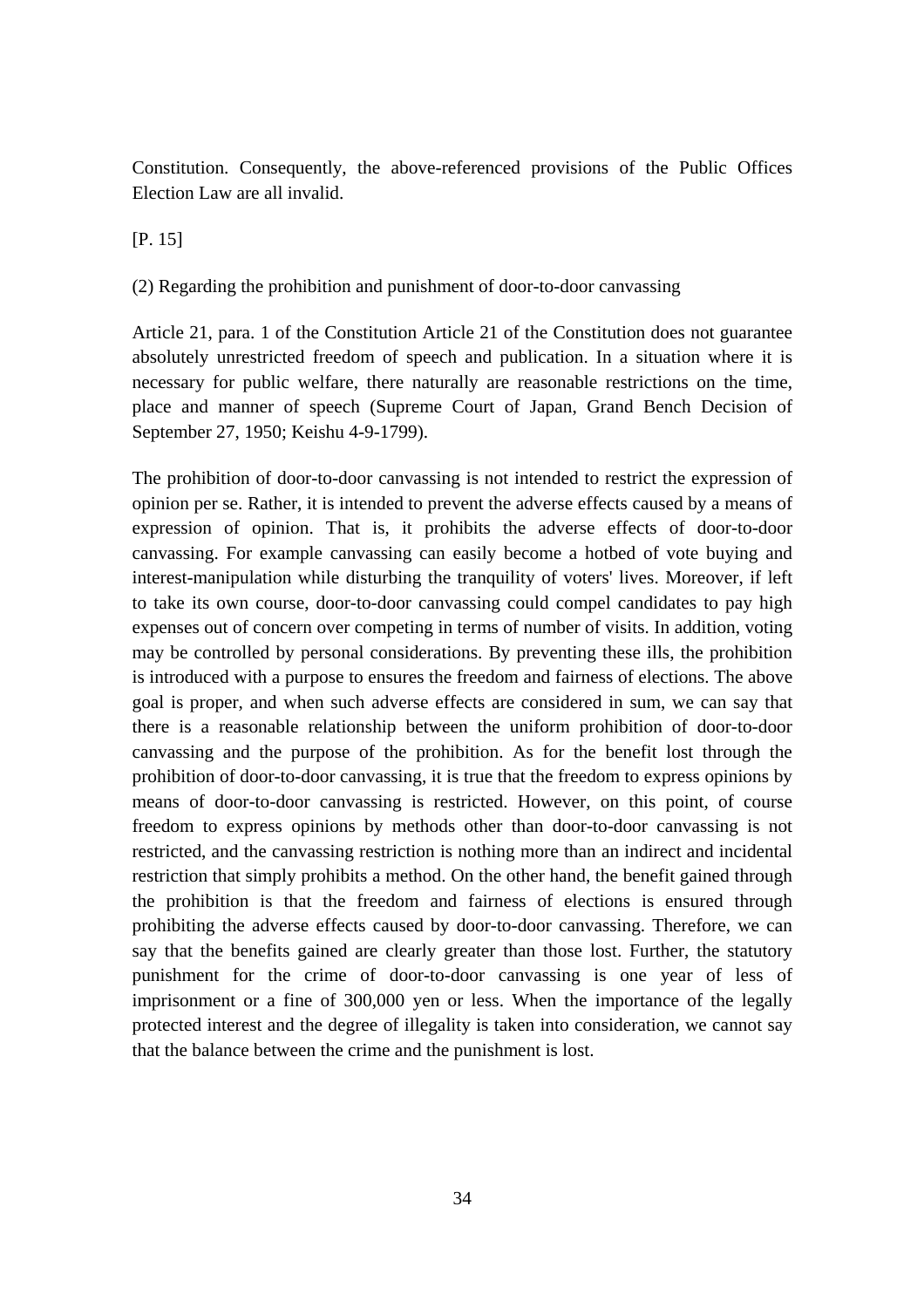## [P.16]

According to the above, the provisions of Public Offices Election Law, art. 138, para. 1, and art. 239, para. 1, no. 3, which uniformly prohibit and penalize door-to-door canvassing, cannot be found to exceed a reasonable, necessary and unavoidable degree, and so do not violate art. 21, para. 1 and art. 31 of the Constitution. (*See* Supreme Court, Grand Bench Decision of April 23, 1969, Keishu 23-4-235; Second Petty Bench Decision of June 15, 1981, Keishu 35-4-205; Third Petty Bench Decision of July 21, 1981; Keishu 35-5-568; Third Petty Bench Decision of February 21, 1984; Keishu 38-3-387.)

(3) Restriction on and punishment of the distribution of documents

Allowing unrestricted distribution, etc. of literature with respect to public offices elections may invite unfair competition in election campaigning, causing thereby, harm to the freedom and fairness of elections and difficulty in maintaining the propriety and impartiality thereof. Therefore, enacting regulations that restrict, punish, etc. the distribution of literature and drawings within the scope found necessary and reasonable to prevent these sorts of adverse effects is an unavoidable measure to ensure the propriety and impartiality of elections for the public welfare. Further, the statutory punishment for such violation, being two years or less of imprisonment or a fine of 500,000 yen or less, cannot be said to cause the loss of the balance between the crime and the punishment.

Accordingly, the provisions of Public Offices Election Law, art. 142, art. and art. 243, para. 1, no. 3, do not violate art. 21, para. 1 and art. 31 of the Constitution. (*See* Supreme Court, Grand Bench Decision of April 6, 1955, Keishu 9-4-819; Grand Bench Decision of November 18, 1964, Keishu 18-9-561; Second Petty Bench Decision of May 27, 1966, Saibanshu keiji 159-81; the above-referenced Grand Bench Decision of April 23, 1969; Third Petty Bench Decision of March 23, 1982, Keishu 36-3-339; Second Petty Bench Decision of February 3, 1984, Saibanshu keiji 234-269.)

(4) Restriction on and punishment of campaigning outside of the official campaign period

always allowing the conduct of election campaigning with respect to public offices elections may invite unfair and unnecessary competition during that period, which may cause harm to the fairness of elections due to the occurrence of difficult to control, corrupt practices. Not only this, but wasteful expenses and labor would escalate, leading to unfair results due to differences in financial ability. [continued next page]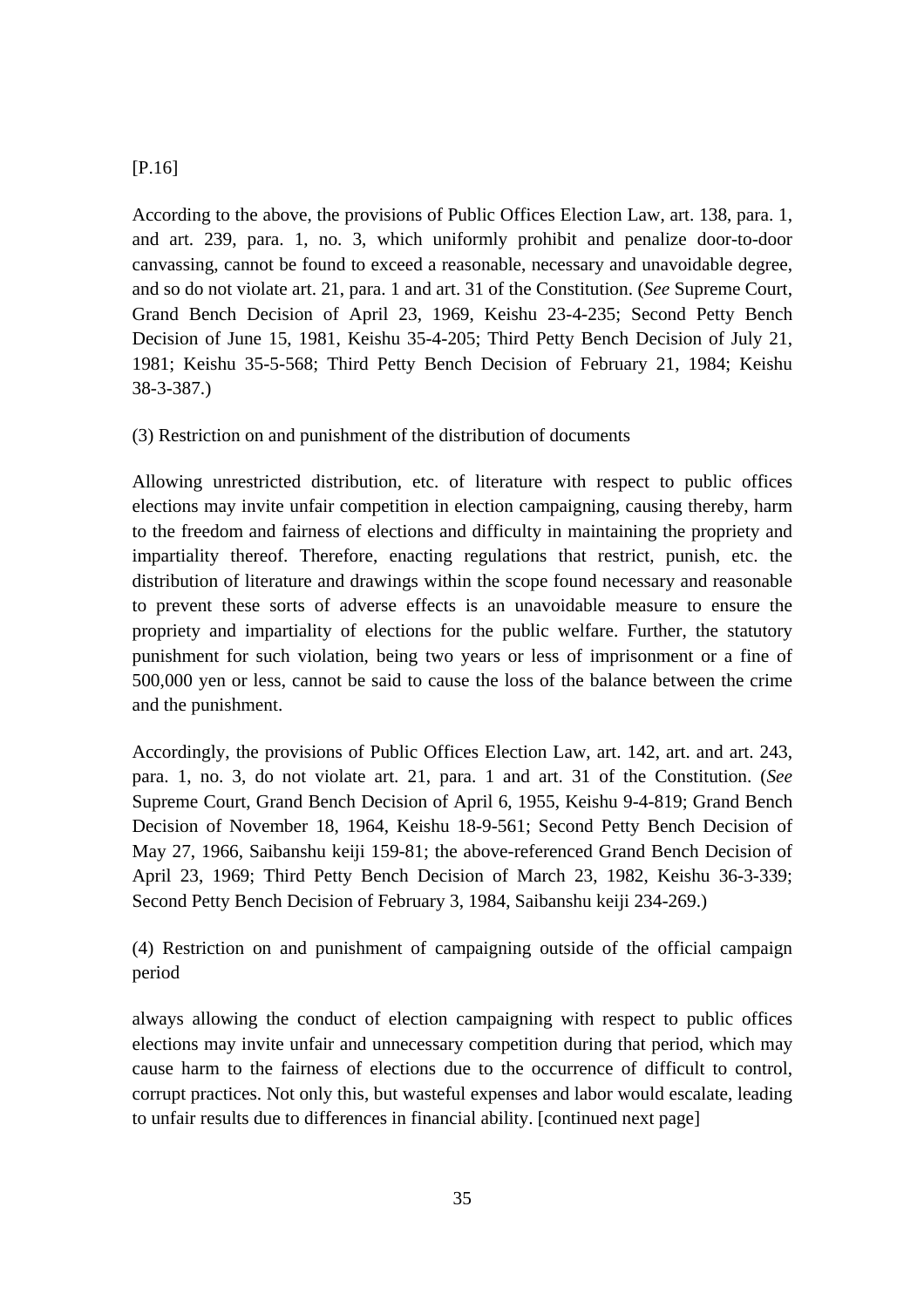## [P.17]

This may result in the corruption of elections. In order to prevent these sorts of adverse effects and ensure the fairness of elections, it is necessary to restrict election campaigns to reasonable and not over-long periods and fix the starting time so that every candidate can engage in election campaigning under identical conditions. The prescription in Article 129 of the Public Offices Election Law that candidates shall not engage in election campaigning except from the date of notice of standing for election until the day before the appointed date of said election, and the prescription in art. 239, para. 1, no. 1 the Public Offices Election Law that punishes a person who engages in campaigning outside of the official campaign period with a year or less of imprisonment or a fine of 300,000 yen or less arose with the purpose of dealing with the above issues and guarantees the fair conducting of elections to maintain the public welfare. That is why we can say that restricting the period for election campaigning and prohibiting and punishing campaigning before said period amounts to a necessary, reasonable and unavoidable restriction on the constitutionally protected freedom of expression and we cannot say that the balance between the crime and the punishment is lost. Accordingly, this court finds that the provisions of art. 129 and art. 239, para. 1, no. 1of Public Offices Election Law do not violate art. 21 or art. of the Constitution. (*See* Supreme Court, Grand Bench Decision of April 23, 1969; the above-referenced Third Petty Bench Decision of July 21, 1981; the above-referenced Second Petty Bench Decision of February 3, 1984.

Further, election campaigning under the Public Offices Election Law is understood to mean, to directly or indirectly exert favorable influence, solicit, induce or engage in various other acts to obtain votes or cause another to obtain votes with the purpose of causing a particular candidate or expected candidate to obtain electoral victory with respect to a certain public office. If so, then it cannot be said that the meaning of election campaigning under the Public Offices Election Law is unclear. Because art. 129 of this law allows such election campaigning to be conducted only during certain periods and art. 239, para. 1, no. 1 the Public Offices Election Law that punishes a person who violates this prohibition, it cannot be said that the constituent elements of the crime of campaigning outside of the official campaign period lack definiteness. Accordingly, the provisions of art. 129 and art. 239, para. 1, no. 1 the Public Offices Election Law are not in violation with art. 21, para. 1 or art. 31 of the Constitution in this meaning either (*See* Supreme Court, Third Petty Bench Decision of October 22, 1963, Keishu 17-9-1755).

[P. 18]

<sup>(5)</sup> Regarding nullification of electoral victory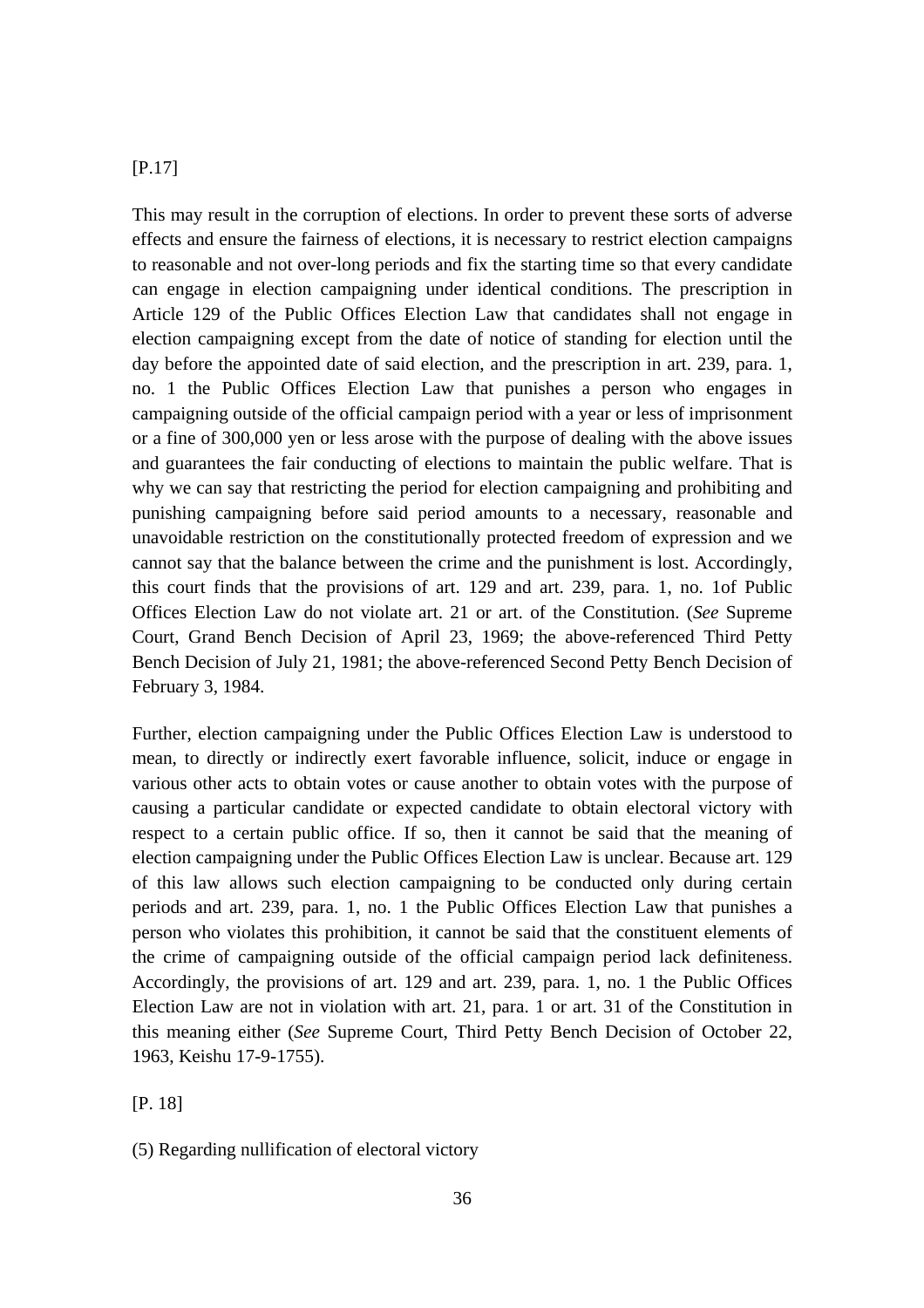The nullification by art. 251 of the Public Offices Election Law of the electoral victory of a winner who committed an electoral crime of door-to-door canvassing, distribution of election campaign documents not prescribed by law, campaigning outside of the official campaign period or the like and was sentenced to punishment ensures that elections for public office are conducted impartially and properly through the free expression of the will of the voters and has the purpose of ensuring that electoral victory is the result of impartial and proper elections. Thus, in a situation in which a candidate or prospective candidate engages in an electoral crime such as the above, such criminal conduct is inferred to have a substantial impact on the candidate's electoral victory and such it is difficult to say that the votes obtained thereby are the result of the free will of the voters. It follows that, because such electoral victory cannot be described as the result of a fair election, the nullification of such electoral victory is consistent with the principal purpose of the electoral system.

According to the above, the provisions of art. 251 of the Public Offices Election Law cannot be described as violative of art. 21, para. 1 or art. 31 of the Constitution.

## (6) Conclusion

Accordingly, the various provisions of art. 138, para. 1, art. 239, para. 3, no. 3, art. 142, art. 243, para. 1, no. 3, art. 129, art. 239, para. 1, no. 1 and art. 251 of the Public Offices Election Law are not violative of art. 21 or art. 31 of the Constitution. Therefore, defense counsel's above-referenced allegations cannot be adopted.

#### 2. Regarding the allegation of violation of the Covenant

(1) Allegations of defense counsel

(1) Even if the conduct of the Defendant is interpreted as election campaigning, complete freedom is guaranteed as the right of election campaigning based on the freedom of speech and freedom of expression in the election process protected by the combination of art. 19 and art. 25 of the Covenant. In addition, the provisions of Public Offices Election Law, art. 138, para. 1, art. 239, para. 1, no. 3, art. 142, art. 243, para. 1, no. 3, and art. 251 which prohibit, restrict and penalize door-to-door canvassing and the distribution of documents as well as permit the nullification of the election concerned exceed the scope of the restrictions allowed under art. 19 and art. 25 of the Covenant. Further, the provisions of Public Offices Election Law, art. 129, para. 1, art. 239, para. 1, no. 1, and art. 251 which prohibit and penalize campaigning outside of the official campaign period and permit the nullification of the election concerned cannot be said to serve legitimate purposes permitted by art. 19 and art. 25 of the Covenant, and so the restrictions lack necessity and reasonableness. [continued next page]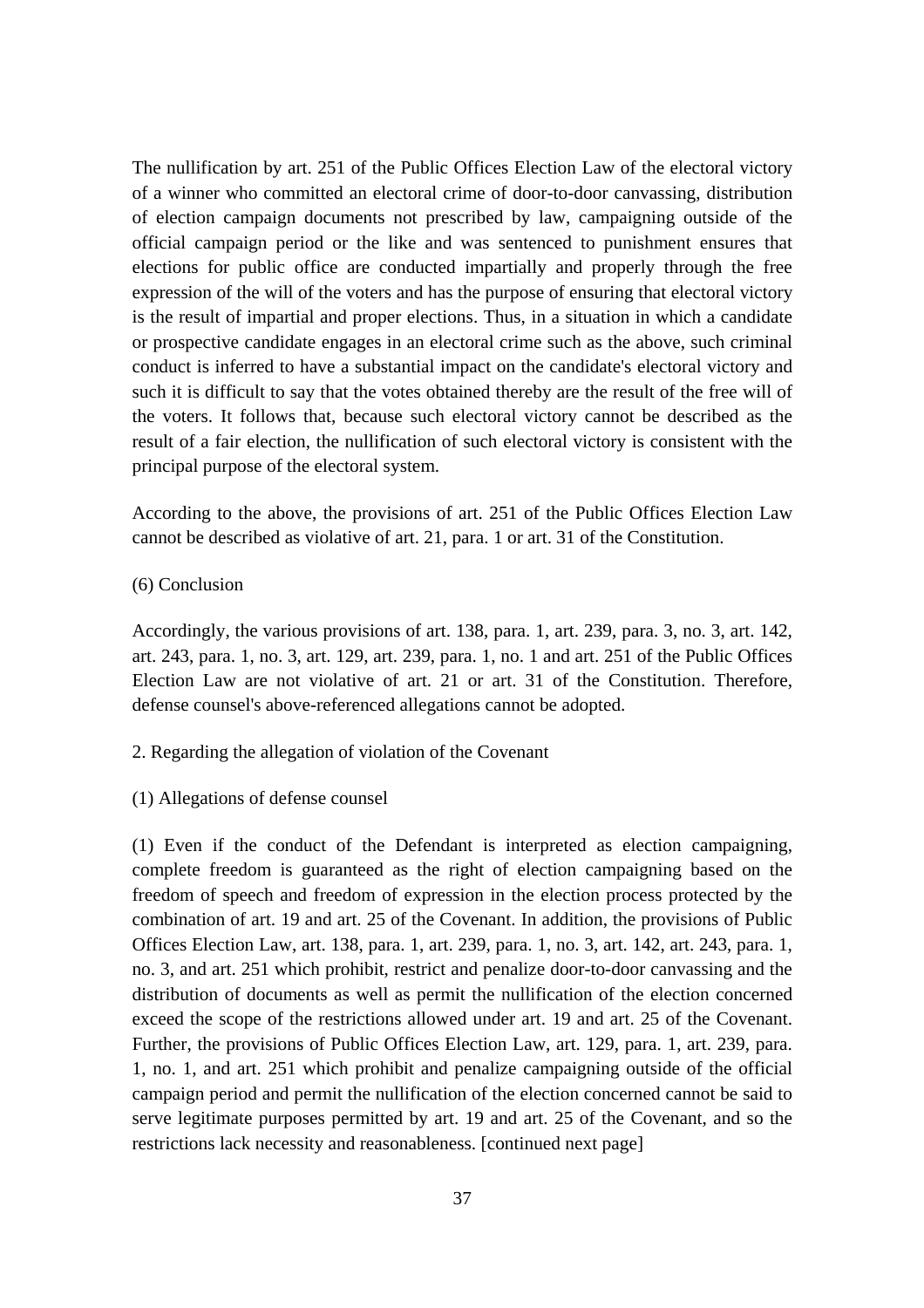## [P. 19]

Further, regardless of the contents, degree or results of the Defendant's conduct, the provision of Public Offices Election Law art. 252, which permit the suspension of the election right and the right to be elected materially lack proportionality under the Covenant as restrictions of rights. Consequently, the above-referenced provisions of the Public Offices Election Law are all invalid.

(2) Regarding the allegation of violation of Article 25 of the Covenant

Article 25 of the Covenant provides as follows.

Every citizen shall have the right and the opportunity, without any of the distinctions mentioned in article 2 and without unreasonable restrictions:

(a) To take part in the conduct of public affairs, directly or through freely chosen representatives;

(b) To vote and to be elected at genuine periodic elections which shall be by universal and equal suffrage and shall be held by secret ballot, guaranteeing the free expression of the will of the voters;

(c) To have access, on general terms of equality, to public service in his country.

These provisions guarantee the rights to take part in the conduct of public affairs, the right to vote (the right to elect), the right to be elected (the right to be elected, the right of candidacy) and the right to have access to public service. Among these, the rights to vote and be elected are rights based on the assumption that they can be exercised in genuine, periodic elections that guarantee universal suffrage, equal suffrage, secret ballots and the free expression of the will of the voters. And the freedom of electoral activities can be said to have a close connection to the right to be elected based on the free expression of the will of the voters; however, in light of the context of the provision and the ordinary meaning of the phrase "be elected," art. 25(b) cannot be construed as directly guaranteeing the freedom of electoral activities.

Further, General Comment 25 of the Human Rights Committee prescribed in Article 28 of the Covenant states: "Freedom of expression, assembly and association are essential conditions for the effective exercise of the right to vote and must be fully protected" (Paragraph 12); and, "In order to ensure the full enjoyment of rights protected by article 25, the free communication of information and ideas about public and political issues between citizens, candidates and elected representatives is essential. … [continued next page]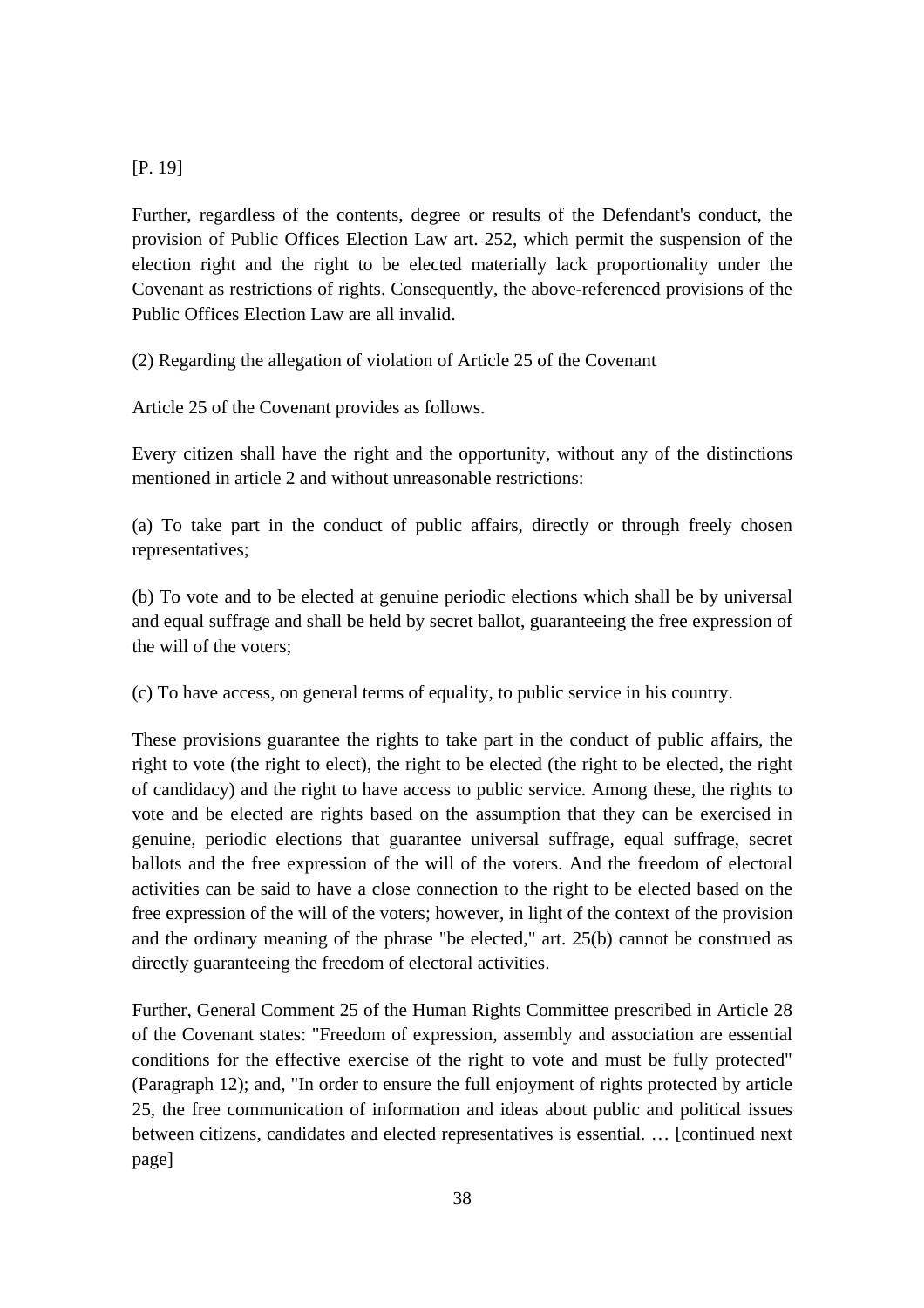## [P. 20]

It requires the full enjoyment and respect for the rights guaranteed in articles 19, 21 and 22 of the Covenant, including freedom to engage in political activity individually or through political parties and other organizations, freedom to debate public affairs, to hold peaceful demonstrations and meetings, to criticize and oppose, to publish political material, to campaign for election and to advertise political ideas" (Paragraph 25). Specifically, in order to ensure the rights guaranteed by art. 25, particularly the right to vote, respect for the right to freedom of expression, etc. guaranteed by art. 19 of the Covenant is indispensable, and the freedom of electoral activities is listed as one example of "the rights guaranteed in articles 19, 21 and 22 of the Covenant." If so, then the freedom of election campaigning is respected as one indispensable condition in order to ensure the rights guaranteed by art. 25 of the Covenant. However, the freedom of election campaigning is respected as one indispensable condition for the purpose of ensuring rights guaranteed under art. 25 of the Covenant. However, this freedom is construed to be guaranteed, depending on the method, format, etc. of the election campaign, as the right to freedom of expression (Covenant, art. 19), the right of peaceable assembly (Covenant, art. 21) the right to freedom of association with others (Covenant, art. 22), and is not again guaranteed by Covenant, art. 25.

Consequently, the regulations that prohibit, restrict and penalize door-to-door canvassing and the distribution of documents conducted as election campaigning as well as campaigning outside of the official campaign period do not violate art. 25 of the Covenant. (*See* Supreme Court, Second Petty Bench Decision of July 5, 2002, Saibanshu Keiji 281-705; First Petty Bench Decision of September 9, 2002, Saibanshu Keiji 282-5; Third Petty Bench Decision of September 10, 2002, Saibanshu Keiji 282-251)

(3) Regarding the allegation of violation of Article 19 of the Covenant

a. Article 19, paragraph 3 of the Covenant provides as follows with respect to the grounds for restriction the right to freedom of expression (art. 19, para. 2):

"The exercise of the rights provided for in paragraph 2 of this article carries with it special duties and responsibilities. It may therefore be subject to certain restrictions, but these shall only be such as are provided by law and are necessary:

[P. 21]

(a) For respect of the rights or reputations of others;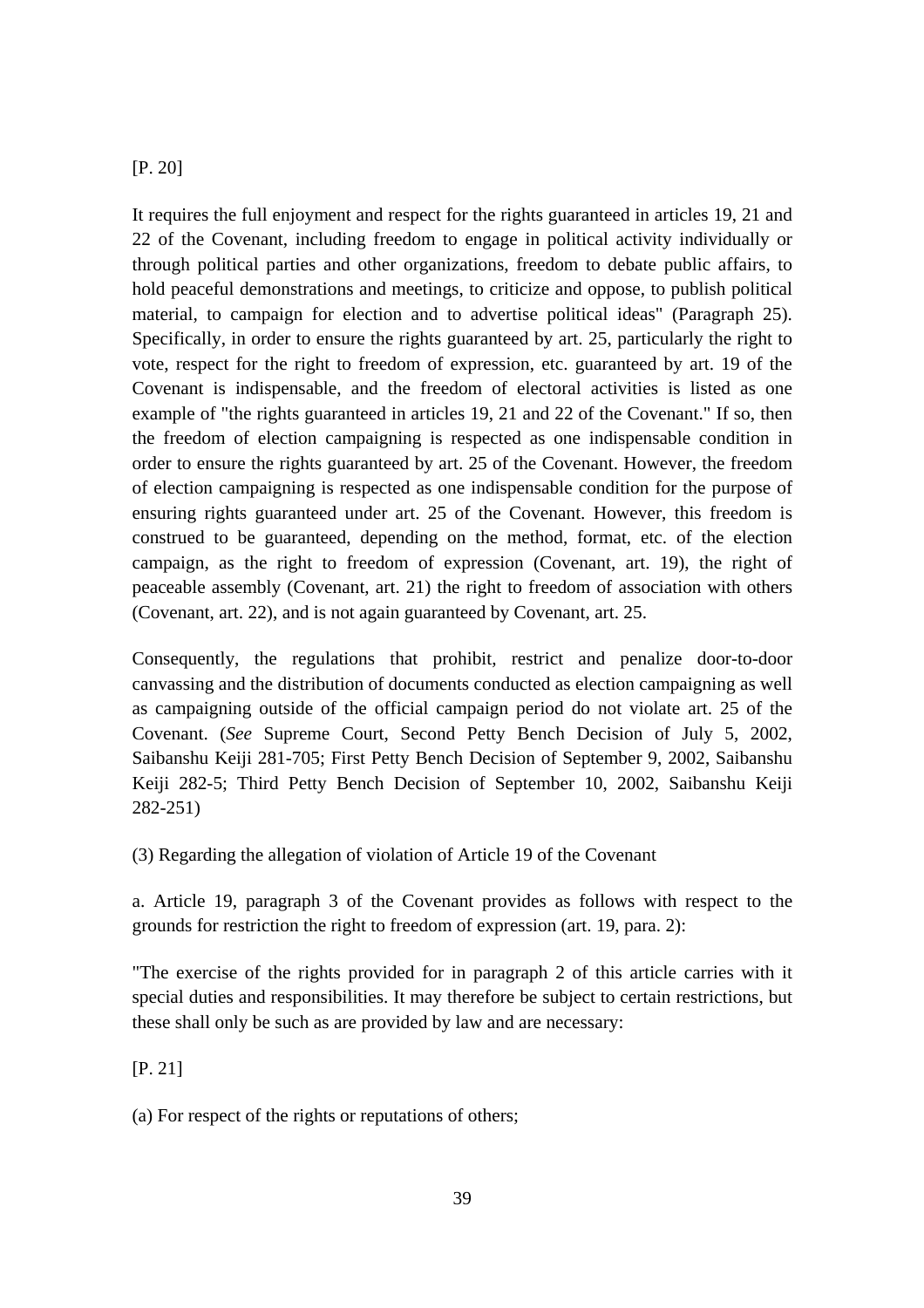(b) For the protection of national security or of public order, or of public health or morals."

Further, General Comment 10 of the Human Rights Committee states: "[W]hen a State party imposes certain restrictions on the exercise of freedom of expression, these may not put in jeopardy the right itself. … the restrictions must be "provided by law"; they may only be imposed for one of the purposes set out in subparagraphs (a) and (b) of paragraph 3; and they must be justified as being "necessary" for that State party for one of those purposes" (para. 4).

b. (a) When this is applied to this case, the regulations that prohibit, restrict and penalize door-to-door canvassing, the distribution of documents and campaigning outside of the official campaign period are restrictions on rights regarding freedom of expression. However, these are prescribed under "law"; namely, the Public Offices Election Law.

Further, as set forth above, because that regulation has as its purpose the assurance of free and fair elections, it is found to be a law for the protection of "public order." The fact that General Comment 25 of the Human Rights Committee states that "elections must be conducted fairly and freely on a periodic basis" (para. 19) is consistent with the interpretation that the freedom and fairness of elections affect "public order."

(b) Next, a review of the necessity of restriction shows that these actions bring with them adverse effects as described above, which could harm the freedom and fairness of elections. Moreover, the freedom and fairness of elections have great significance because they are indispensable for democracy in the [city] council system. We find it necessary to have regulations that prohibit, restrict and penalize these actions in order to ensure this and guarantee the free expression of the will of the voters. Further, setting reasonable methods and periods for election campaigning promotes correction of inequalities between persons with financial means and those without as well as between those who can field staff in the election and those who cannot. These regulations are considered necessary to render election campaigning among candidates materially fair.

[P. 22]

Further, it is inappropriate to permit persons who have been punished for any of these electoral crimes to participate in elections. Therefore, it is proper to exclude such persons from participating in public elections for a certain period and thereby ensure the fairness of elections while encouraging such persons to reflect on their actions. Consequently, it is necessary to suspend the election right and the right to be elected with respect to such persons.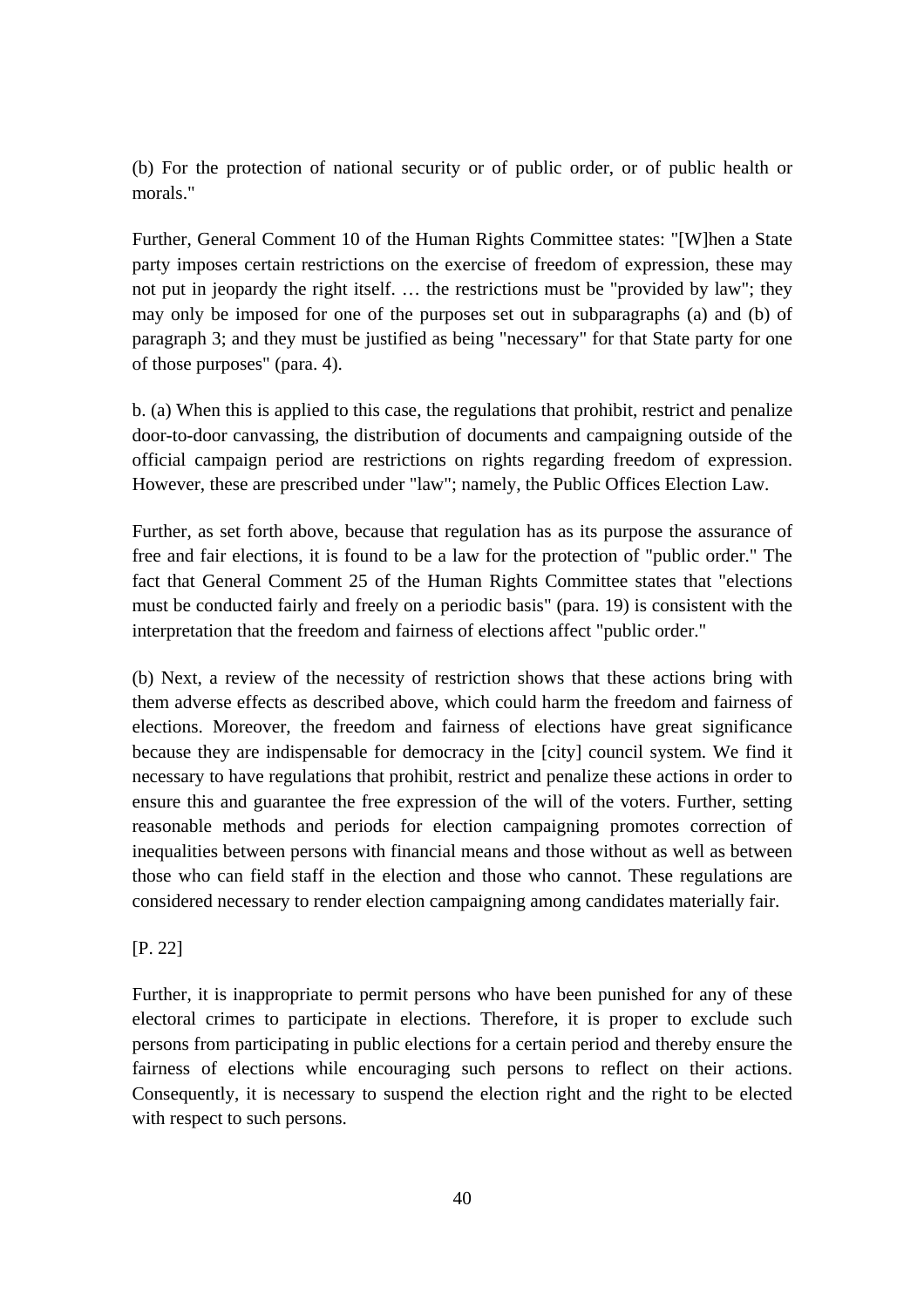In addition, as described above, door-to-door canvassing can easily become a hotbed of vote buying. When the situation of our nation, in which pernicious electoral crimes such as vote buying show no signs of decreasing, is taken into consideration, we can construe that it is necessary not only to control vote buying and the like after the fact but also to prevent these pernicious electoral crimes beforehand by prohibiting door-to-door canvassing. (Among vote-sellers, there are those who accept money or other valuables without resistance; however, there are also persons among them who reluctantly accept such consideration, due to a sense of obligation toward the vote-buyer or a reluctance to risk being seen as not supporting the vote-buyer for not accepting the money or other valuables {July 28, 2005 judgment of this court}. If door-to-door canvassing were completely allowed, the outward restrictions on visiting the homes of the voters during the election period or times close to the elections; mutual monitoring, etc. among candidates would cease to function; psychological resistance to the vote-buying enticements of candidates would diminish, and it cannot be denied that there would be the risk of an increase in the latter sort of vote-sellers.) Further, we also find it necessary to prohibit door-to-door canvassing from the standpoint of promoting the correction of inequalities between persons with financial means and those without as well as between those who can field staff in the election and those who cannot and thus rendering election campaigning among candidates materially fair.

General Comment 25 of the Human Rights Committee also states, with respect to the rights to vote and be elected prescribed in art. 25(b) of the Covenant, "Persons entitled to vote must be free to vote for any candidate for election and for or against any proposal submitted to referendum or plebiscite, and free to support or to oppose government, without undue influence or coercion of any kind which may distort or inhibit the free expression of the voter's will. Voters should be able to form opinions independently, free of violence or threat of violence, compulsion, inducement or manipulative interference of any kind. [continued next page]

[P. 23]

Reasonable limitations on campaign expenditure may be justified where this is necessary to ensure that the free choice of voters is not undermined or the democratic process distorted by the disproportionate expenditure on behalf of any candidate or party" (para. 19). That is, the purpose of this is to eliminate all types of improper influences, etc. on the free expression of the voter's will. An example of such improper influence would be to expend an unreasonable amount on election campaigning, which points out the justifiability of necessary and reasonable restrictions on such conduct. Because door-to-door canvassing, the distribution of election campaign documents not prescribed by law and campaigning outside of the official campaign period exert an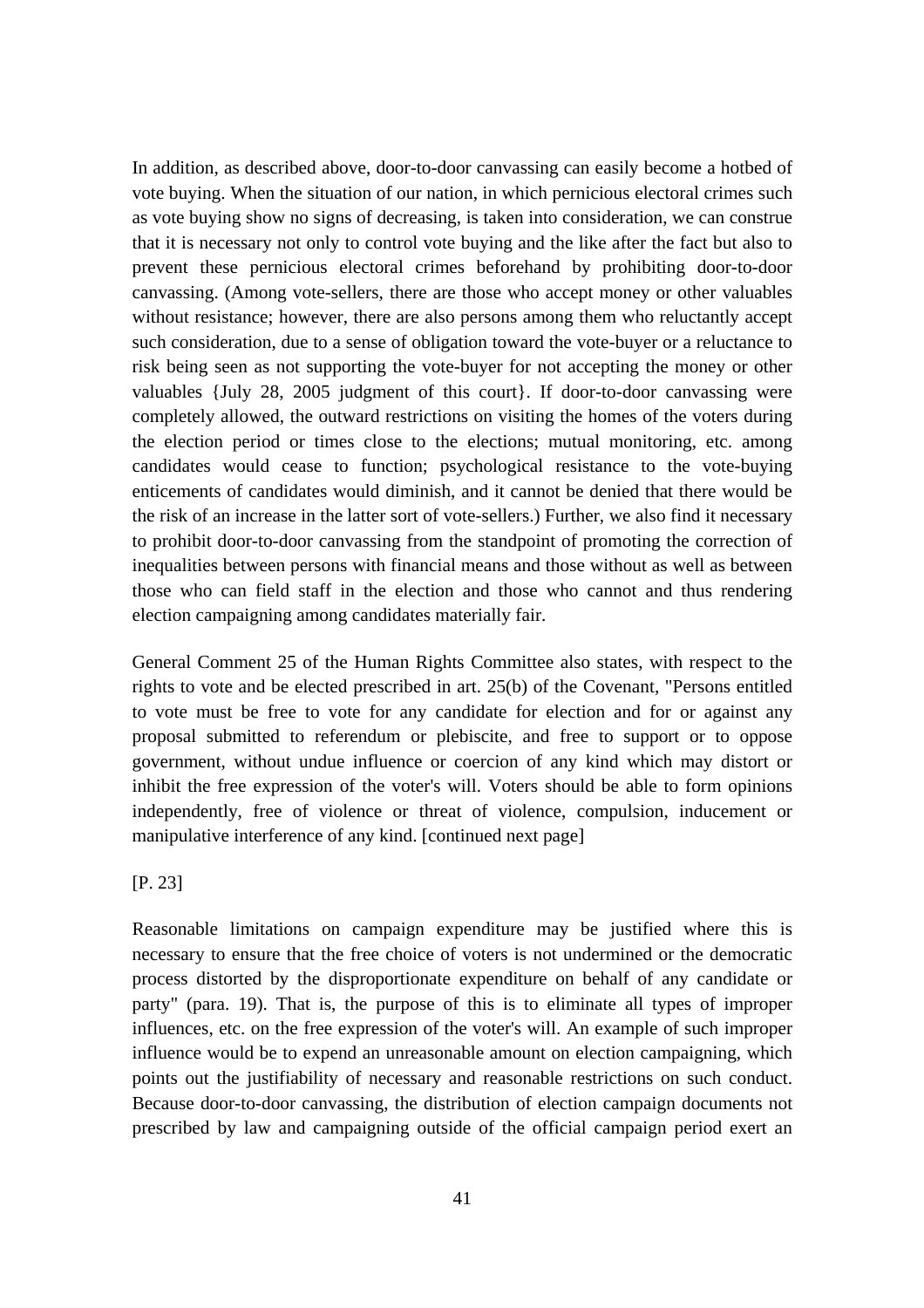improper influence on the free expression of the will of the voters, there is a need to regulate these activities, and such restrictions are justified within a reasonable scope.

(c) When we consider whether such regulations are justified as reasonable, we see that the prohibition of door-to-door canvassing only prohibits one means of expression of opinion. However, it does not in any way restrict the freedom to express opinions by methods that do not amount to door-to-door canvassing, such as, for example, individual interviews, visits to business offices and telephone. Moreover, it is possible under certain conditions to hold individual speech meetings and make speeches for the purpose of election campaigning or conduct street speeches for the purpose of election campaigning (*See* Public Offices Election Law, art. 161 through art. 166).

Next, the restriction on the distribution of documents as well only prohibits one means of expression of opinion. Since it is possible to distribute a considerable number of ordinary postcards, etc. (in the election at issue, 2,000 ordinary postcards represented as for electoral purposes) by mail, the restricted literature is limited to that such as is used for the purpose of election campaigning. That is, there is no restriction on the freedom of expression of opinion through literature generally. Moreover, the prohibition of campaigning outside of the official campaign period only restricts the period for election campaigning. Along with the dissemination of information by means of expression of opinion by candidates, etc., a necessary and proper period (in the case of this election, seven days) is ensured according to the scope of the election in order to promote fairness among candidates. [continued next page]

[P. 24]

Moreover, it does not in any way restrict the freedom of political activities such as expression of opinion that does not amount to election campaigning conducted outside of the official campaign period, and the freedom of individuals to engage in political activities during that period is not in any way restricted (*See* Public Offices Election Law, Chapter 14-3). For example, the expression of political opinions by a candidate or prospective candidate in newspapers, magazines, speech meetings and the like is free regardless of whether during or outside of the official campaign period. In fact, the Defendant has for many years been publishing and distributing each week a document entitled, "Everybody's Takada," which contains reports on the Defendant's own council activities, political opinions and the like (hereinafter referred to as "Everybody's Takada"), but this conduct is not restricted in any way and no investigative agency has found fault with this. Further, the two documents including Everybody's Takada that were distributed at the same time as the News, which is the subject of the indictment in this case, were not specified in the indictment. Thus, it can be inferred that in order to avoid unjustly harming the freedom to engage in political activities, the Public Offices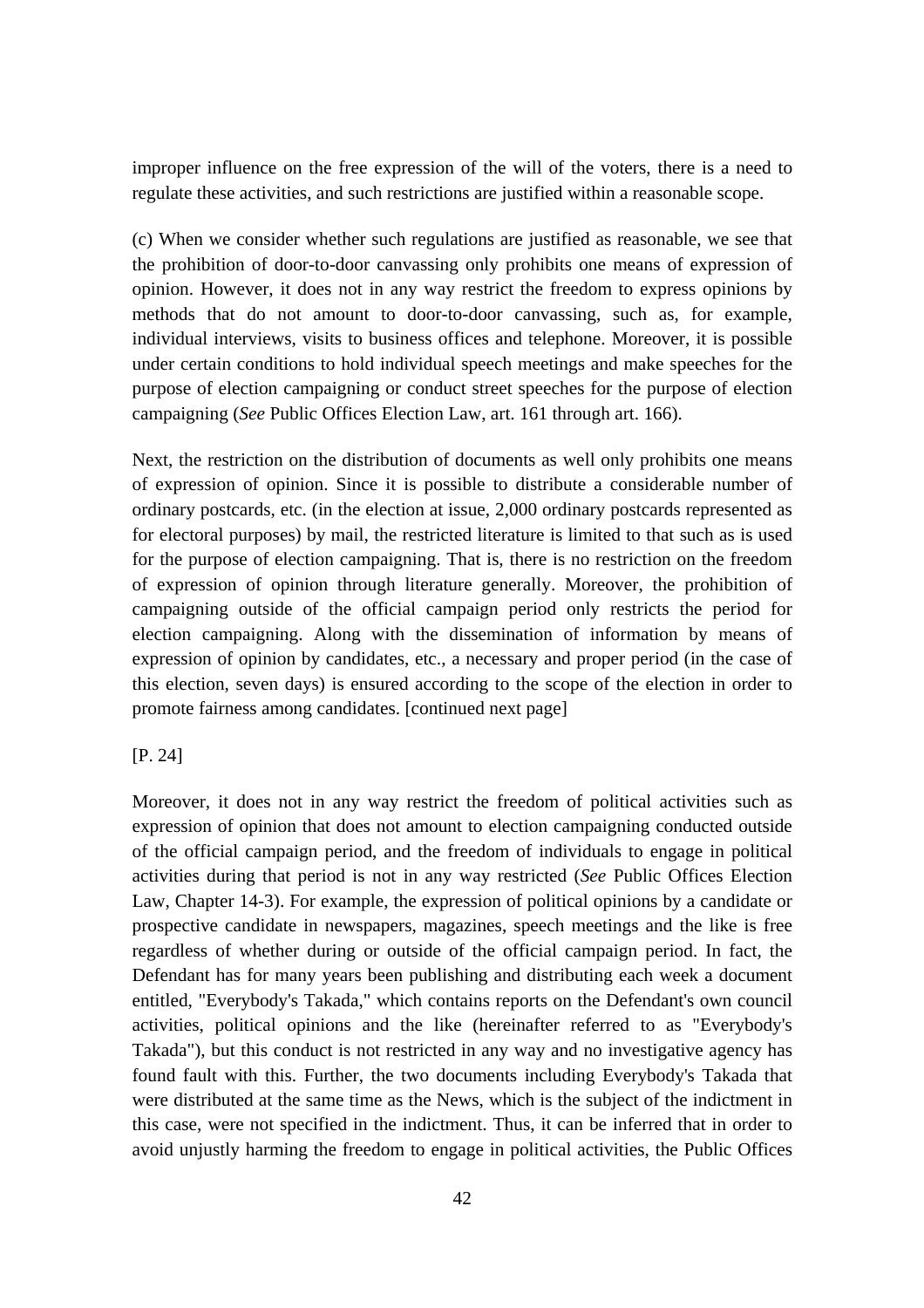Election Law imposes individual, concrete and specific regulations on election campaigning to check the abuse of public authority, and to that end the restrictions of the Law are applied prudently. Thus, the result of candidates, etc. using the various methods described above to express their opinions is to enable voters to make independent decisions as to the selection of suitable representatives and to freely and effectively exercise the election right.

In addition, as set forth above, the punishments for acts of door-to-door canvassing, distribution of election campaign documents not prescribed by law and campaigning outside of the official campaign period are not unjustly heavy. In a situation in which imprisonment would lead to a harsh result, such severity can be avoided by the selection of a monetary penalty. The statement of the prosecution's opinion regarding suitable punishment in this case specifies monetary penalty, and the persons for whom summary orders were requested as described in Section 1-2(9) above were also sentenced to monetary penalties (Government's Exhibit Nos. 104 through 110).

[P. 25]

At the same time, because representatives elected by the voters are in positions that involve substantial job responsibilities with responsibilities to fulfill, such as restricting the rights of citizens and residents – including those of the voters – through the enactment of laws and ordinances, suitable persons should be elected for such positions through genuine elections based on the free expression of the will of the voters. Thus, persons running for public office must conduct fair election campaigning so as not to exert an unjust influence on the free expression of the will of the voters. Moreover, when the position of representative described above is taken into consideration, the fairness in election campaigning demanded of candidates themselves is greater than that demanded of persons who are not candidates. Therefore, it is reasonable the sanctions against persons who win elections by personally engaging in unfair election campaigning are stricter than those in the case of the so-called "guilt-by-association system" in which persons other than the candidates themselves engaged in similar conduct. Accordingly, in a situation in which an election winner himself exerted an unjust influence on the free expression of the will of the voters through unfair election campaigning, that electoral victory is nullified as a matter of course because it is not the result of a genuine election; and it cannot be helped if the subject electoral crime is not restricted to malicious crimes such as vote-buying (*See* Public Offices Election Law, art. 251 through art. 251-5, art. 210 and art. 211).

Moreover, with respect to the suspension of the right to vote and the right to be elected, it is possible for the court to relax how these matters are dealt with depending on the specific case. For example, a court may decide to withhold application of the provision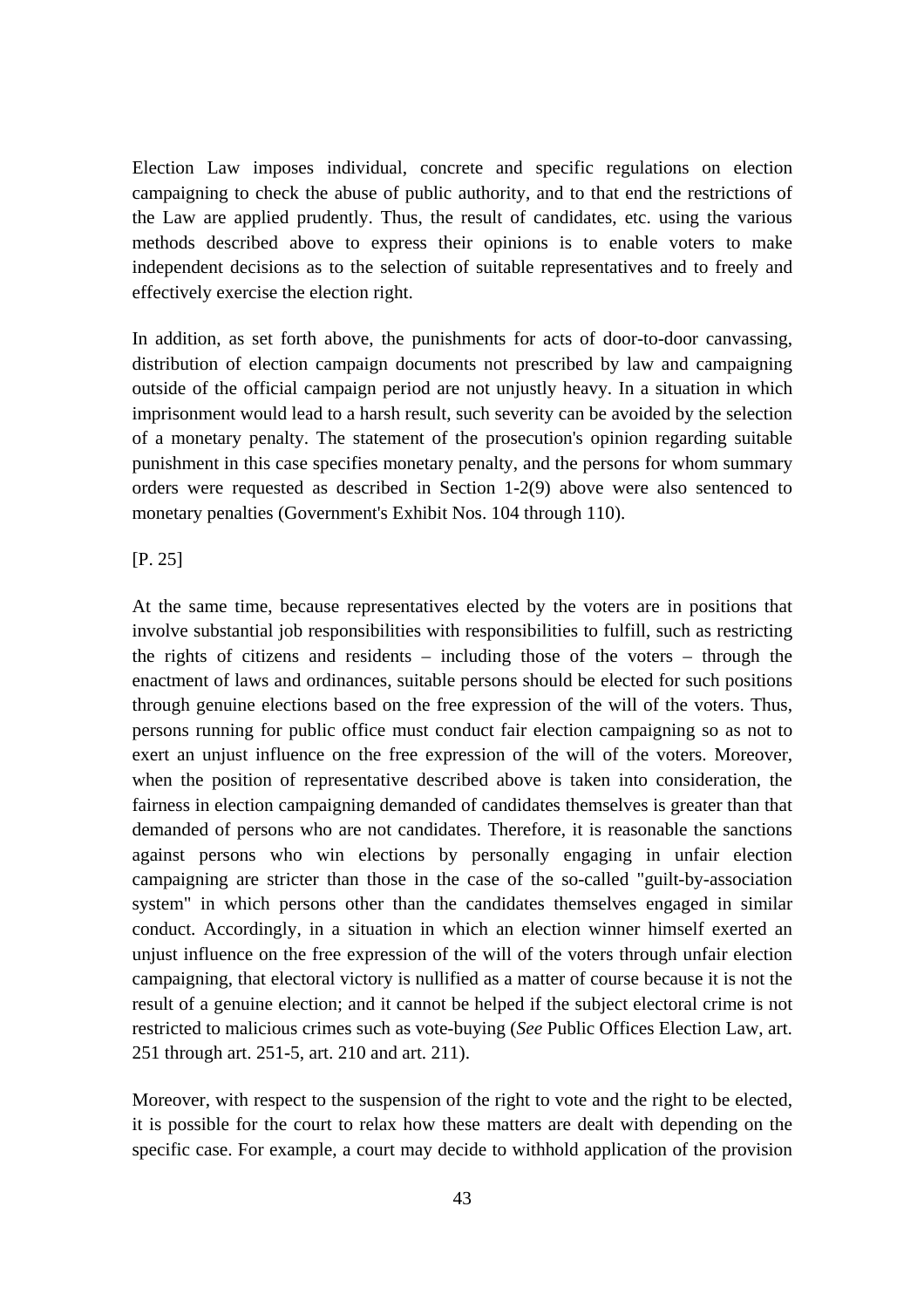on suspension or shorten the period of suspension based on the circumstances of the crime or other circumstances (Public Offices Election Law, art. 252, para. 4).

Therefore, because the regulations prohibiting, restricting and penalizing the conduct of door-to-door canvassing, the distribution of documents and campaigning outside of the official campaign period are all reasonable; cannot be described as provisions that cause the loss of the essence of the right; and can be justified as necessary for Japan to achieve the purposes described above, they are construed as not in violation with art. 19 if the Covenant (*See* Supreme Court, Second Petty Bench Decision of July 5, 2002; First Petty Bench Decision of September 9, 2002, cited above; Third Petty Bench Decision of September 10, 2002, cited above).

[P. 26]

## 3. Regarding the assertion of strict interpretation

Defense counsel assert that the elements of the crime of door-to-door canvassing, the crime of distribution of election campaign documents not prescribed by law and the crime of campaigning outside of the official campaign period should be given strict interpretation so as to be compatible with the Constitution and the Covenant; and that the Defendant's conduct does not come under the purview of such elements once they are given such strict interpretation.

However, as set forth in 1 and 2 above, even without giving these elements such strict interpretation, applying the crimes involved does not violate the Constitution or the Covenant. Therefore, because the premise of defense counsel's assertion is lacking it cannot be adopted.

[Text omitted]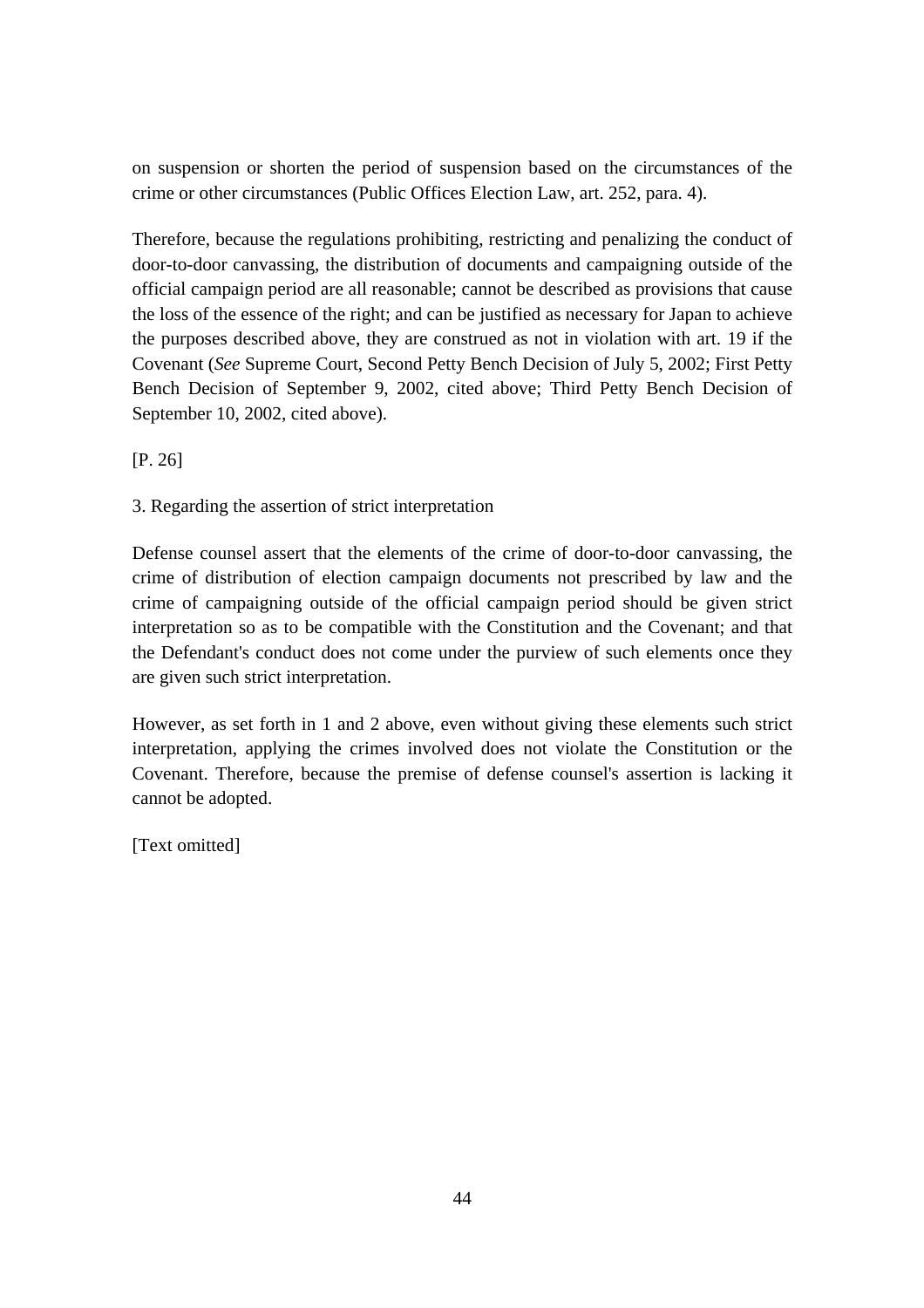### **Annex 10**

### **Comment on the Oishi case**

I have read the Oita district court's decision of January 12, 2006, in the Oishi case. In my opinion, the court has erred in its interpretation and application of articles 19 and 25 of the International Covenant on Civil and Political Rights.

#### *Misinterpretation of the Covenant*

The court has both misunderstood and misapplied the test required under paragraph (3) of article 19 of the ICCPR to determine whether restrictions on freedom of expression are necessary. The court has found that certain restrictions on freedom of expression are "necessary" without considering whether those restrictions are proportionate to their purpose or goal, and without considering whether the purpose served by the restrictions could be attained by lesser means. It has failed to consider the requirement that restrictions must not put in jeopardy the right itself.

In adopting that approach, the Court has given no weight to the interpretations placed on the Covenant by the Human Rights Committee, but has instead has treated the principles of the Covenant, especially those which deal with permissible limits on freedom of expression, as if they were similar to the Constitutional principle, which allows for reasonable limits on rights in the name of public welfare.

The unsatisfactory reasoning adopted by the Court failed to establish that the application of the Public Offices Election Law in this case was compatible with the Covenant. Their application was an unjustified restriction on freedom of expression and on democratic rights.

The Human Rights Committee has pointed out that the terms used in the Covenant are to be interpreted and applied quite independently of their interpretation, meaning or application in any particular legal system: (*Gordon C. van Duzen v. Canada* 50/1979, views of 7 April 1982.) The Committee is the only international body with a specific role to interpret and apply the Covenant. Its view is that any restriction of the right to freedom of expression must be subjected to the rigorous application of the test of necessity set out in paragraph (3) of that article. (*Gauthier v Canada* 633/1995, views of 7 April 1999). This test is far stricter than the constitutional principle referred to. In 1998, the Committee expressed its concern that the "public welfare" limitation of articles 12 and 13 of the Constitution would not be applied in conformity with the Covenant. (Concluding Observations on Japan, November 1998).

## *Article 25*

Article 25 of the Covenant provides as follows.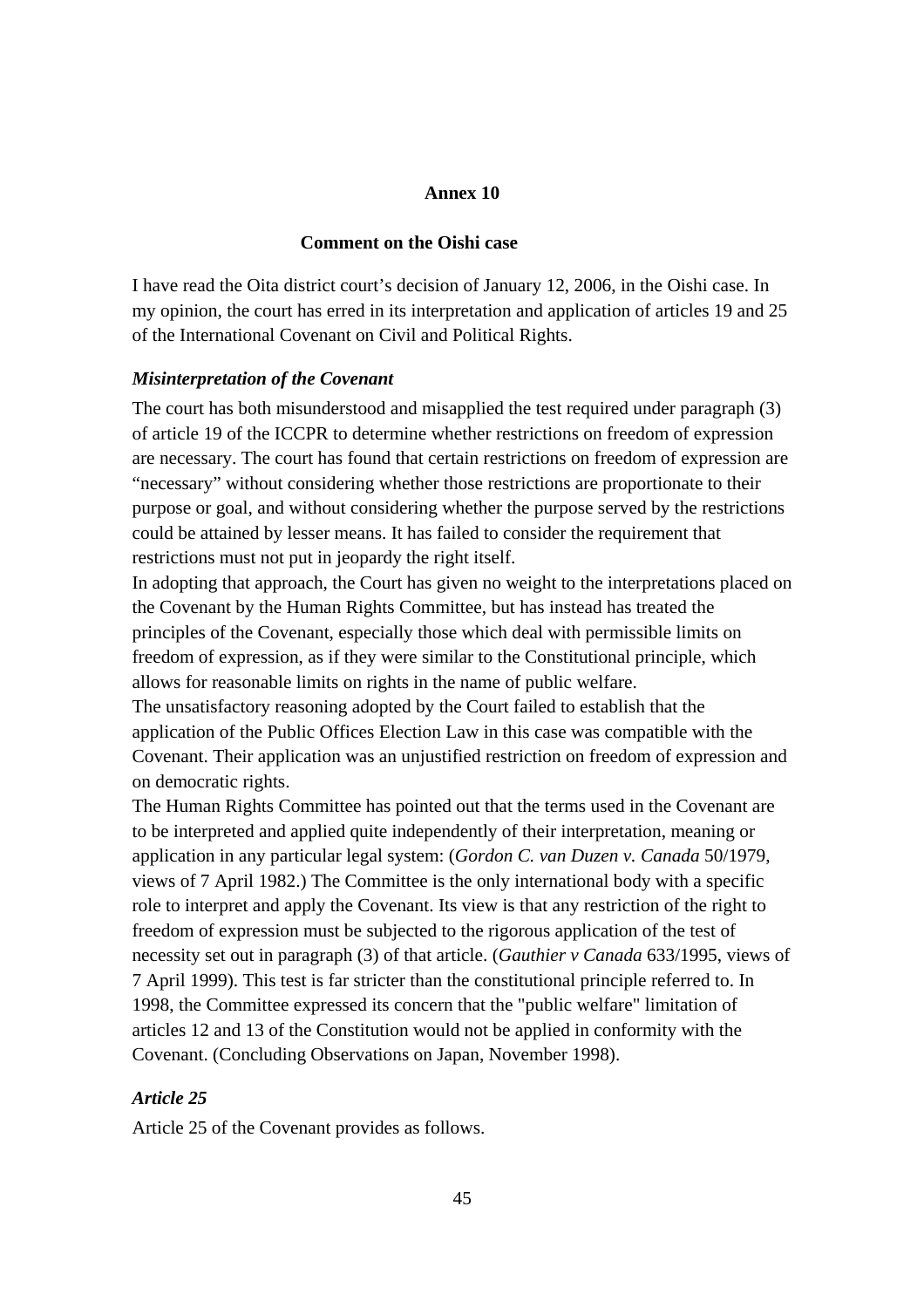Every citizen shall have the right and the opportunity, without any of the distinctions mentioned in article 2 and without unreasonable restrictions:

(a) To take part in the conduct of public affairs, directly or through freely chosen representatives;

(b) To vote and to be elected at genuine periodic elections which shall be by universal and equal suffrage and shall be held by secret ballot, guaranteeing the free expression of the will of the electors;

(c) To have access, on general terms of equality, to public service in his country.

The court determined that there was no violation of article 25, since the freedom of election campaigning is guaranteed, depending on the method, format, etc. of the election campaign, as the right to freedom of expression (Covenant, art. 19), the right of peaceable assembly (Covenant, art. 21) the right to freedom of association with others (Covenant, art. 22), and is not again guaranteed by Covenant, art. 25. This determination misconstrues the scope of article 25. It is mistaken, in that it fails to recognise that a violation of article 19 in relation to an election campaign necessarily involves a violation of the right to stand for election, and the right to free and fair elections protected by article 25. The court appears to have taken the view that a right can be protected only by one provision of the Covenant. That is not correct, for reasons explained below.

## **the connection between free elections and freedom of communication is indispensable**

Freedom of expression and communication in relation to political and public affairs are indispensable to the exercise of democratic rights and representative government, which are protected by article 25 of the Covenant. Democratic rights and the participation by all citizens in public affairs and in free elections would be ineffective without freedom of expression and communication in relation to political and public affairs. The strong connection between these rights is recognized by many domestic and international decisions. Thus it has been held by the Canadian and British courts that freedom of expression is a fundamental concept upon which representative democracy is based [*RWDSU v Dolphin Delivery Ltd* (1986) DLR (4th) at 183; *The Observer & The Guardian v UK* (1992) 14 EHRR 153, 178].

"Freedom at election time to praise the merits and policies of some candidates and to decry those of others is an essential of parliamentary democracy" *National Citizens' Coalition Inc v Attorney-General for Canada* (1984) 11 DLR (4th) 481, 492.

Although there have been many cases claiming violation of the right to freedom of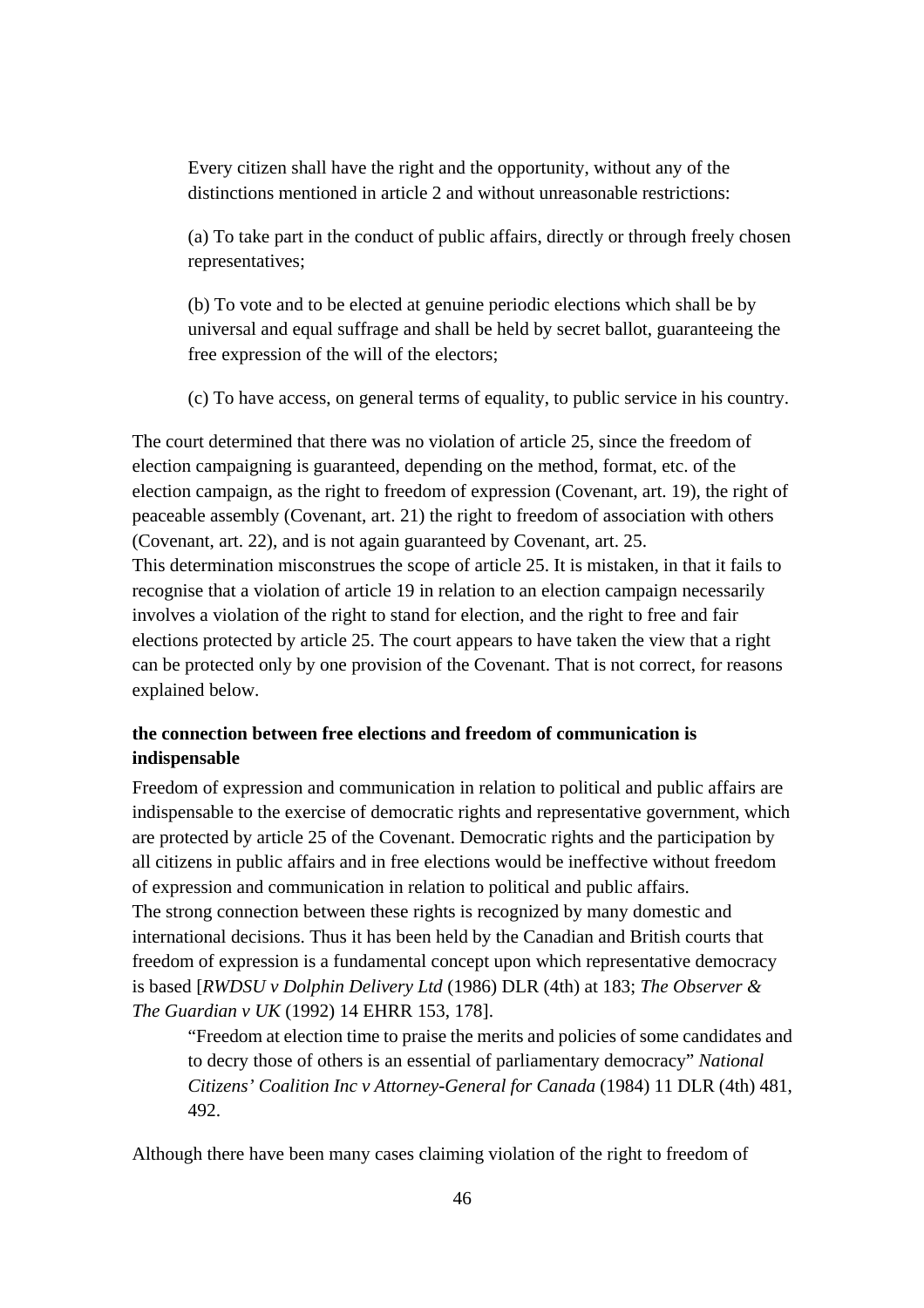communication in relation to the democratic process, few of these have involved the question whether there was also a violation of the right to free elections. Nevertheless, it is clear that freedom of expression and democratic rights and freedoms are two sides of one coin. When the freedom of election campaigns is at issue, one right cannot be considered in isolation from the other. The close connection between these rights is illustrated by the fact that in this case, the penalties imposed for violating laws which restrict freedom of expression is the suspension of democratic rights.

## **each right has its independent operation**

The principles of interpretation applied by the Human Rights Committee require that each right be considered independently, and given its full scope, regardless of any overlap with another right. For example, the provisions relating to non-discrimination and equality in enjoyment of rights in articles 2 and 3 of the Covenant overlap the requirements of article 26 to prohibit discrimination and to guarantee equal protection of the law.

12.3 . . ."The Committee begins by noting that article 26 does not merely duplicate the guarantees already provided for in article 2." [*S.W.M. Broeks v The Netherlands*, 172/1984 views adopted 9 April 1987; *F.H.Zwaan-de Vries v. the Netherlands* 182/1984, views adopted 9 April 1987, para 12.3]

Inhuman treatment of persons in detention has been found in some cases to violate both article 7 of the Covenant (prohibiting torture and inhuman treatment) and article 10 (requiring humane treatment). [Eg, *Victor Francis and Jamaica Linton v Jamaica* 320/1988 Adopted march 1993; *Villacres Ortega v Ecuador* 481/1991, HRC 1997 Report, vol II, p 1.]

The imposition of the death penalty without a fair trial may violate both article 14 of the Covenant (fair trial) and article 6 (2) (which limits the death penalty to cases where there has been a final judgment by a competent court). [See, for example, *Kurbanov v. Tajikistan*, Communication No. 1096/2002, Views adopted on 6 November 2003, paragraph 7.7.].

In addition, the Human Rights Committee considers that the anti-discrimination provisions of article 26 of the Covenant may be violated, even if the discrimination relates to a right not protected directly by the Covenant, but under a different international instrument. [*S.W.M. Broeks v The Netherlands* 172/1984, views adopted 9 April 1987; *F.H.Zwaan-de Vries v. the Netherlands* 182/1984, views adopted 9 April 1987].

## **article 25 implies a right to freedom to campaign**

The high value placed on freedom of expression, and the importance of its role in free and democratic processes, supports the view that article 25 necessarily implies protection of freedom of expression in regard to election campaigns, quite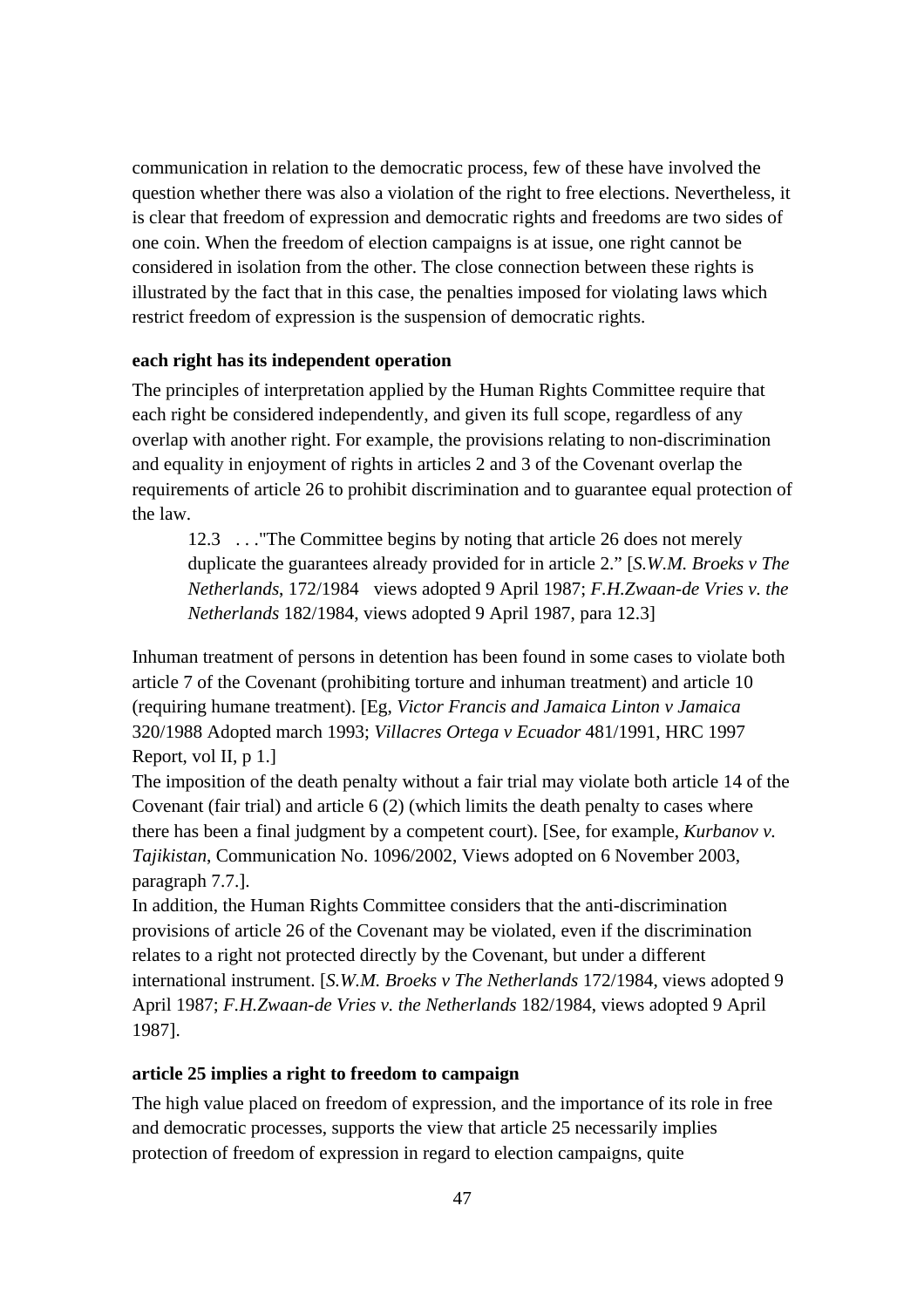independently of article 19.

The ability of the people to make informed choices among candidates for political office is fundamental because the identity of those who are elected will shape the nation's destiny [*Buckley v Valeo* (1975) 424 US 1 at 14-15.]

On this view, even if article 19 did not apply, freedom of communication in respect of public affairs and election campaigns would necessarily be protected under article 25. The Human Rights Committee has itself determined that "the rights under art 25 should also be read to encompass freedom to engage in political activity individually or through political parties, to debate public affairs, to criticise the Government and to publish material with political content." [*Adimayo M Aduayom and others v Togo* 422-424/1990, views adopted 12 July 1996, Report for 1996, vol II, p 17, para 7.5. (para 7.5)].

The connection between democratic rights and freedom of expression is so strong that the High Court of Australia implied a constitutional right to freedom of communication in respect of public affairs. Even though freedom of communication is not expressly mentioned in the Constitution, the right was derived from the constitutional guarantee of democratic rights.

 "The electors must be able to ascertain and examine the performances of their elected representatives and the capabilities and policies of all candidates for election. Before they can cast an effective vote at election time, they must have access to information, ideas and arguments which are necessary to make an unformed judgment as to how they have been governed and as to what policies are in the interests of themselves, their communities and the nation." [*Aust Capital TV/PL v Commonwealth No 2*, {1992} 66 ALJR, 695, per McHugh, J. 743].

To summarise, the right under article 25 to be elected in genuine elections which freely express the will of the people, implies the right to campaign for election. The free choice of voters necessarily implies informed choice, and the right of the candidate and the voter to impart and to receive information. This protection extends to the right of the candidate to canvass for votes and to distribute materials for this purpose. Without these rights, the right to be elected in genuine elections could be rendered meaningless. As Nowak said in his study of the Covenant:

Free formation of voter will is guaranteed only by free – i.e., uncensored and, at the same time, not manipulative – campaign advertising by the various parties and candidates, particularly in the mass media. The principle of free elections thus protects the right of eligible voters not to be pressured or impermissibly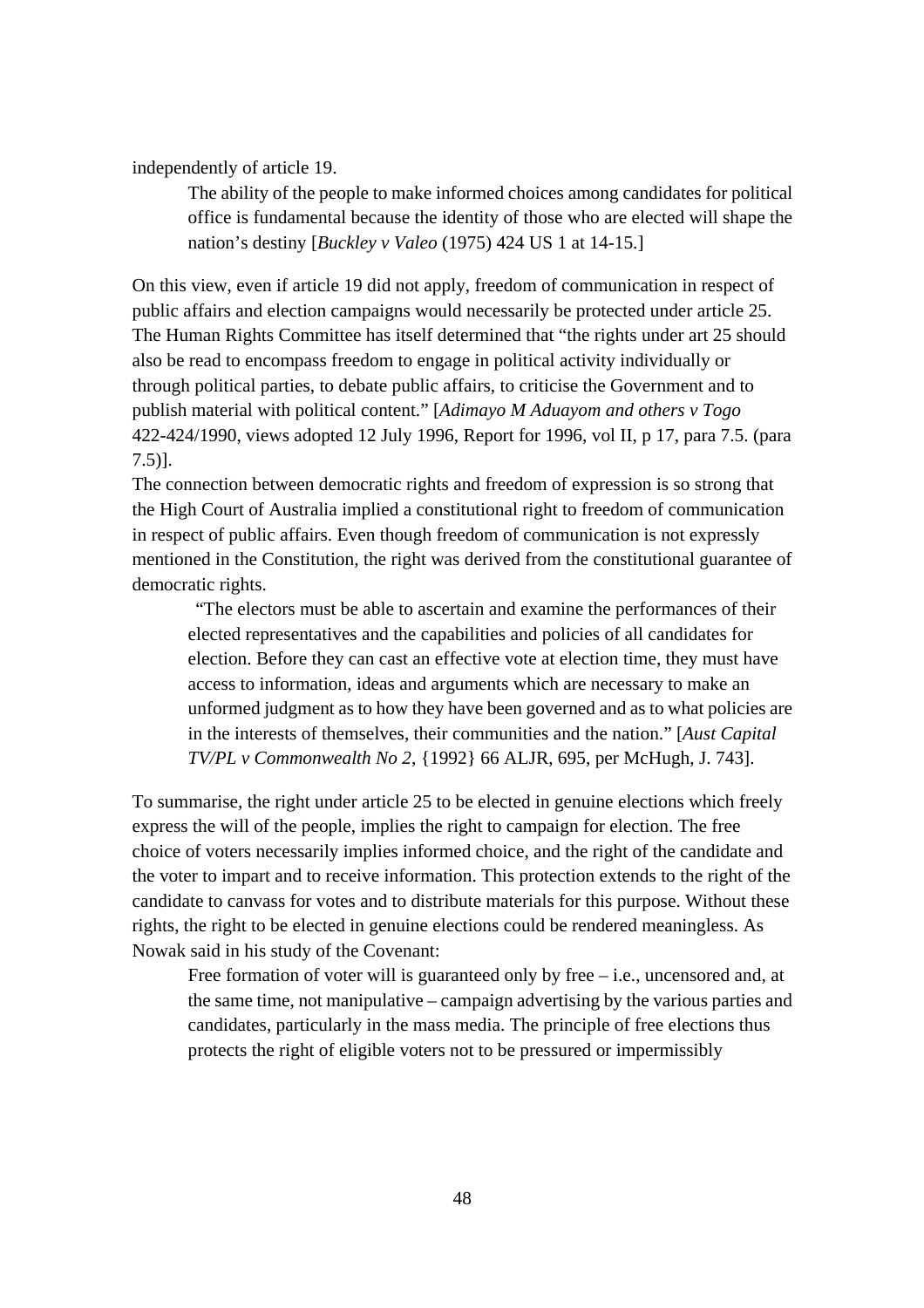influenced in forming and expressing their will and the right of campaigning parties and candidates to unimpaired campaign advertising.*<sup>1</sup>*

## **in either case, limitations can apply**

Freedom of political discourse can be limited or regulated only to the extent that the regulation is reasonable and appropriate to achieve some legitimate purpose. The restrictions permissible under article 25 are, in general, similar to those permissible under article 19 (3). For example, laws which seek to achieve an honest and fair election, ie to prevent fraud, intimidation, corruption and misleading information are permissible to the extent that they go no further than is necessary to achieve that purpose and do not extinguish or unreasonably limit the right.

In practice, however, the right to campaign and restrictions on freedom of expression and communication are generally considered under article 19. The rights protected by article 19 have been more fully interpreted by the Human Rights Committee in communications and in General Comments. Particular care must be taken in applying the restriction provisions in paragraph (3) of article 19 in cases in which the democratic rights protected by article 25 are involved,.

## *Compatibility of the decision with Article 19*

 $\overline{a}$ 

Article 19 (2) and (3) of the Inter national Covenant on Civil and Political Rights provide that

2. Everyone shall have the right to freedom of expression; this right shall include freedom to seek, receive and impart information and ideas of all kinds, regardless of frontiers, either orally, in writing or in print, in the form of art, or through any other media of his choice.

3. The exercise of the rights provided for in paragraph 2 of this article carries with it special duties and responsibilities. It may therefore be subject to certain restrictions, but these shall only be such as are provided by law and are necessary:

(a) For respect of the rights or reputations of others;

(b) For the protection of national security or of public order (ordre public), or of public health or morals.

In the present case, the Court concluded that "the regulations that prohibit, restrict and penalize door-to-door canvassing, the distribution of documents and campaigning outside of the official campaign period" are restrictions regarding the right to freedom of expression. The Court concluded further that these restrictions are prescribed under

<sup>1</sup> Manfred Nowak, *UN Covenant on Civil and Political Rights; CCPR Commentary*, Engel, 1993, p 449.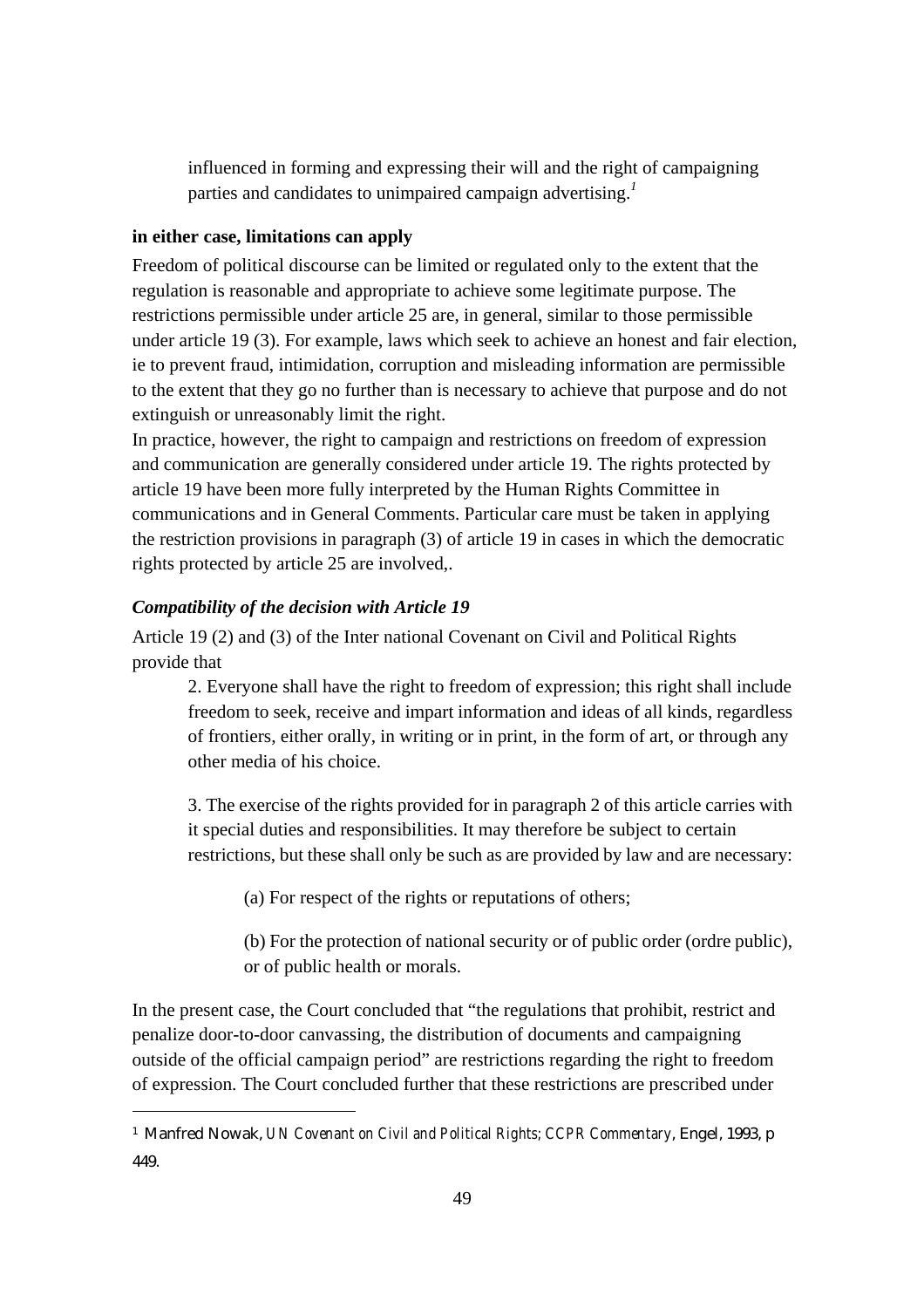"law" namely, the Public Offices Election Law.

The central finding of the court was that the restrictions were necessary, in accordance with paragraph 3 of article 19, to protect public order, by ensuring the freedom and fairness of elections and the free expression of the will of the electors. The court's reasoning appears to be that it is necessary to regulate the activities proscribed by the law, because they exert an improper influence on free elections, and that the prohibitions in question were justified as reasonable and not harmful to the substance of rights.

The court does not explain how the actions restrained, and in particular the actions of Mr Oishi, could or were likely to have an improper influence on the free expression of the will of the electors, nor does the court consider whether the restrictions are proportionate to the likelihood of harm, ie whether they go no further than necessary to deal with that harm.

These tests must be strictly applied when freedom of expression is in issue, especially in the context of the exercise of democratic rights. Freedom of expression is one of the most important and most cherished rights in a democracy, ranking equally with democratic rights themselves. Freedom of expression and communication about public affairs and political matters are essential to the maintenance of a free and democratic society, and to to ensuring free and fair elections. Freedom of expression enables candidates to disseminate their policies, it enables criticism and comment of policies to circulate, and it enables electors to make a free choice..

To argue that freedom of expression should be restricted in the name of protecting democratic rights and free elections is almost a contradiction in terms. Restriction of freedom of expression could in fact undermine rather than protect the democratic process. To be compatible with the Covenant, and the jurisprudence of the Human Rights Committee under article 19, there must be a compelling need for any such restrictions, and the restrictions must be limited in their application to acts which are clearly shown to threaten the free and fair conduct of elections. The least restrictive means possible should be adopted, to ensure that there is no distortion of the democratic process, or stifling of political discussion. In other words they must be proportionate to the risk of harm.

On this basis it is permissible to restrict freedom of expression to prohibit bribery, to prevent fraud, intimidation, corruption and misleading information or the making of false and defamatory statements about candidates. Freedom of expression does not protect these actions, which are in themselves harmful and likely to undermine the conduct of free and fair elections.

The restrictions must however be proportionate to their objectives. If the relevant laws are drawn too broadly, they may penalize not only harmful acts, which actually threaten public order, but also harmless, non-dangerous, acts. The application of laws restricting freedom of expression have been found by the Human Rights Committee to be incompatible with the Covenant because their scope is too broad – extending to acts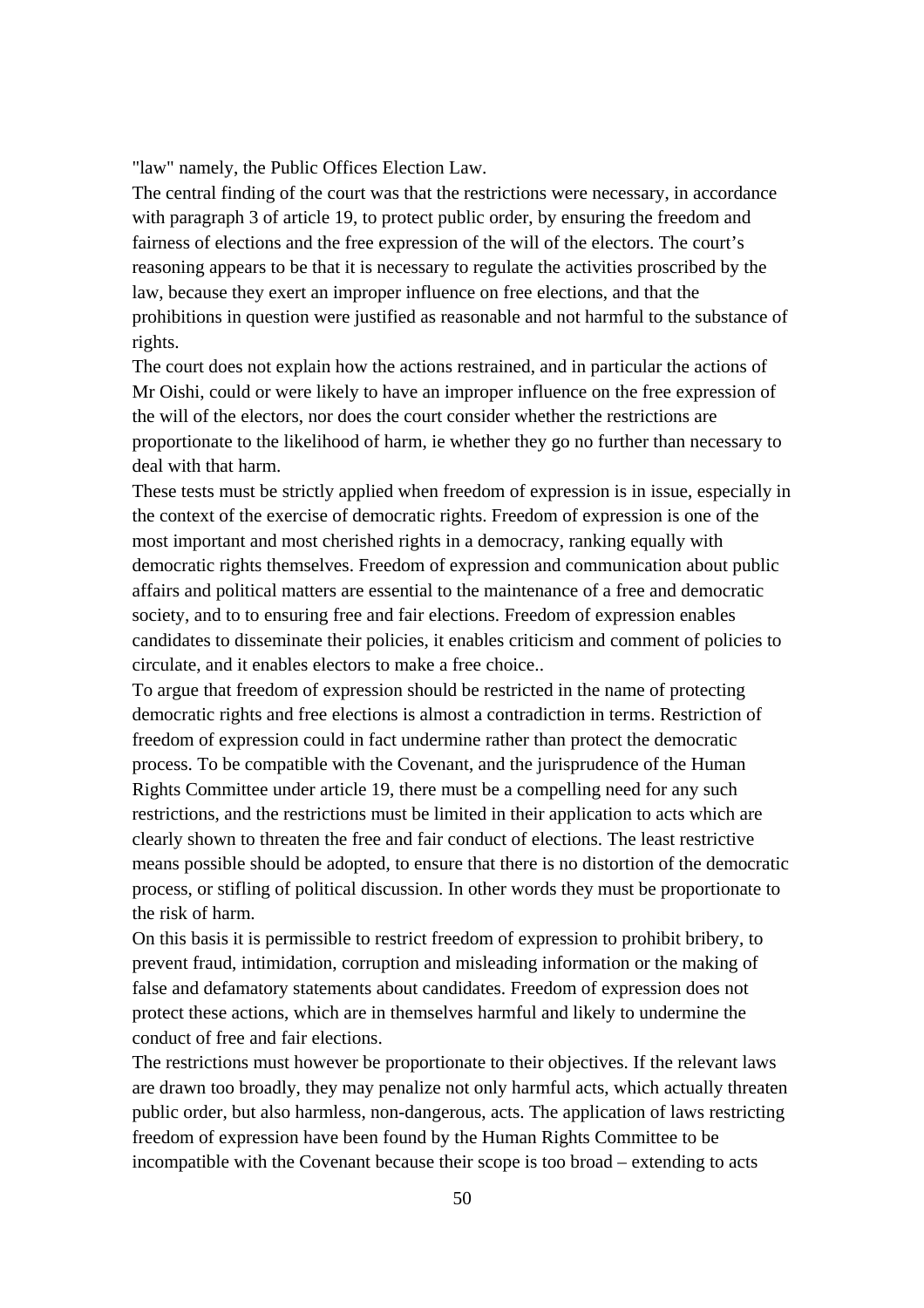which in themselves are not harmful. [*Faurisson v France* 550/1993, views adopted 8 November 1996.]

In this case, the focus must be on the application of the election law to the actions of Mr Oishi, rather than on the range of other actions which may fall within the ambit of the law. For the purposes of article 19 (3), the question is whether in penalizing his actions, the law constituted a necessary restriction on freedom of expression, proportionate to the objective of ensuring free and fair elections, or whether the law is wider in scope than is necessary for that purpose.

Each aspect of the law is considered from the point of view of its actual and potential harm, and the necessity for restrictions.

## **door-to-door canvassing**

Article 138 (1) of the Public Offices Election Law provides that no person shall conduct door-to-door canvassing regarding an election with the aim of gaining or causing another to gain or lose votes. The court found that the Defendant visited the persons he canvassed with the purpose of obtaining votes, in violation of this law.

The court considered that the crime of door-to-door canvassing is "a so-called abstract dangerous crime", and that the Defendant's conduct involved the risk of infringement of legally protected societal interests. The court's view was that door-to-door canvassing creates an opportunity for bribery or vote buying, and thus exerts an improper influence on the free expression of the will of the electors. As it is a harm in itself, its prohibition is justified. The court stated that the law leaves other campaigning methods available, including individual speech meetings, speeches and street speeches. (See Public Offices Election Law, art. 161 through art. 166).

Contrary to what the court said, there are sound reasons for the view that door-to-door canvassing is not in itself harmful to the democratic process. It is commonly practiced in many democracies without being penalized. Because it is such a widespread practice, and because a total ban on door-to-door canvassing is a severe restriction of freedom of expression, that ban can only be justified by reasons showing that such an extreme restriction is necessary and that no alternative, less restrictive, measures are available to combat bribery or vote buying.

Clearly, bribery or vote buying, as described by the court, are harms which undermine the democratic process. They are classified as offences in most countries. Any candidate for election or other person who engaged in such activities, or who offered inducements or threats, should be subjected to punishment.

But it is not established by any evidence that door-to-door canvassing is associated with or that it necessarily leads to bribery or vote buying, or that it would increase the incidence of such activities. The connection between the two factors is not substantiated by any evidence on this point.

The court failed to deal with the question which arises in applying paragraph (3) of article 19, namely whether there are less restrictive means of achieving the goal of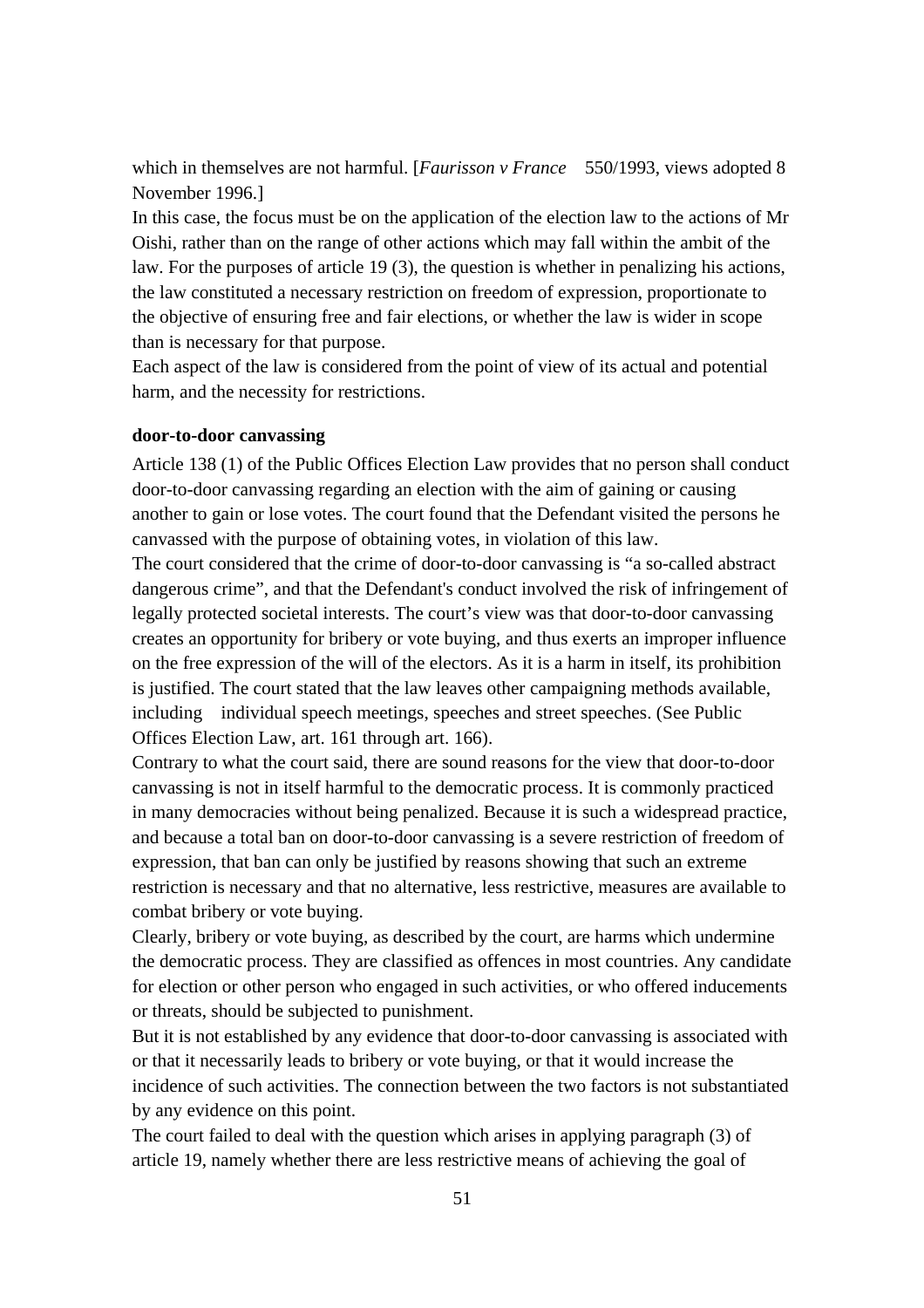combating bribery and preventing improper influence or other actions which undermine democracy without restricting freedom of expression by a total ban on door-to-door canvassing. For example, rigorous enforcement of anti-bribery laws is an option which does not require the total banning of an activity which is valid in itself. It is difficult to see a justification for prohibiting door-to-door canvassing rather than enforcing strictly laws against bribery.

On the question of proportionality, it was not suggested that Mr Oishi's actions involved any bribery or vote buying, or that he did anything other than ask for voter support. In fact, the Court noted that "the Defendant's conduct was different in its criminality from the pernicious electoral crimes of vote buying and the like, and compared to those crimes has a smaller impact on the freedom and fairness of elections." Yet his conduct has been penalised under regulations which are aimed at preventing the serious offences of bribery or vote buying.

The court also said that "prohibition of door-to-door canvassing would correct inequalities between persons with financial means and those without as well as between those who can field staff in the election and those who cannot and thus rendering election campaigns fair". The court appears to have taken the view that elections would be unfair if candidates were compelled to pay high expenses in order to compete for votes by door-to-door canvassing.

Inequality of resources between candidates could potentially affect permissible campaign activities, for example, telephone campaigning, visiting offices, personal interviews or the cost of party advertising in the media. Certain inequalities are inevitable in a democracy, but they do not necessarily require restrictions on freedom of expression. Restricting freedom of expression is an inappropriate and disproportionate response to the problem of unequal resources, if other lesser means are available. Alternative responses could be to impose legal limits on election expenditure, which would give candidates freedom of choice as to their methods of campaigning. This is the approach adopted by some countries. Other countries provide public funds for election expenses.

In this case, the existence of any problem regarding inequality has not been substantiated by any material evidence. The court has failed to consider, as required by article 19, paragraph (3), whether other, less restrictive means could deal with any such problem. Because of the importance of freedom of expression in relation to political matters, a total ban on door-to-door canvassing cannot be shown as necessary to deal with unequal resources.

The court also mentioned that door-to-door canvassing causes interference with tranquility and privacy. This argument is insufficient to support a serious restriction on freedom of expression in matters of public affairs by banning canvassing. Alternative and lesser forms of restriction could address this issue, such as limiting the hours of day, or limiting the activity to candidates only. Measures of this kind could reduce the potential for interference, while allowing candidates to exercise their right to freedom of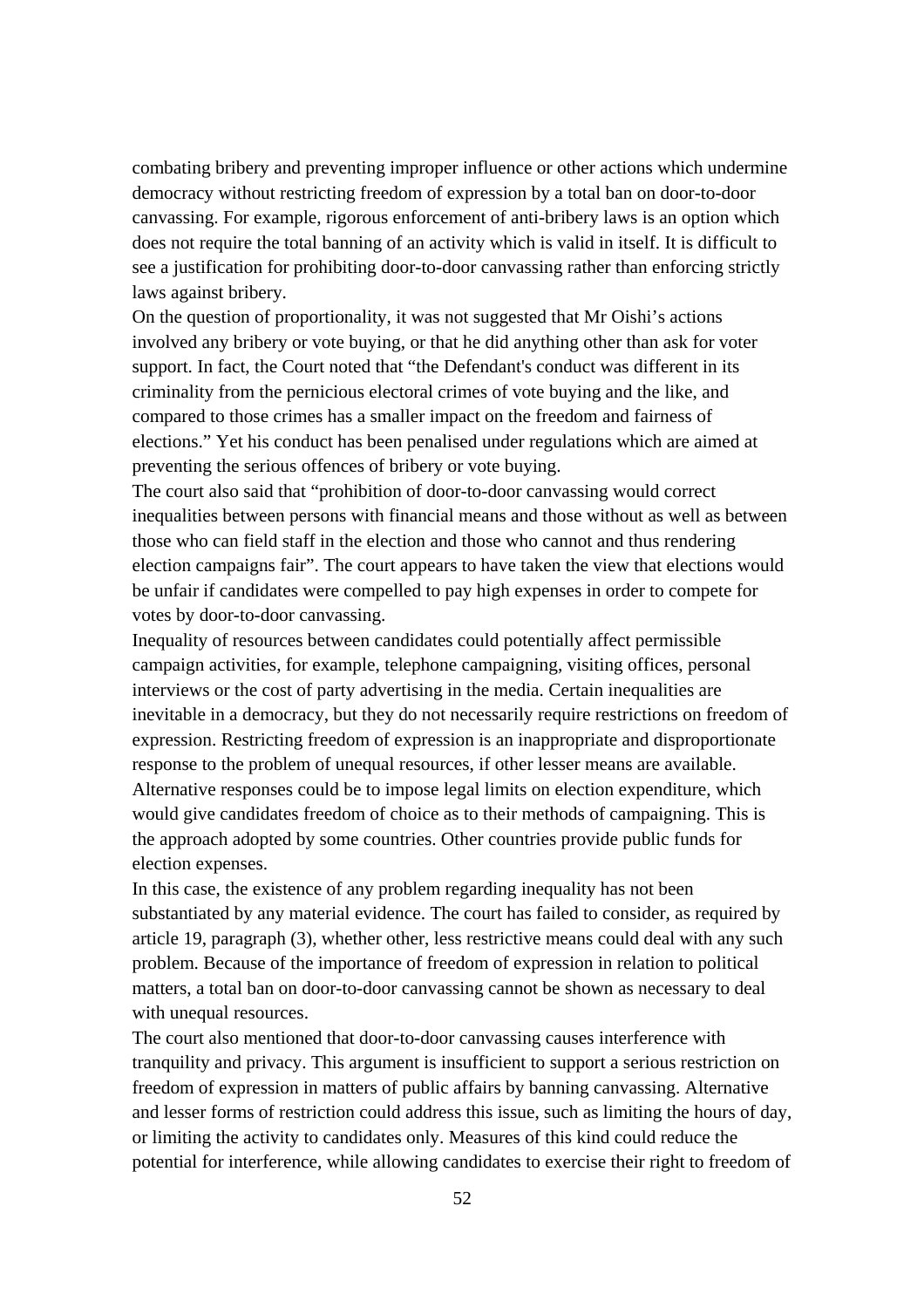expression in the important area of public affairs.

The necessity for a complete ban on door-to-door canvassing has not been established. The restriction on freedom of expression resulting from the total ban on canvassing is disproportionate to the objective of that law. The necessity for punishing Mr Oishi's actions under the law is not established.

### **the distribution of campaign documents not prescribed by law**

Articles 146 and 142 of the Public Offices Election Law prescribe that during the election period, no one may distribute or post documents or drawings that display the name, symbol or mark of a candidate for public office, the name of a political party or other political group, etc, unless the documents comply with specifications as to size and number. The statutory punishment for violation is up to two years imprisonment or a fine of 500,000 yen or less.

In this particular case, postcard size is prescribed. Before the beginning of the election period, Mr Oishi distributed 18 copies of a one-page document stating the following: "Please ask your family members, acquaintances and friends right away to vote for Oishi," "Please let me continue to serve," and "We are late in our efforts for this election. I ask for your support." This newsletter, described by the court as an election campaign document, did not comply with the prescribed size. He was convicted of violating articles 146 and 142.

For the restriction on size and number of documents to comply with paragraph (3) of article 19 of the Covenant, it must be established that it is necessary to protect public order; and that the application of the law is proportionate to the need, that is, it goes no further than is necessary to protect the public interest. Because of the importance of freedom of expression to the democratic process and to the conduct of free elections, there must be clear and compelling grounds to support the restrictions.

The court took the view that the regulation was necessary because the distribution of election campaign documents not prescribed by law exerts an improper influence on the free expression of the will of the electors. Improper influence might, of course, arise from the content of documents. However, there is no suggestion that either the size or the content of Mr Oishi's documents was likely to have an improper influence. It is difficult to sustain the argument that documents falling outside the prescribed regulations as to size, could be improper in themselves or have an improper influence such as to justify a complete ban with serious penalties.

Example: In a case decided by the Human Rights Committee, the author was fined for distributing leaflets which had not been registered and which did not carry index and registration numbers. The author was fined. The Human Rights Committee found that the restrictions requiring registration were not shown to be necessary for the protection of public order (ordre public) or for respect of the rights or reputations of others. A violation of article 19 (2) was found. [*Vladimir*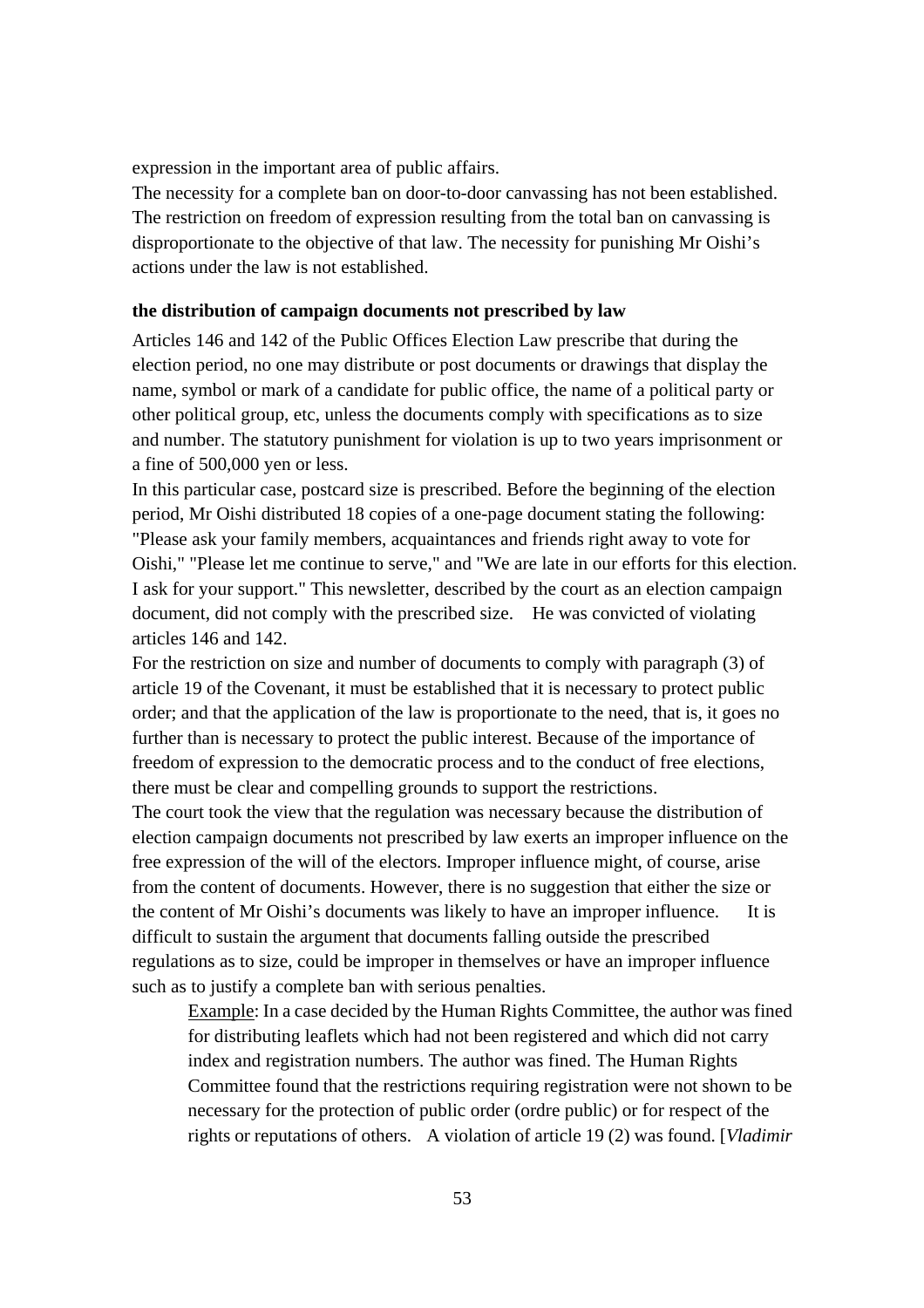*Petrovich Laptsevich v. Belarus*, 780/1997, views of 20 March 2000, Report for 2000, vol II p 178]

The court observed that "allowing unrestricted distribution, etc. of literature with respect to public office elections may invite unfair competition in election campaigning, causing thereby, harm to the freedom and fairness of elections and difficulty in maintaining the propriety and impartiality thereof." However, it would be difficult to establish unfair competition solely on the ground of size.

The court justified the restriction on the basis that unequal expenditure may make elections unfair. The implication is that a candidate might spend more money on printing a larger document, and in this way give a more extended explanation of his or her policies. However, it does not follow that printing documents other than the prescribed size would necessarily involve increased expenditure; that could depend on other factors, such as method of production, quality of material, number, etc. Restricting the amount of information a candidate may give to electors is a serious limitation on the freedom of candidates to inform electors in the manner of their choosing about their policies and programs on matters of public interest. Such a restriction cannot be considered necessary on equity grounds. Preventing candidates from expressing their policies in the manner they consider most suitable can hardly be justified on the basis of achieving electoral freedom and fairness.

If there are problems about unequal expenditure by candidates, these could be addressed in other ways, which do not involve restrictions on freedom of expression. For example, reasonable restrictions on election expenditure by candidates or parties do not violate article 19 or 25, since they leave freedom of choice as to the form and content of election material. [HRC General Comment: Reasonable limitations on campaign expenditure may be justified where this is necessary to ensure that the free choice of voters is not undermined or the democratic process distorted by the disproportionate expenditure on behalf of any candidate or party" (para. 19)."]

For example, the UK imposes limits on election expenditure; a candidate who exceeds this limit can be penalized. This type of limitation leaves candidates with freedom of choice as to how to conduct their campaign. If unequal expenditure is seen as a problem that should be dealt with directly by overall restrictions on expenditure rather than by restricting freedom of expression with excessive regulation of the size of documents. In the present case, the court also commented that the restriction was justifiable and reasonable as it only prohibits one means of expression of opinion. Candidates were free to issue 2,000 postcards, and "there is no restriction on the freedom of expression of opinion through literature generally." This is a complete misunderstanding of article 19. Each restriction of freedom of expression must be justified in its own terms. Whether the purpose of the regulation is to avoid improper influence, or to ensure fairness, to meet the conditions of article 19 (3) it must be shown to be necessary for that purpose and to be the least restrictive means to achieve the purpose.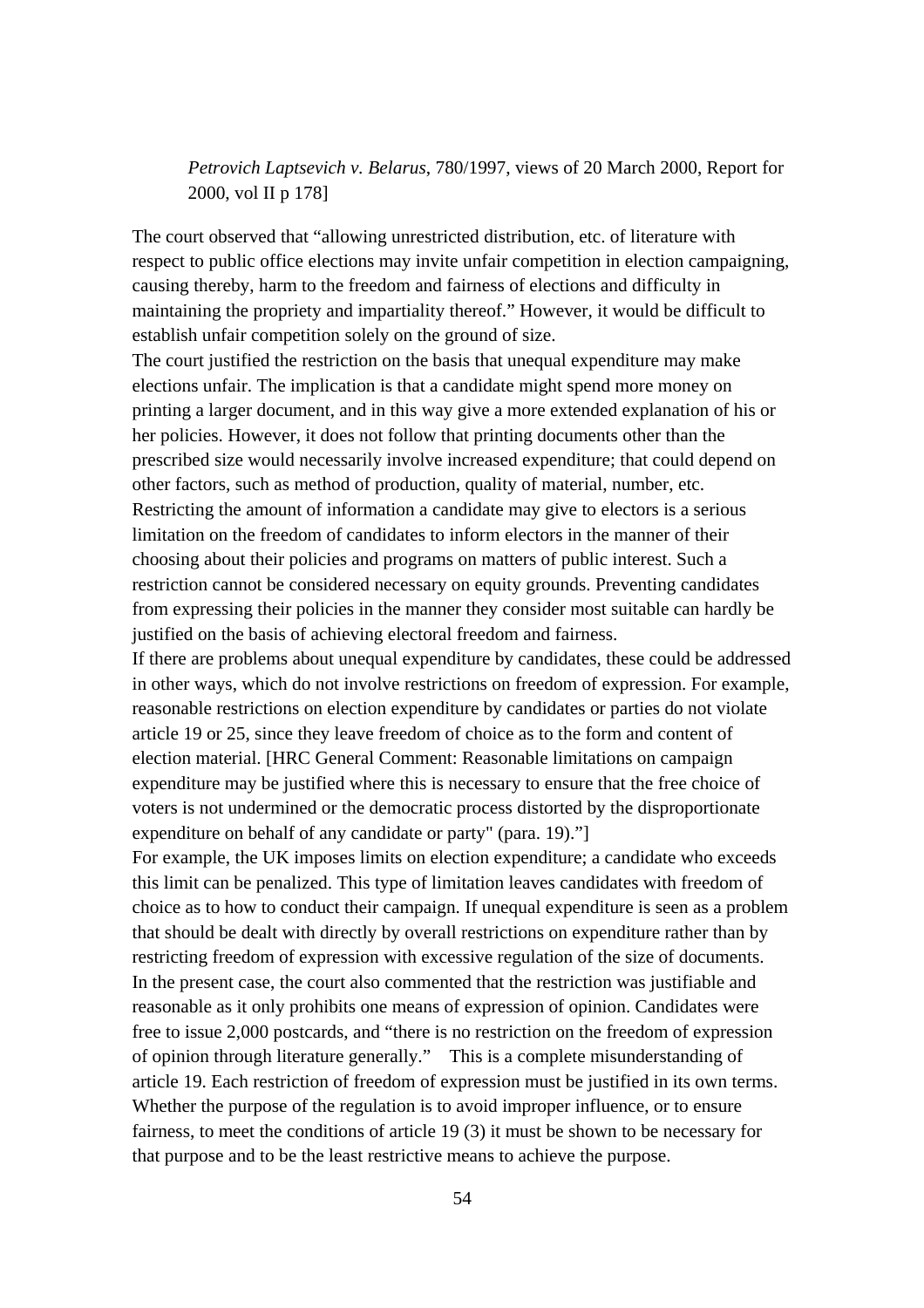In this case, Mr Oishi's documents contained nothing which could have an improper influence on electors, and his actions appear to have represented no threat whatsoever to the fairness of the elections.

It has not been established that the restrictions on size of documents are necessary to avoid improper influence or to ensure fairness. On the question of equity, the court failed to consider alternative means to deal with disparity in resources, which would not restrict the freedom of expression of candidates. The restrictions have little bearing on and are quite disproportionate to the objectives defined by the court.

## **campaigning outside of the official campaign period**

Article 129 of the Public Offices Election Law prohibits the conduct of an election campaign except during the period from the day on which notice of candidacy is received under the provisions of Article 86. The penalty is up to a year of imprisonment or a fine of 300,000 yen or less.

Mr Oishi was found to have engaged in door-to-door canvassing and distribution of election campaign documents not prescribed by law before filing as a candidate. He was convicted of conducting campaigning outside of the official campaign period. The permitted campaign was seven days.

The court's view was that setting campaign periods was justified to correct inequalities between persons with financial means and those without as well as between those who can field staff in the election and those who cannot. The court emphasized that the regulation concerning the campaign period does not restrict freedom of expression in regard to public affairs at other times as long as that expression does not involve election campaigning. "For example, the expression of political opinions by a candidate or prospective candidate in newspapers, magazines, speech meetings and the like is free regardless of whether during or outside of the official campaign period." According to the court, candidates could use these methods to express their opinions and enable electors to make independent decisions as to the selection of suitable representatives. To meet the requirements of paragraph (3) of article 19, it must be shown that the restriction is necessary on public order grounds and that it is the least restrictive means to achieve that purpose. It appears that the law prohibits asking for voter support at an election except during the prescribed period, while permitting statements of political opinions and policies. Since political material may be freely circulated at any time setting out the merits of an individual and his views and policies, the simple addition of a request for voter support cannot have any real impact on the fairness or equality of a future election. Asking for voter support cannot in itself carry be regarded as corrupt or improper, merely because it occurs before the designated period.

It is often observed in democracies that the election period starts immediately after the preceding election. In other words, a great deal of political activity, policy speeches and publications are aimed at gaining or keeping the support of voters, whether or not a direct request for elector support is made. In this realistic view of political life, it makes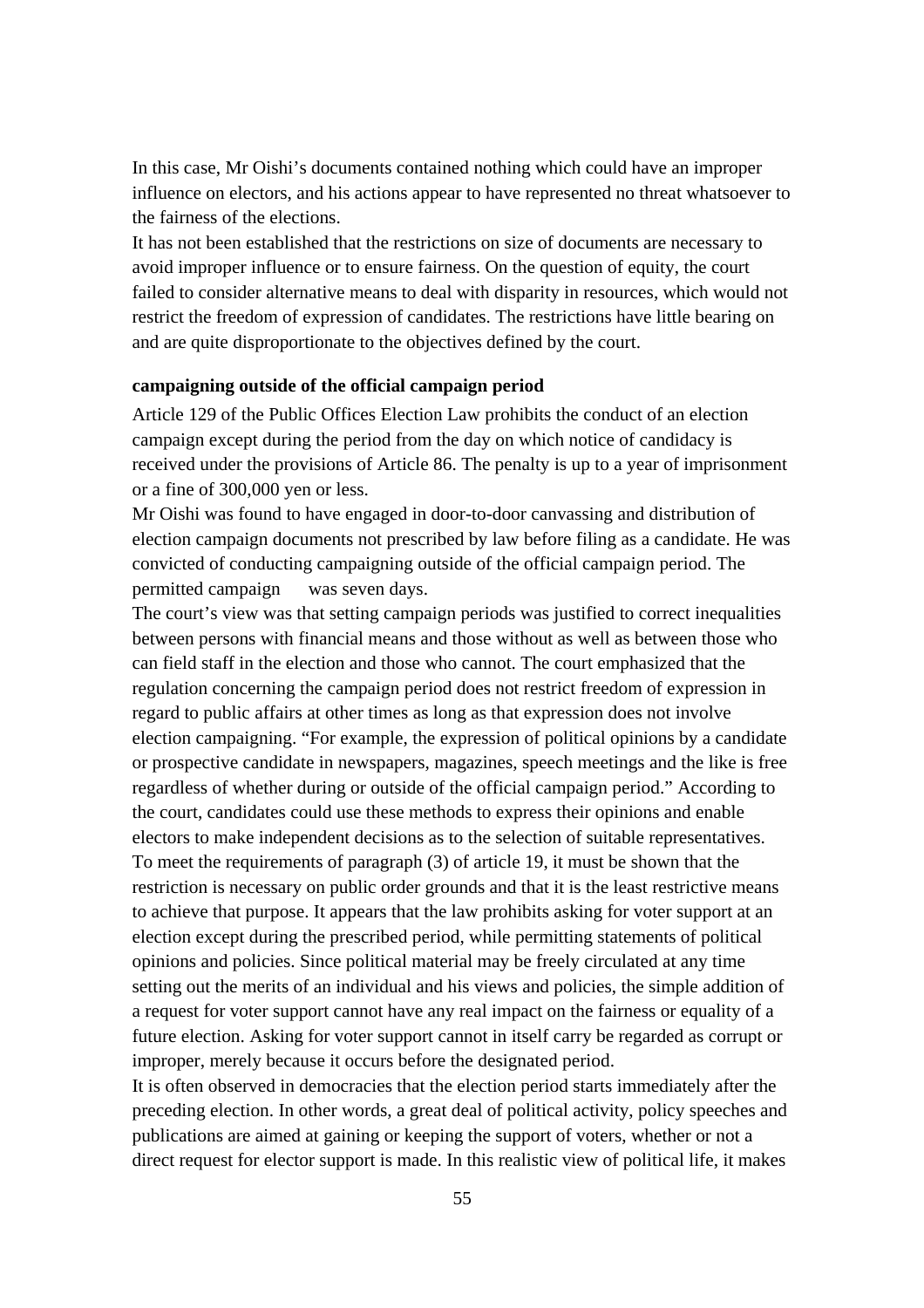little sense to distinguish between one form of campaigning and another. The restriction appears to have little if any impact on inequality in access to resources. In any event, the court did not consider whether any less restrictive means were available to deal with that issue, such as mentioned earlier.

Furthermore, there is no suggestion that Mr Oishi acted corruptly, or exerted any improper influence on voters by asking for support. He was doing no more than exercising his freedom of expression to impart information about his policies and to ask for voter support. Any other candidate could, at the same time, have disseminated personal information or information about their policies. The suggestion that Mr Oishi's acts were unfair, simply because they added a request for voter support, carries little weight.

Limiting campaigning to the period specified has not been shown to be necessary to protect public order, and is not substantiated on the grounds put forward by the court. Its application to Mr Oishi in the circumstances was quite disproportionate to any possible threat to public order or to the fairness of the election.

## **Penalties**

The penalty imposed on Mr Oishi for the violations found against him were: a fine of 150,000 yen, or in the alternative detention for a period of days calculated at a rate of 5,000 yen per day. He was held liable for all litigation costs. His electoral rights were suspended for three years, under art. 252, para. 1 of the Public Offices Election Law. His election was set aside. (Article 251 of the Public Offices Election Law). To satisfy the requirements of paragraph (3) of article 19, it must be established that the penalties imposed are necessary to protect public order and proportionate to their purpose. In this case, the penalties imposed appear to be out of proportion to any harm which may have arisen from Mr Oishi's actions. The court failed to consider the actual effect of those actions. It is difficult to see any threat to public order or to the conduct of free and fair elections which resulted from his actions. They did not contribute in any way to making the election unfair.

The court's justification for setting aside the election of Mr Oishi was that he had exerted an unjust influence on the free expression of the will of the electors through unfair election campaigning. In considering whether the deprivation of electoral rights was compatible with the Covenant, the court said that "it is proper to exclude such persons from participating in public elections for a certain period and thereby ensure the fairness of elections while encouraging such persons to reflect on their actions." The court noted that the court may decide to withhold application of the provision on suspension or shorten the period of suspension based on the circumstances of the crime or other circumstances (Public Offices Election Law, art. 252, para. 4). The setting aside of Mr Oishi's election, and the suspension of his electoral rights requires specific justification. It not only restricts his freedom of expression but also deprives him of the right to vote and to stand for election, rights protected by article 25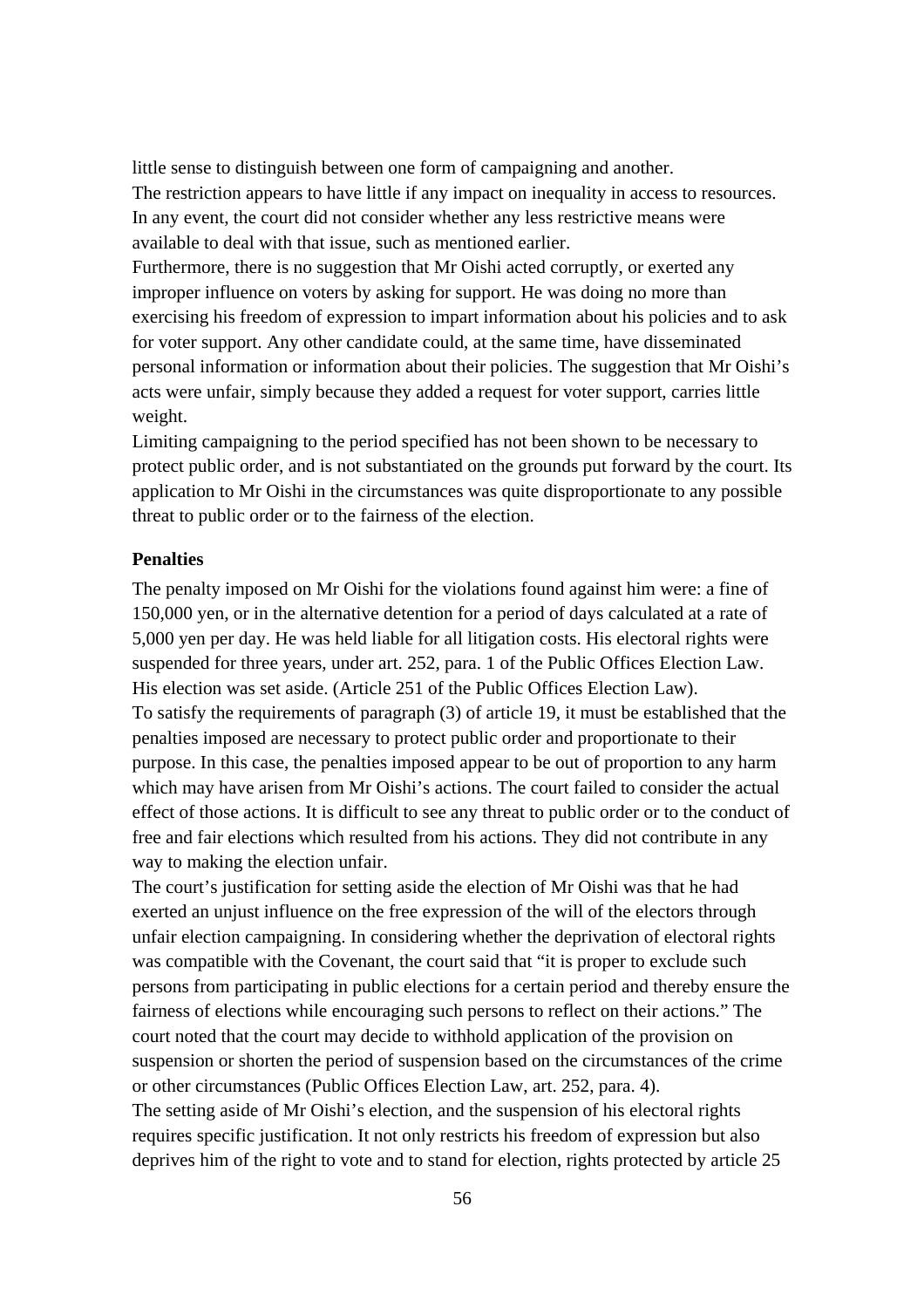of the Covenant. Consequently, it must conform not only with article 19 (3) but must also be found not to be an unreasonable restriction of the democratic rights protected by article 25. In the present case, it was not shown that Mr Oishi's actions were any more than formal violations of the law. There is no evidence of any undue influence on the electors or of any effect on the fairness or the outcome of the election. In the circumstances, the application of this penalty does not conform with either article 19 or article 25 of the Covenant.

## **Elizabeth Evatt**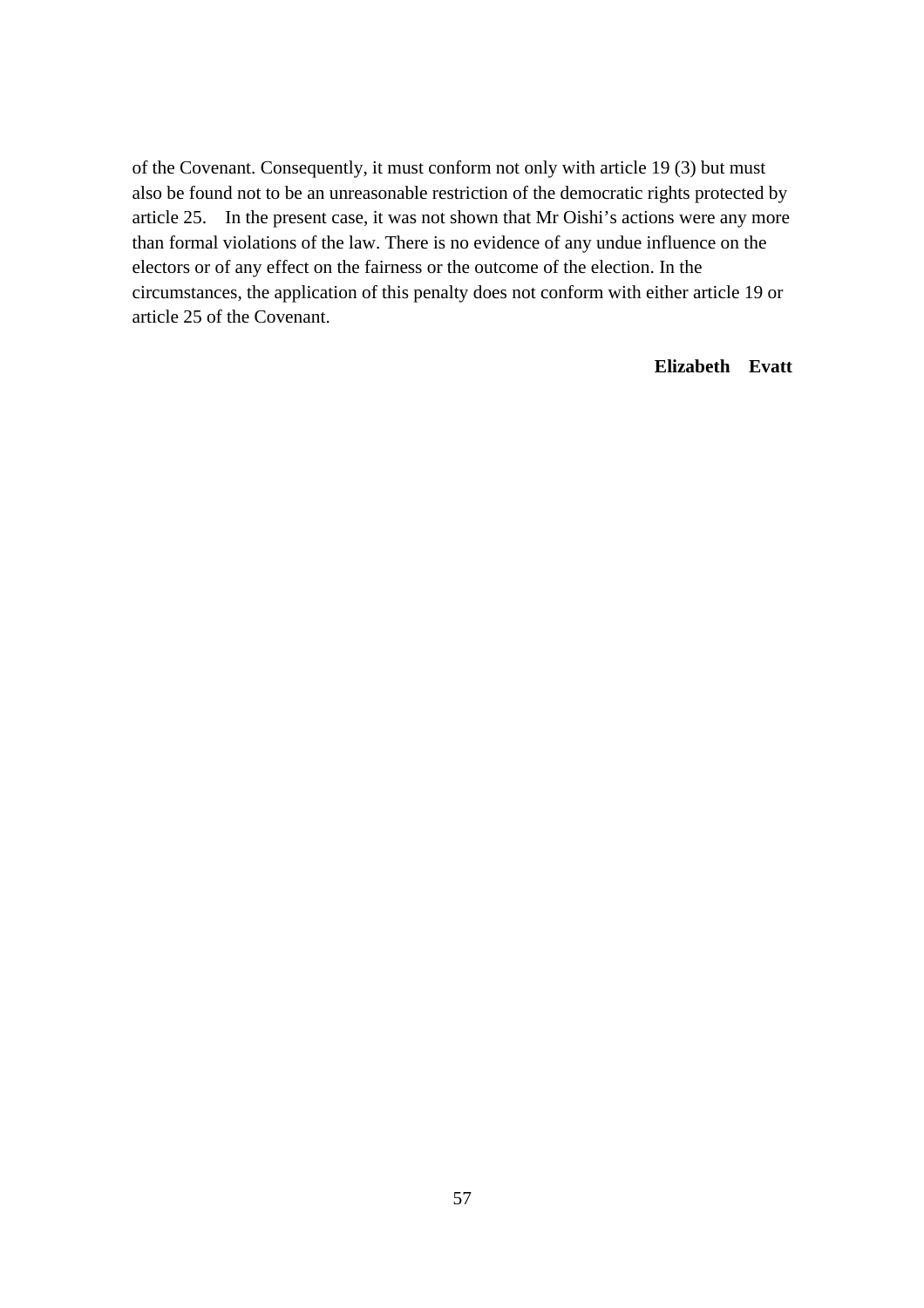## **Annex 11**

Fukuoka High Court Date of the judgment: 2007.09.27 Case number: 2006 (U) No. 116

Accused: OISHI Tadaaki Status: Bungotakada City Council Member

The accused appealed the judgment rendered by the Oita District Court on January 12, 2006, on the case to be brought for violation of the Public Offices Election Law, so we have examined this case in the presence of Prosecutor HATTA Kenichi and rule as follows.

Formal Judgment:

The original judgment shall be reversed.

The accused shall be fined 150,000 yen.

When the whole amount of the fine cannot be paid, the accused shall be detained at a work house for a day per 5,000 yen unpaid.

The accused shall bear the court expenses for the first and second instances. Five years of suspension of the rights to vote and to be elected, prescribed by Article 252(1) of the Public Offices Election Law shall not apply to the accused.

Reasoning:

The grounds for the appeal are described in (a) the statement of reason for appeal prepared by Chief Defense Counsel KONO Zenichiro, the defense counsels OKAMURA Masaatsu, FURUTA Kunio, NAKAYAMA Tomoyasu, YOSHINO Takayuki, UECHI Kazuhisa, ABE Chiharu, INOSHITA Akira, HATTORI Yuuken, UGAJIN Sunao, and SATO Masamichi, some of whose wording was changed according to the document correcting the statement, (b) the supplementary document on appeal and the supplementary documents (2) and (4), prepared by the chief defense counsel, and (c) the statement of reason for appeal, prepared by the accused, and the response to these statements is described in the answer filed by Prosecutor KATO Akira. Therefore, these documents are referred to here.

According to the original judgment, this is a case concerning door-to-door canvassing, election campaign and document distribution not allowed by the law, and campaigning outside the official campaign period: The accused, who was determined to run for the Bungotakada city assembly election held in April 2003, allegedly visited and asked 18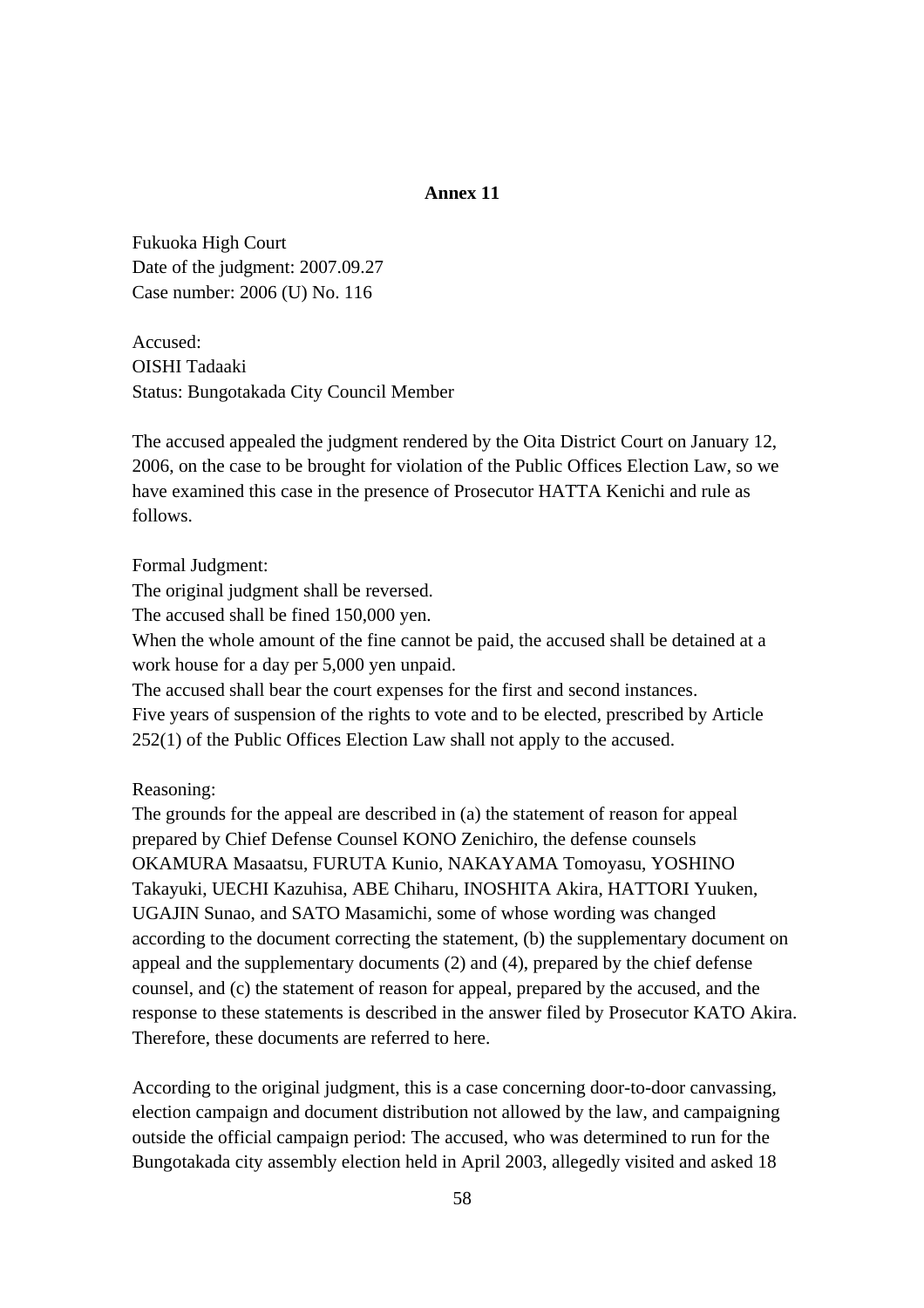voters to vote for him before filing his candidacy, as well as distributed a total of 18 pieces of the document intended to solicit votes for him. Though the grounds for the appeal are wide-ranging, their outline is as follows: (1) The original judgment includes errors in fact-finding concerning the illegality and validity of the investigation of this case, and the impartiality of the institution of prosecution, and accordingly includes errors in application of law concerning the abuse of the authority of prosecution; (2) Article 239(1)(iii) (Article 138(1)), Article 243(1)(iii) (Article 142(1)), and Article 239 (1)(i) (Article 129) of the Public Offices Election Law are invalid because they are in violation of Article 21 of the Constitution, Article 19 and Article 25 of the International Covenant on Civil and Political Rights (hereinafter referred to as the "Covenant"), and furthermore Article 98(2), Article 39, and Article 31 of the Constitution, so the accused is not guilty. Therefore, the original judgment, which found the accused guilty under those articles of the Public Offices Election Law, includes errors in application of law; (3) The original judgment, which found listed facts without proof that the accused's acts in this case constitute the violation of Article 138(1), Article 142(1) and Article 129 of the Public Offices Election Law, includes errors in fact-finding; and (4) Even if the relevant articles of the Public Offices Election Law are valid and the given facts are found, the sentencing is in violation of the Constitution or inappropriate on the ground that it suspended the accused's rights to vote and to be elected.

Then, considering the argument by the defense, we herein study the records and examine this case, taking into account the result of the trial at this court as well.

I. Concerning the argument that the original judgment on the defense counsel's claim that the institution of prosecution of this case constitutes the abuse of authority to indict has an error [Details omitted]

II. Concerning the argument that the provisions of the Public Offices Election Law, which prohibit door-to-door canvassing, document distribution not stipulated in the law, and campaigning outside the official campaign period, are invalid because they are in violation of Article 19 and Article 25 of the Covenant, and furthermore Article 98(2), Article 39, Article 31 and Article 21 of the Constitution, so the accused is not guilty

1. According to the argument, Japan has ratified the Covenant with no reservations in 1979, whose provisions concretely stipulate the contents of and restrictions on human rights, so the Covenant has legal force as a national law, and has direct applicability and self-executing nature, which enable judicial judgment at national courts. In addition, though the States parties cannot justify their failure to implement the Covenant due to differences in their culture, customs and social progress, the Human Rights Committee construes that those provisions of the Public Offices Election Law that restrict freedom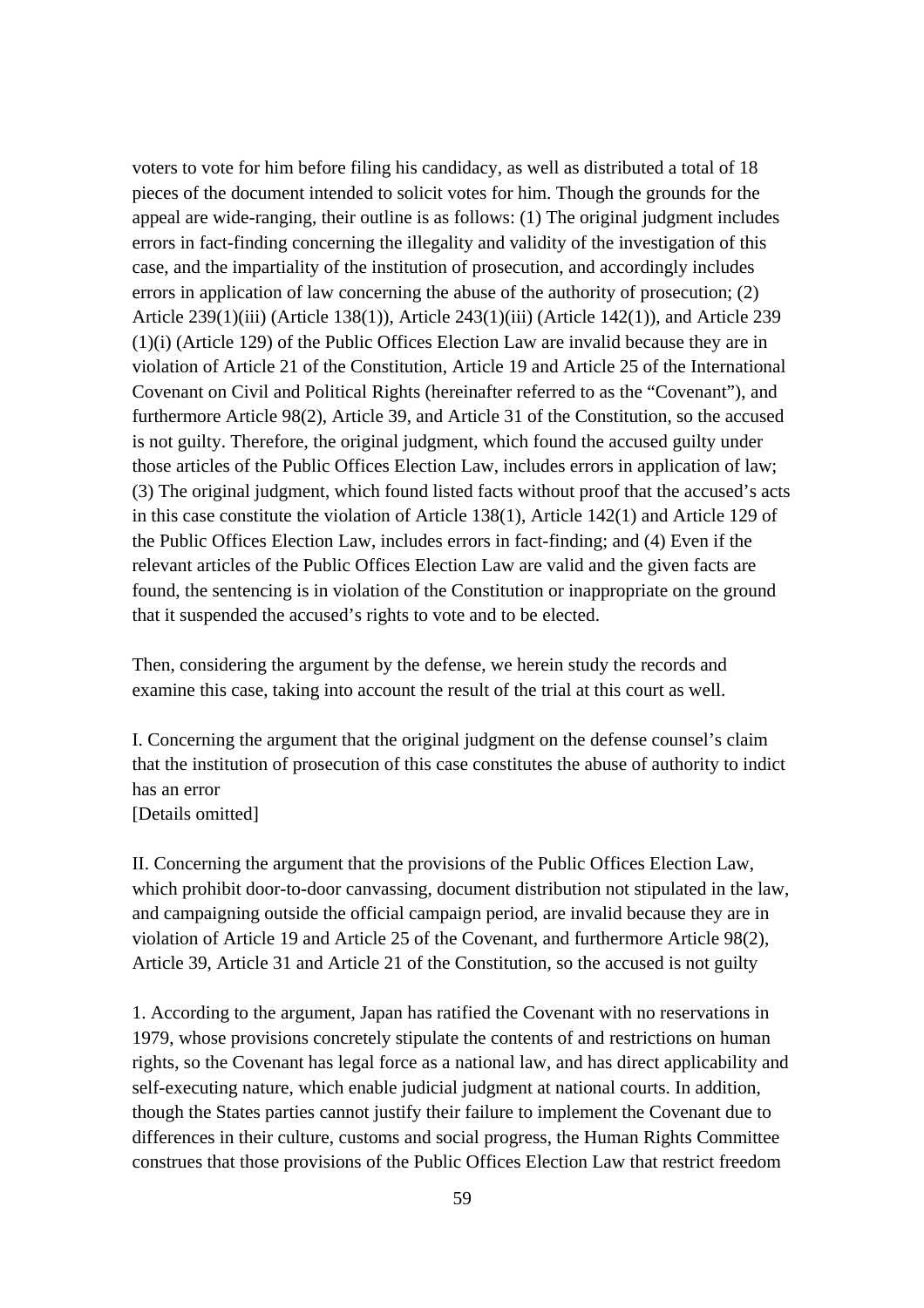of election campaign are compatible with the Covenant only when (a) there is harm or threat that requires restrictions, (b) restrictions are appropriate for attaining the purpose, and (c) the extent of harm or threat that requires restrictions is proportional to the means of restriction. According to this interpretation by the Committee, the accused's acts are lawful because they are protected and permitted under Article 19 and Article 25 of the Covenant, and human rights are more broadly guaranteed under the articles of the Covenant than under the Supreme Court's interpretation of accumulated judicial precedents concerning freedom of election campaign under Article 21 of the Constitution, so punishment and sanction by the State under the Public Offices Election Law are in violation of the Covenant, as well as Article 98(2), Article 39 and Article 31 of the Constitution.

Given the argument mentioned above, we consider as follows. The Covenant was ratified with the approval of the Diet in June 1979, was promulgated in August 4, 1979, and entered into force in September 21, 1979. The Constitution provides in Article 98(2) that the treaties concluded by Japan and established laws of nations shall be faithfully observed, and the Covenant as a treaty went through publication procedure, including the approval of the Diet. Therefore, it is construed that the Covenant naturally has legal force as a national law without specific legislative proceedings when it is promulgated, and that the treaty constitutionally has precedence over laws and its force transcends laws. Moreover, under Article 2 of the Covenant, each State Party undertakes to respect and to ensure the rights recognized in the Covenant, to take legislative or other measures necessary for giving effect to those rights, and to ensure that any person whose rights or freedoms recognized in the Covenant are violated shall have an effective remedy. Then the purport of the provision is obviously expected to be applied in each State Party, and the Covenant specifically defines inherent rights and freedoms citizens may enjoy equally, and like the constitutional provisions for civil and political rights, the provisions of the Covenant are concrete enough to be applied as a national law and also judicially applicable. Given these, it is construed that each State Party has the obligation to immediately enforce the Covenant.

Therefore, it is construed that the Covenant is self-executing and can be interpreted and applied at a court (See Judgment of the First Petty Bench (Supreme Court), October 22, 1981, Keishu Vol.35, No.7, p.696). Although Article 25 of the Covenant defines the political rights of citizens, not the people, which are different from rights on civil liberties in the nature of the right, they are defined as the rights of individuals who demand participation in a political process according to the principle of popular sovereignty, so they may be construed as meaning the same as rights on civil liberties.

In our view, however, the interpretation of the Covenant should be based on the object of Article 31 (General rule of interpretation) of the Vienna Convention on the Law of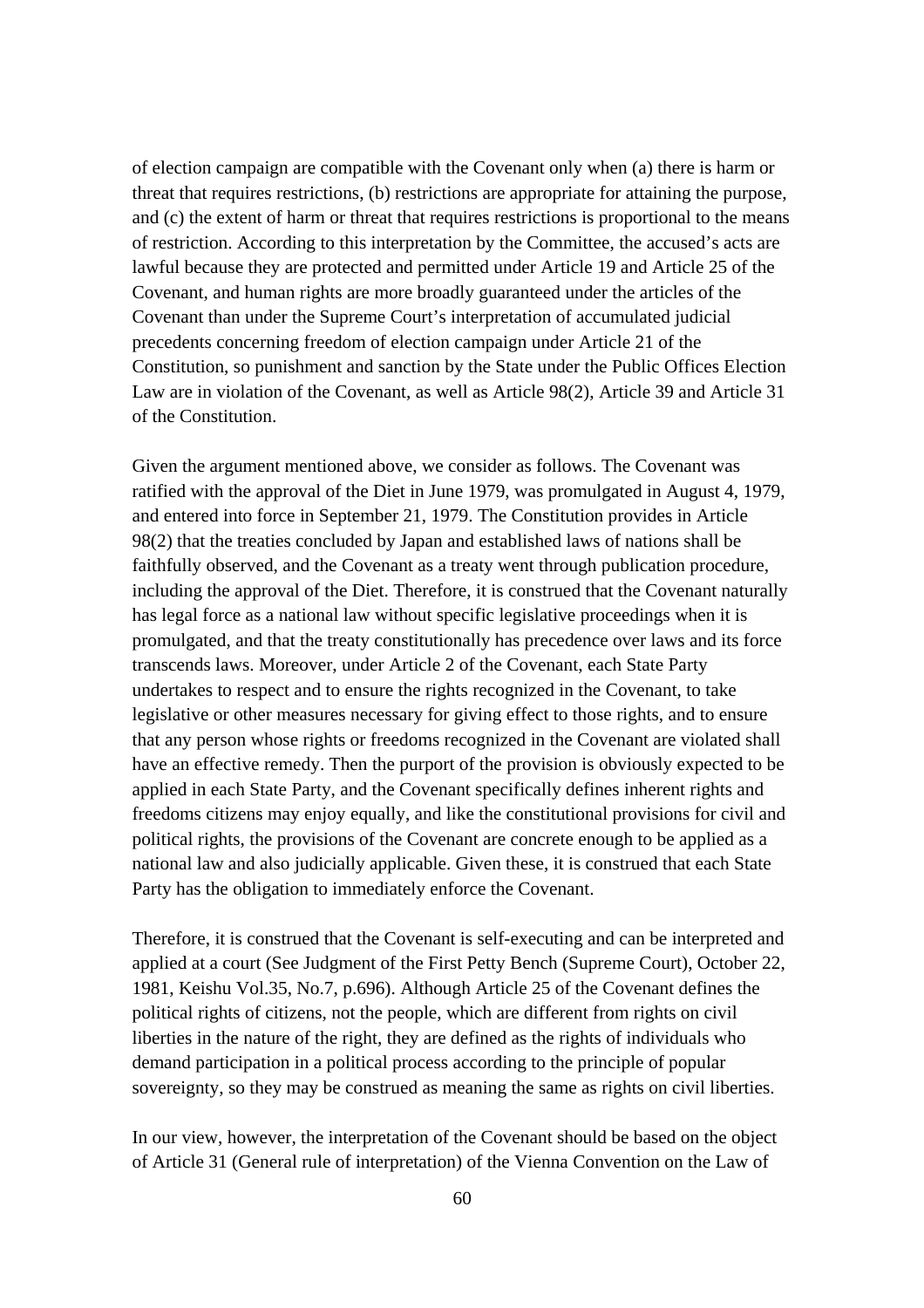Treaties, respect the purport of Article 32 of the Convention, and also respect General Comments the Human Rights Committee established under Article 28 of the Covenant adopted in accordance with Article 40(4) of the Covenant, because they can be supplementary means for confirming the meaning given by the application of Article 31 of the Convention.

## 2. Concerning Article 25 of the Covenant and ensuring freedom of election campaigning

According to the argument, the right to election activity is also guaranteed under Article 25 of the Covenant: Given Article 31(1) of the Vienna Convention which provides that "A treaty shall be interpreted in good faith in accordance with the ordinary meaning to be given to the terms of the treaty in their context and in the light of its object and purpose," the term "in the light of its object and purpose" also means that a legal framework is given for interpreting a "free and genuine election" as effective in the light of the object and purpose of Article 25 of the Covenant, which guarantees such an election as citizens' right, and therefore, if freedom of election activity is "closely associated" with the right to be elected based on the free expression of the will of the voters and "respected as one of essential conditions," it should be construed that such activity is also guaranteed under Article 25 of the Covenant.

However, Article 25 of the Covenant stipulates citizens' political rights. In other words, it guarantees that an individual person enjoys the rights which have the public nature. And it is natural to construe that Article 25(a) and (b) relevant to this case, in the context and ordinary meaning of the terms of the article, guarantee the rights to take part in the conduct of public affairs, to vote and to be elected, as political rights. According to the argument by the defense, the Human Rights Committee says in its General Comment No.25 that "freedom of expression, assembly and association are essential conditions for the effective exercise of the right to vote and must be fully protected," so Article 25 itself guarantees these freedoms as rights. However, as indicated by the term "essential conditions," the Comment merely means that freedom of expression, assembly and association, which are ensured as rights on civil liberties, must be fully protected as a precondition for the effective exercise of the right to vote. It is difficult to say that the Comment means that Article 25 itself guarantees freedom of election campaign as a right.

As mentioned above, it is construed that if freedom of election campaign is exercised as the expression of political opinions, it is protected under Article 19, Article 21 and Article 22 of the Covenant, in light of its method and form, as the exercise of the right related to freedom of expression, assembly and association (See Judgment of Hiroshima High Court, April 28, 1999, Koken Sokuho 1999, p.136).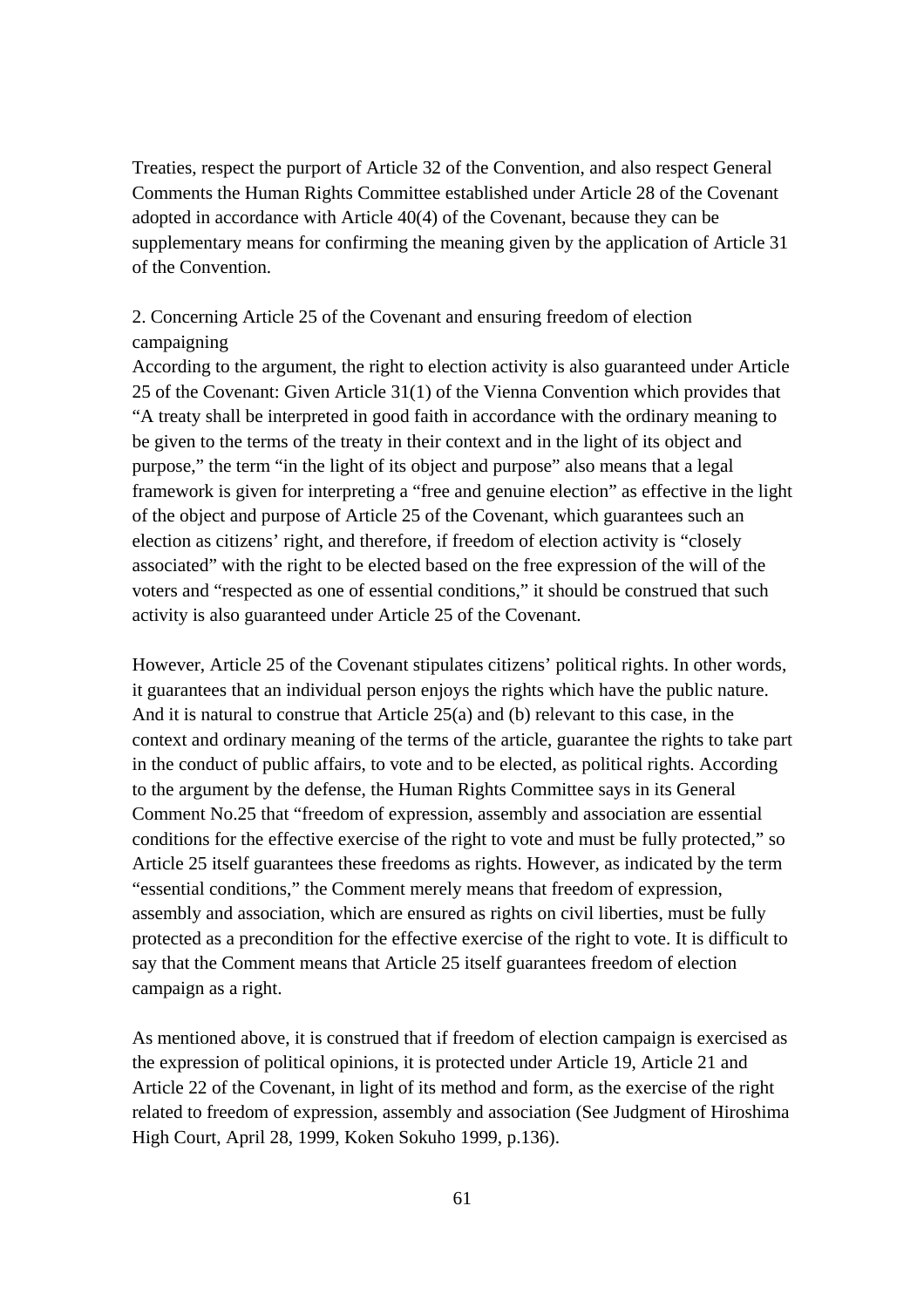Even if Article 25 as well as Article 19 of the Covenant is construed as guaranteeing freedom of election campaign as a right too, it cannot be found that the term "without unreasonable restrictions" of Article 25 denies restrictions for reasonable reasons in accordance with balancing of interests as mentioned below, because General Comment No.25 says that "any conditions which apply to the exercise of the rights protected by article 25 should be based on objective and reasonable criteria," "the exercise of these rights by citizens may not be suspended or excluded except on grounds which are established by law and which are objective and reasonable," and "the right to vote at elections may be subject only to reasonable restrictions." Although the comment on freedom of election campaign, made by Elizabeth Evatt, a witness for the first court, and others, to the effect that restrictions on election campaign should be based on strict criteria is one of insights into how the electoral system should be, that cannot be identified with the Human Rights Committee's official comment, and at least it should not be construed that the Committee's General Comment calls on the States Parties for a particular electoral system (See Paragraph 21 of General Comment No.25).

3. Concerning grounds for restricting freedom of expression provided for in Article 19(3) of the Covenant, and restrictions and prohibition on election campaign under the Public Offices Election Law

(1) Then, whether the Law's provisions that prohibit door-to-door canvassing, distribution of documents not stipulated in law, and campaigning outside the official campaign period meet the grounds for restrictions provided for in Article 19(3) of the Covenant is considered.

Article 19(1) guarantees the right to hold opinions without interference as the absolute right that cannot be restricted. Article 19(2) ensures freedom of expression, which is the right as a means for exercising the right to hold opinions set out in paragraph 1 and is different in that it involves a specific external act. Then Article 19(3) sets out grounds for restricting the rights provided for in paragraph 2.

However, it is important for democracy that people can freely hold and express political opinions. Suffrage, especially the right to vote and to be elected, is critical as the right of citizens to participate in the political process. The free and fair election can be said to be a basic element to be protected under democracy. Therefore, during an election campaign, voters must be able to freely and fairly form political opinions. To this end, accurate, neutral and responsible information must be fairly provided, and citizens must be able to freely choose it, and form and freely express their will. Ultimately voters' opinions are exercised by voting for one of candidates for an election, so freedom of standing for election must be ensured for securing freedom of voting. Moreover, election campaigning is a means of free and genuine election. Though it is included in the category of freedom of expression, its essence or pillar does not lie in the value of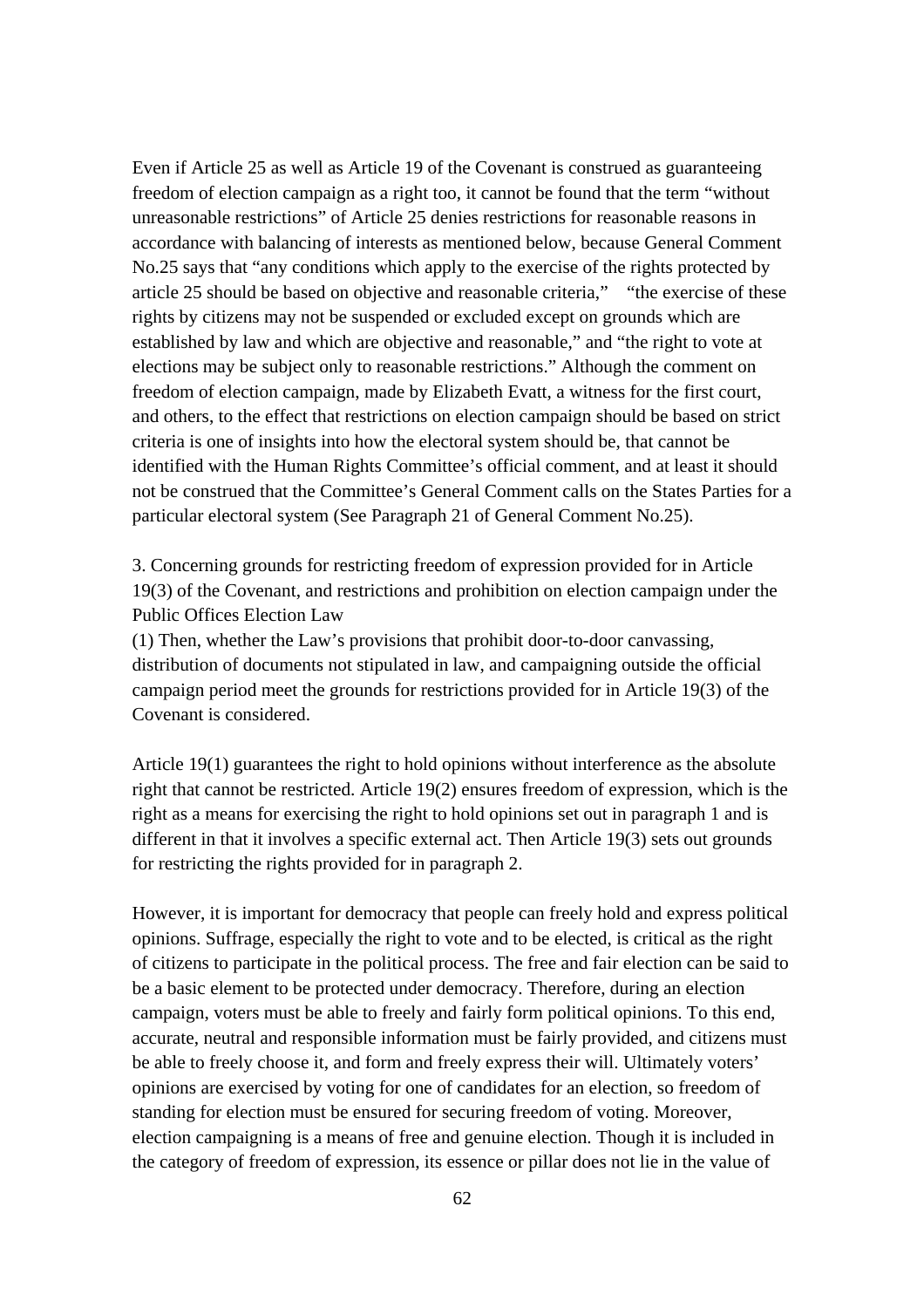self-realization. It is not a mere political activity for promoting, supporting or opposing political ideology or measures, but an activity with specific interests for letting a specific candidate hold public office for a certain period.

Therefore, it is needed to take measures to ensure the fairness of election because various negative effects are easy to be brought during a campaign. Presumably, it is also necessary to consider election campaigning from a different viewpoint because it as a type of election activity is closely related to each State's electoral system. So the restrictions provided for in Article 19(3) of the Covenant should also be interpreted in light of these objects and purposes.

The Diet has the authority to decide the method of voting and other matters pertaining to election for public office (See Article 47 of the Constitution. Paragraph 21 of General Comment No.25 of the Human Rights Committee also says the Covenant does not impose any particular electoral system.), and the Public Offices Election Law stipulates many matters pertaining to election, as well as lays down restrictions on election campaigning for the purpose of ensuring the fairness of election. Some of the restrictions apply to acts that have no value respected as an election campaign and exclusively undermine the fairness of election, including vote-buying and interest inducement. That is, they are passive and police restrictions, which aim to eliminate direct negative effects on election. There are other active and deliberate restrictions, including ones on the period and method of the election campaign, which apply to acts that are expected to have negative effects on conducting a fair election, though having some respected value as a campaign. If to restrict such acts is found to be desirable for ensuring the fairness of election as a whole, it may be allowable to restrict them. For election is the very process of democratic politics, and once a major, unfair campaign, including vote-buying and interest inducement, causes a serious defect, it is extremely difficult to remedy it – there is virtually no other way to deal with those crimes than ex-post detection and punishment, but in view of the reality of election crimes in Japan, such an ex-post response does not seem effective for restoring the sound process of democratic politics. The latter type of restriction has the nature of election rules that equally apply to all candidates, and helps realize the interest of maintaining the fairness of election, which the States Parties' legislative body seeks to protect with its legitimate authority. Therefore, even if these restrictions result in losing to some extent the value included in restricted acts, it does not mean that they are in violation of Article 19 of the Covenant. If the lost value is so serious that the State Party's authority to restrict should be denied, in other words, if that value exceeds the interest to be maintained and realized by restriction, it is conceivable that the restriction is in violation of Article 19 of the Covenant.

Furthermore, it is conceivable that the provision of freedom of expression provided for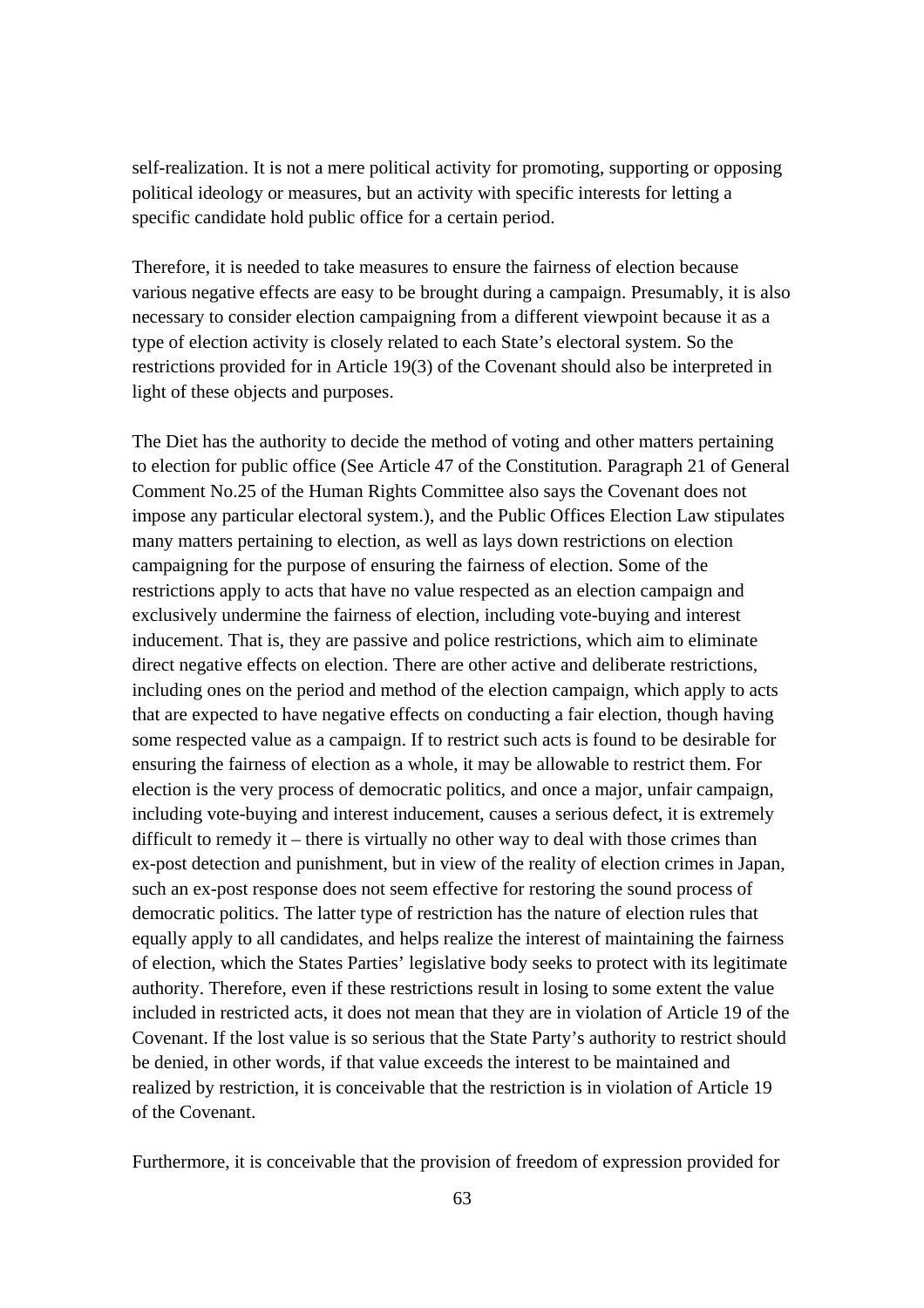in Article 19(2) of the Covenant is much the same as that in Article 21 of the Constitution, though the wording is different between them. With regard to restrictions on freedom of expression, Article 19(3) of the Covenant says "The exercise of the rights provided for in paragraph 2 of this article carries with it special duties and responsibilities. It may therefore be subject to certain restrictions, but these shall only be such as are provided by law and are necessary: (a) For respect of the rights or reputations of others; (b) For the protection of national security or of public order, or of public health or morals." On the other hand, the latter part of Article 12 of the Constitution says "the people, who shall refrain from any abuse of these freedoms and rights and shall always be responsible for utilizing them for the public welfare." Given both of the provisions, it is not conceivable that restrictions on freedom are stricter in Paragraphs 2 and 3 of Article 19 of the Covenant than in the above constitutional provision, so it cannot be said that these paragraphs constitute the ground for requiring different interpretation from the Constitution – rather, it cannot be said that it is the right attitude for the Japanese court bound by the Japanese Constitution to interpret the provisions of the Covenant differently from the Constitution, without firm grounds for interpreting differently. Therefore, Paragraphs 2 and 3 of Article 19 of the Covenant should also be interpreted and applied consistently with Article 21 of the Constitution.

(2) According to the argument by the defense, restrictions on freedom of election campaigning, which are restrictions on freedom of expression, need to meet strict criteria, including the so-called LRS (less restrictive alternatives) criterion and the principle of proportionality: 1) Restrictions are provided by law; 2) Restrictions are imposed for either of Paragraph 3(a) or (b) of Article 19; and 3) Restrictions are justified as necessary for achieving their purposes. And Elizabeth Evatt, witness for the original instance, and Sylvia Brown, witness for this instance, also gave testimony to this effect.

Truly, in restricting human rights stipulated by the Covenant, especially in restricting freedom of expression and other rights given a preferred position, from the standpoint of coordination with other human rights or interests, the view that strict criteria are in principle appropriate for judging the legitimacy of the relevant restriction in light of its importance or effect is not incomprehensible.

However, what election campaign should be permitted to what extent under what conditions must be considered, taking into account many factors – though they are different according to each State's conditions at the time, including how to build an electoral system, the nature of election (national or local), the size of constituencies, the number of voters, the period of election campaigning, the availability and effectiveness of other means of election activity, and interests obtained and lost when the electoral system is adopted, as well as from the broad perspective which ensures that the electoral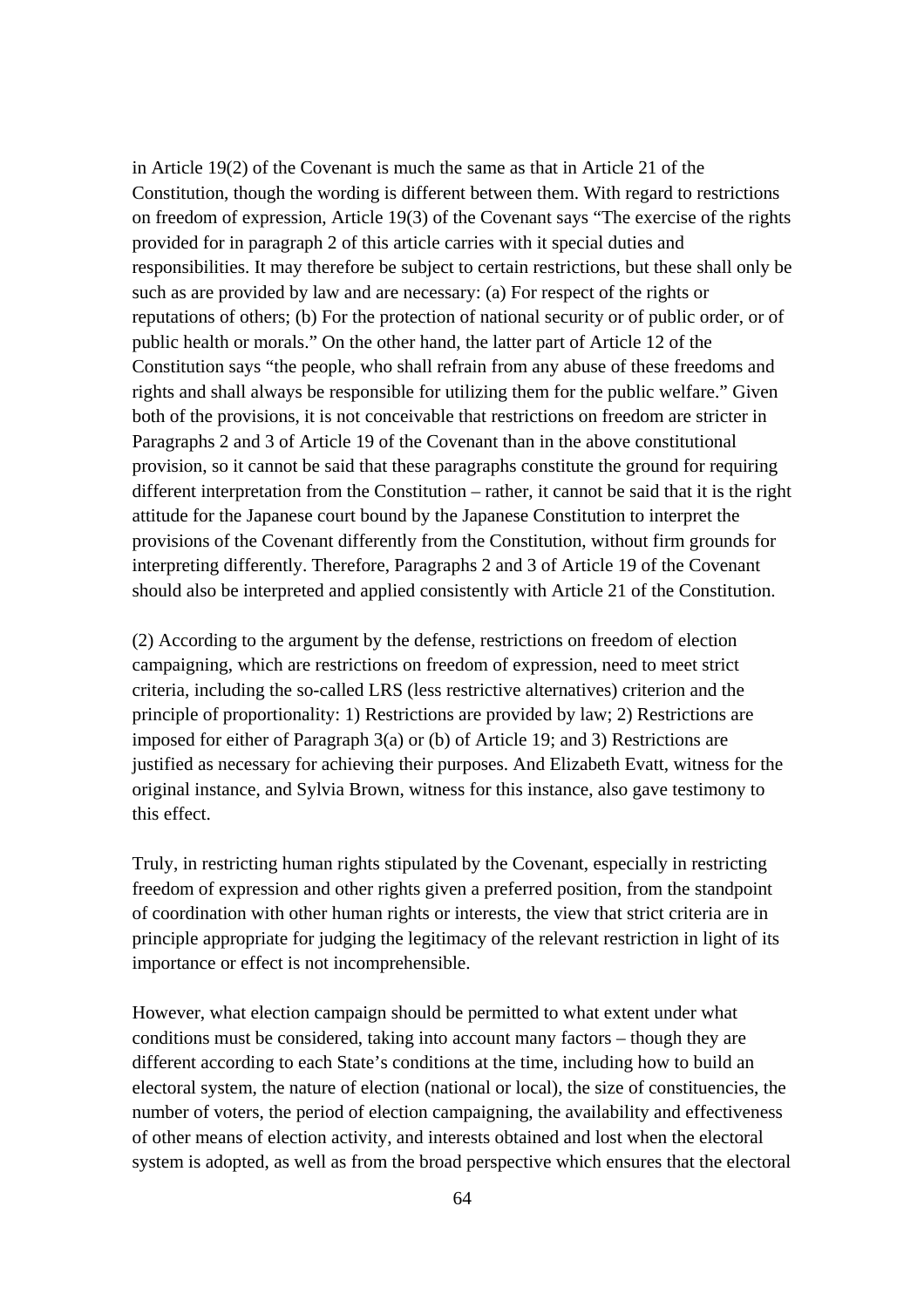system as a whole is applied and operated smoothly and the fairness and neutrality of election as the basis of democratic politics is not damaged. And it is construed that it is the role the legislative body of the State Party to bring the entire electoral system in view and design, and that this task as part of legislative politics is left to each State's discretion unless the basic principles of modern electoral laws (universal, equal, free and secret election) are violated (See Article 25(b) of the Covenant) or unless the spirit of respect for human rights to back up the principle of proportionality is neglected.

Given this, the legitimacy and reasonableness of restrictions imposed from the positive and policy standpoint, such as restrictions on the period and method of election activity, which are desirable for ensuring the fairness of election, cannot be necessarily judged by the above strict criteria that are fundamental standards for judging the fairness of restricting human rights. On the assumption that legislative discretion mentioned above can be exercised in this case, it should be judged by considering all the following matters: whether there is a reasonable relationship between the means and purpose of restriction; the balancing of interests lost and obtained by restricting a certain election campaign; the availability of other effective means of restriction easily employed for achieving the purpose of restriction; and the availability of other means that can realize restricted interests, in other words, whether restrictions are indirect and ancillary ones accompanying the means of expressing opinions, or direct ones intended to restrict the expression of opinions. (For example, to "uniformly" decide at what age one is given the right to stand for election for public offices is a crucial question for citizens on the border line because whether they are given the right to be elected depends on that decision. According to the argument, the State is supposed to shoulder the burden of rigorous proof concerning the legitimacy of that age and the act of restricting citizens' specific rights, but such proof must be virtually impossible, and to demand such a requirement is obviously inappropriate.)

However, it is construed that the question of whether restrictions on election campaigning is reasonable and necessary requires careful judgment because an election campaign is, as mentioned above, closely associated with an area of the electoral system where legislative discretion can be exercised, while it is a type of representation of freedom of expression and political activity, and can play a role in materializing voting rights.

## [Omitted]

V. Therefore, according to Article 397(1) and Article 381 of the Code of Criminal Procedures, the original judgment is reversed, and according to the proviso of Article 400 of the same Code, the judgment is further rendered as follows: This Court applies the same penalty article to the same facts as the original judgment,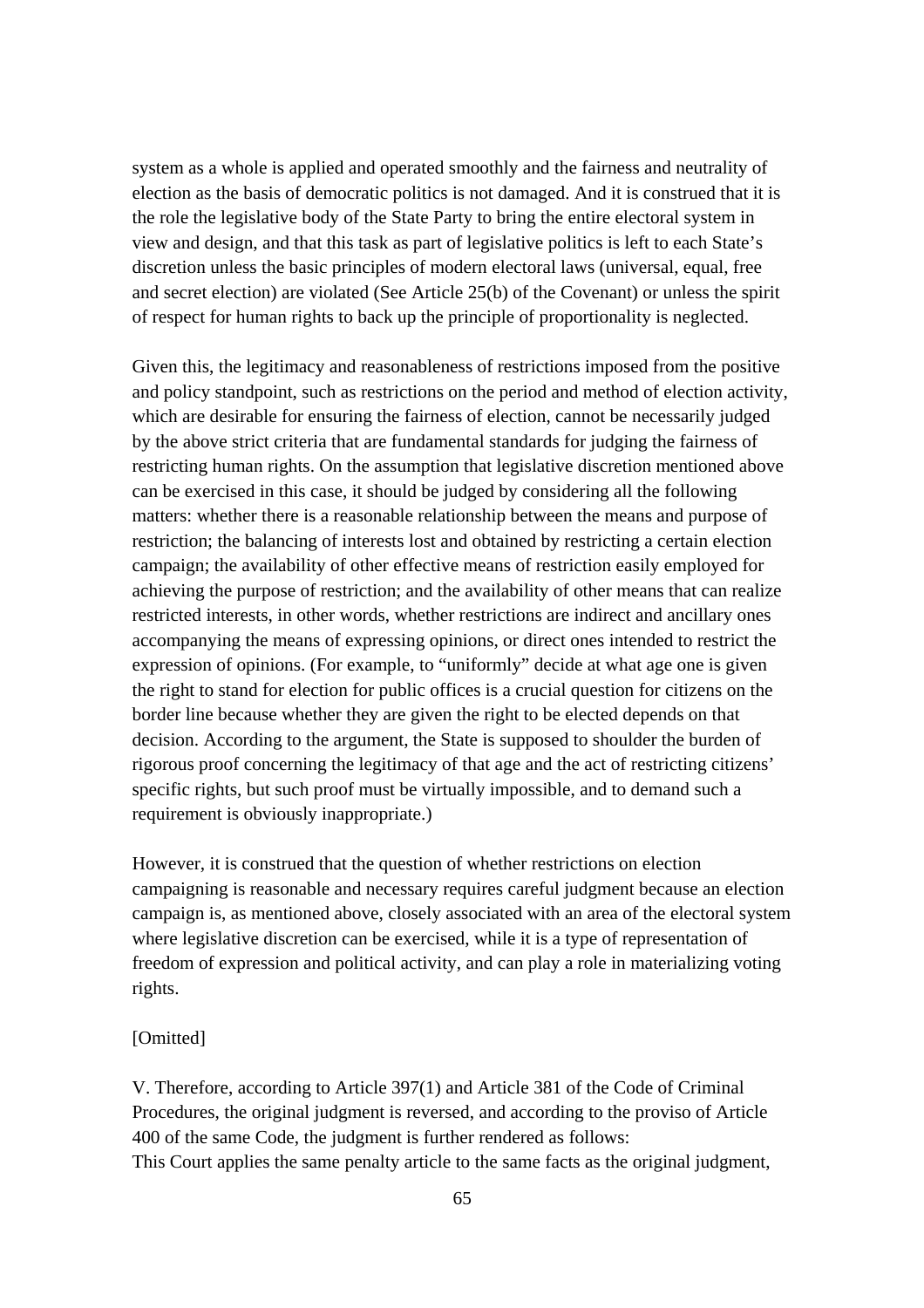including the method to deal with multiple charges and choice among possible manners of penalties. This Court fines the accused for 150,000 yen within the amount provided under the penalty. When the whole amount of the fine cannot be paid, the accused shall be detained at a work house for a day per ¥5,000 unpaid according to Article 18 of the Criminal Code. According to Article 181(1) of the Code of Criminal Procedures, the accused shall bear the court expenses for the first and second instances. In consideration of the circumstances, according to Article 252(4) of the Public Offices Election Law, Article 252(1) of the Law, which provides for the five years of suspension of the rights to vote and to be elected, shall not apply to the accused. Thus this Court renders as in the Formal Judgment.

September 27, 2007

Fukuoka High Court, the 1<sup>st</sup> Criminal Division

Presiding Judge: Justice TORAI Yasuo Justice MATSUO Yoshimichi Justice NAKAMUTA Hiroaki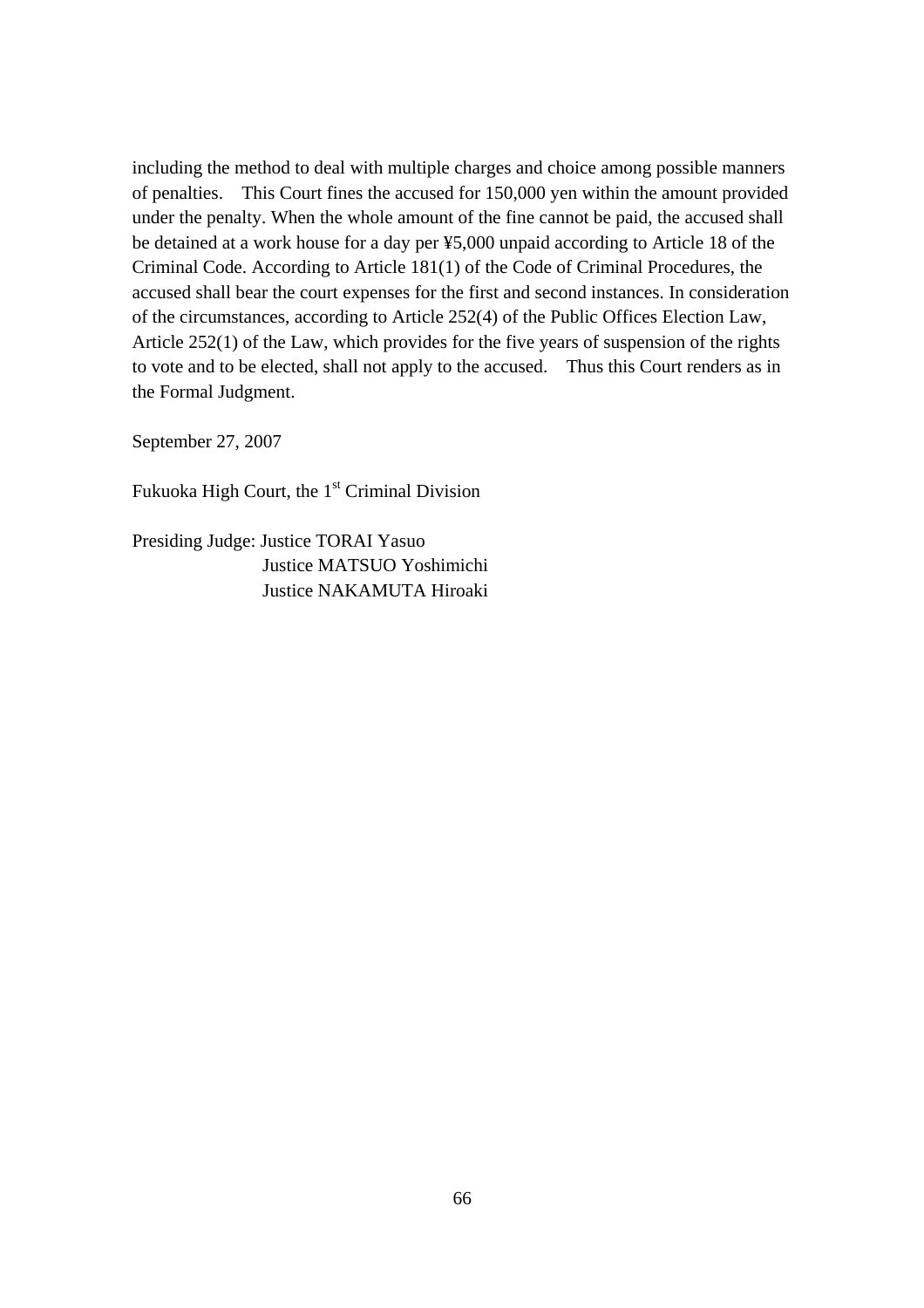## **Annex 12**

Second Petty Bench, Supreme Court Date of the judgment: 2008.01.28 Case number: 2007 (A) No. 1889

Defendant: OISHI Tadaaki Vocation: Bungotakada City Council Member

This court judges as follows concerning the defendant's appeal against Fukuoka High Court's judgment delivered on September 7, 2007, on the case to be brought for violation of the Public Offices Election Law.

Formal Judgment: The appeal is dismissed.

Reasoning:

Of the grounds for the jokoku appeal argued by the attorneys, KONO Zenichiro, OKAMURA Masaatsu and FURUTA Kunio, one alleging violation of Article 21 of the Constitution is groundless because it is evident in line with the purport of the Supreme Court's precedent (The Grand Bench's judgment on Case 1968 (A) No.2265, April 23, 1969, , *Supreme Court Reports on Criminal Cases* Vol.23, No.4, p.235) that the provisions in Article 129, Article 138(1), Article 239(1)(i), Article 239(1)(iii), and Article 243(1)(iii) of the Public Offices Election Law, and Article 142(1) of the Public Offices Election Law before amendment by Law No.3 of 2007 are not in violation of Article 21 of the Constitution (See the Second Petty Bench's judgment on Case 1980 (A) No.874, June 15, 1981, , *Supreme Court Reports on Criminal Cases* Vol.35, No.4, p.205).

Other grounds alleging violation of Article 31, Article 39 and Article 98(2) of the Constitution lacks a basis because it is construed that the above-mentioned provisions of the Public Offices Election Law are not in violation of Article 19 and Article 25 of the International Covenant on Civil and Political Rights, and the other ground alleging violation of judicial precedents does not indicate specific precedents, so neither of these claims can be regarded as a ground for appeal under Article 405 of the Code of Criminal Procedure.

Of the grounds for the appeal argued by the defendant, one alleging violation of Article 98(2) of the Constitution lacks a base as stated above, another ground alleging violation